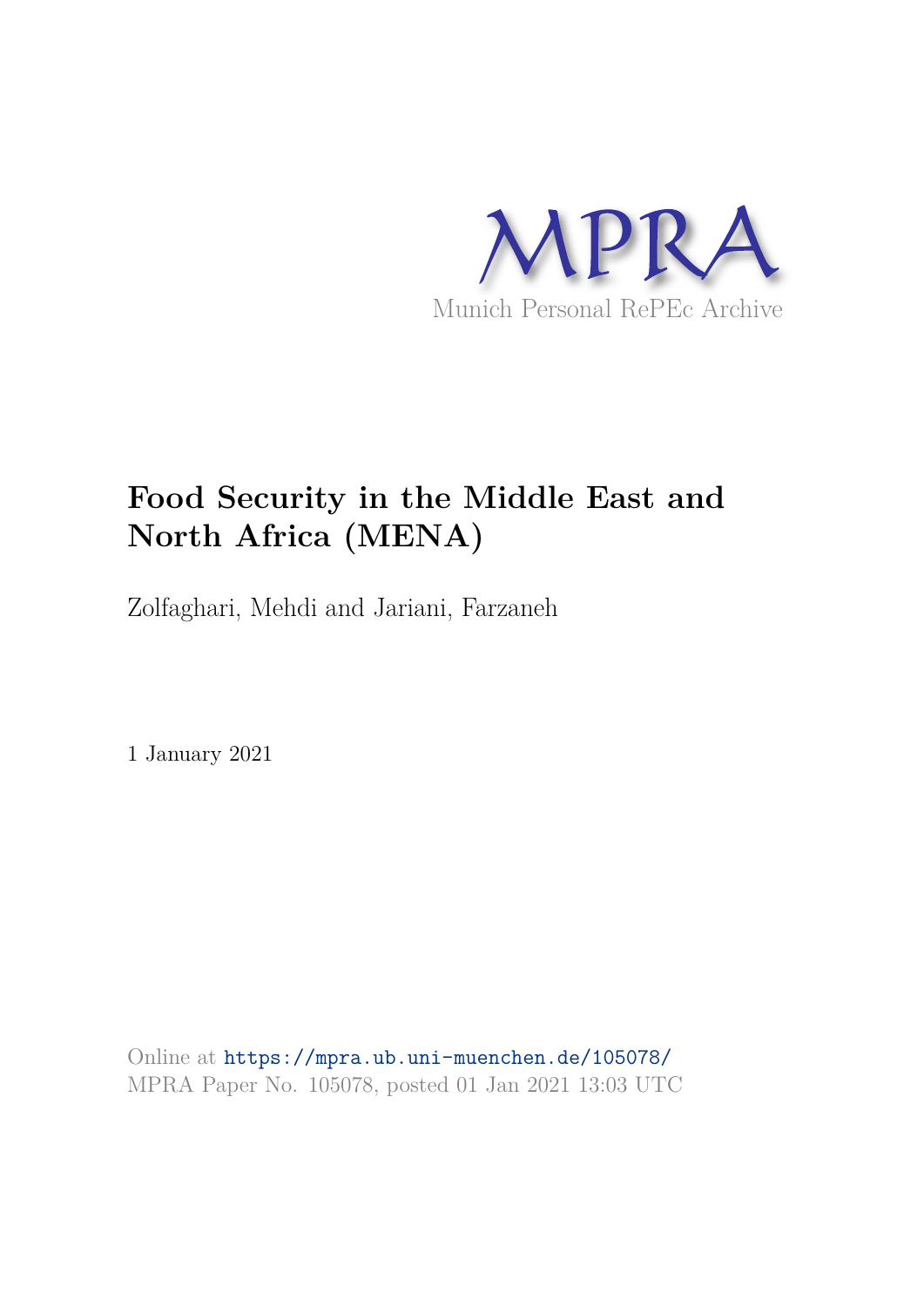## **Food Security in the Middle East and North Africa (MENA)**

## Mehdi Zolfaghari

*Department of Management and Economics, Tarbiat Modares University, Tehran, Iran*  Corresponding author: Mehdi Zolfaghari, Assistant Professor of Economics at Tarbiat Modares University, m.zolfaghari@modares.ac.ir

## Farzaneh Jariani

*Graduate of Theoretical Economics, Tarbiat Modares University, Tehran, Iran*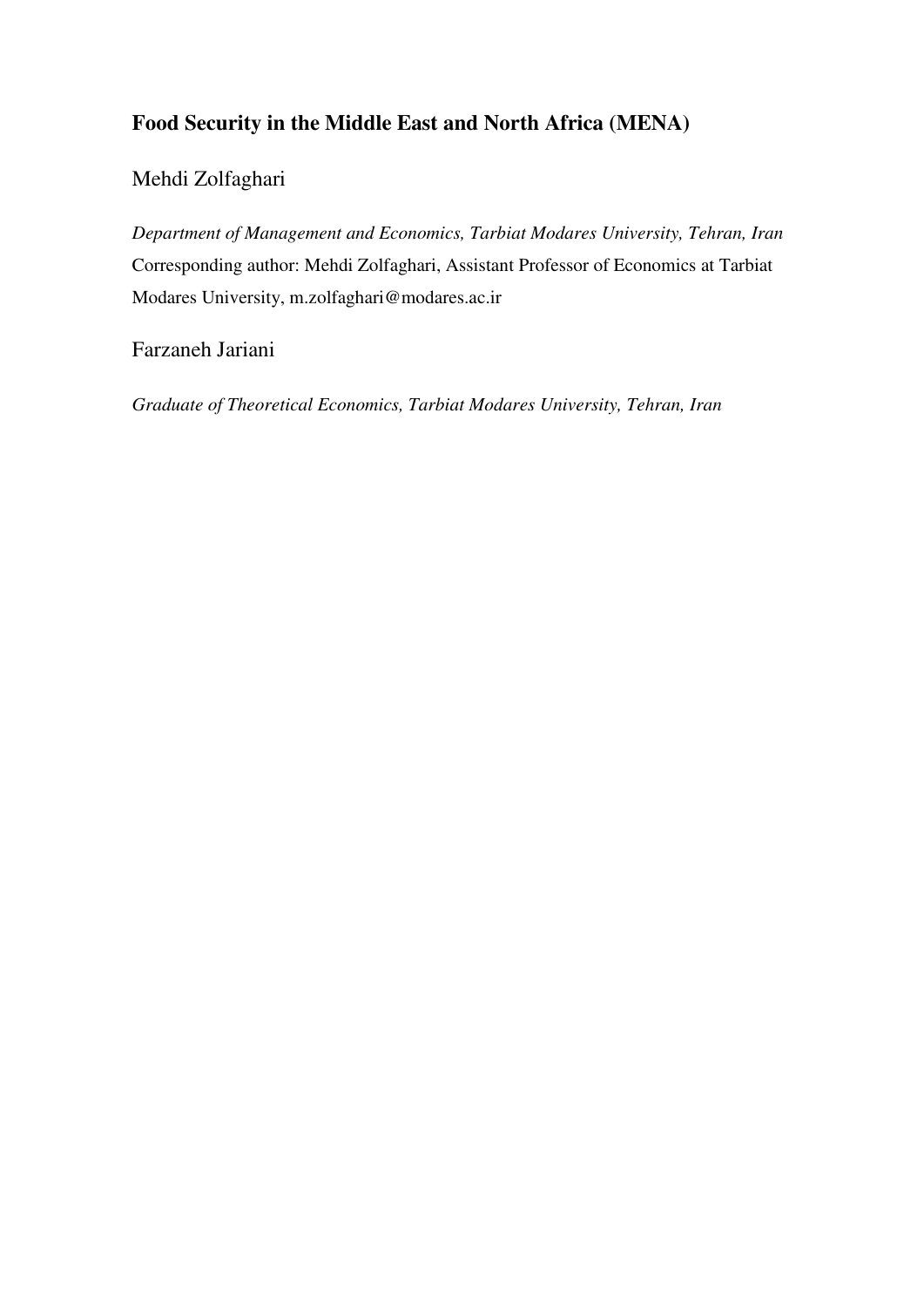#### **Food Security in the Middle East and North Africa (MENA)**

With regards to the population growth and urbanization growth, food supply and food security both are among one of the most serious challenges for the countries of the Middle East and North Africa and such challenge can become as the main dilemma and problem for MENA region countries together with the global crises, regional crises and climatic changes. Since these countries are dependent on the imports of the foodstuffs in spite of their remarkable income which results from the both oil & gas exports accordingly any economic and political shock may endanger and jeopardize the food supply in the countries of the foregoing region. Hence, improving the political, commercial relations and the governments' performance which are done for reducing the tensions and all vulnerabilities arising out of the food insecurity will have a great role. In this research, we have studied the effects of institutional, economic and climatic indexes on the food security in MENA region using FMMs method within the time interval of 1995– 2019 with regards to the significance of the role of institutional variables together with the economic and climatic ones. Results of this research show that in spite of the governments' endeavours for ensuring the food security, therefore, the food crisis concern will be assumed as a serious one throughout this region due to the failure of the existence of required participation and interaction among the government, private sector and people and the main reason for the above-said crisis is because of the infirmity of institutional variables in the countries existing in MENA regions which include the governance, prosperity, democracy and economic freedom and it should be noted that the war and tensions existing in the region can be known as one of the other drastic coefficients on the food insecurity.

Keywords: Food security, Middle East and North Africa, GDP, Good Governance, Climate Change, Corruption

JEL classification codes: F5, N55, O29, P36, P37, P46, Q1

#### **Introduction**

The food security exists when all individuals at all times are of physical and economic availability towards the sufficient, safe and rich food and so that they could meet their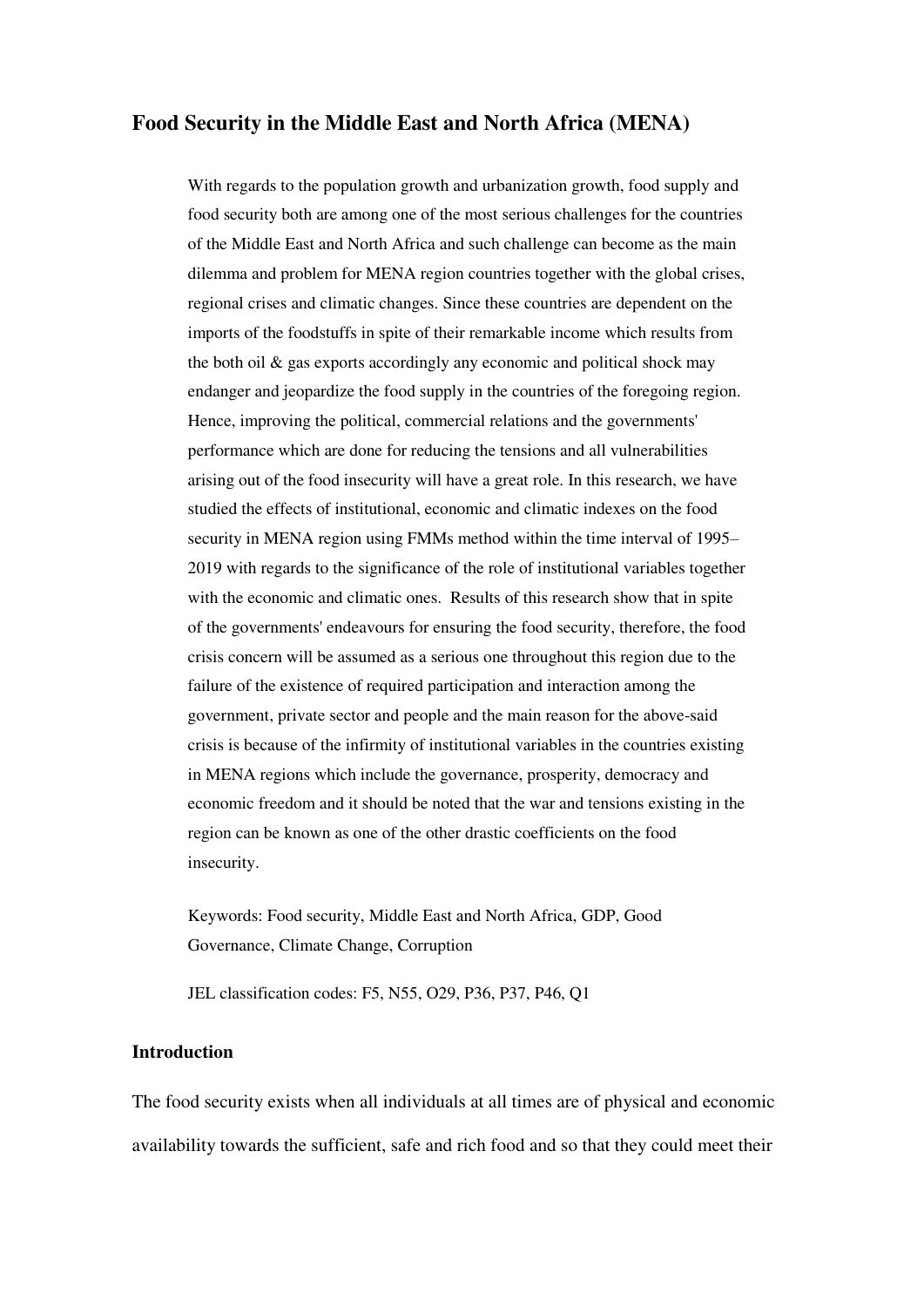own needs to foods and nutritional preferences for an active and healthy life (World Food Summit, 1996). This definition involves some cases such as the food availability, the economic and social food access, the individual ability for changing the food that is eaten by an individual to the good health consequences and persons' ability (Utilization) for maintaining the stability in the above-mentioned cases and during the time (FAO, 2015).

Ensuring the food security is a global challenge which is not only limited to provide the people with their food and it is related to the whole aspects of economy and society as well. The obvious reason for the said matter is that all people are in need of food and the complexity in providing the food for all countries including the developed countries and developing countries is in priority. The global challenge of the food security is something clear: By 2050, the world must feed about 9 billion people. The food demand is about 60% more than today. The United Nations Organization has determined and specified the end of hunger, accessing to the food security and the nutrition betterment and sustainable agriculture promotion as its second seventeen sustainable development goal for 2030 (World Economic Forum, 2016). Reasons for such challenge are as disclosed below:

- (1) Population Growth: The population growth is remarkably different throughout the country and it is predicted that by 2050 the population of Africa may increase from 1 to 2 billion people. The population of developing countries has been increasingly urbanized and about 2.5 billion people of urbanization increase have been also anticipated in both Africa and Asian.
- (2) *Tastes Changing:* Not only the population is now growing but also their diet is changing. The more individuals get richer, the more they use the foodstuffs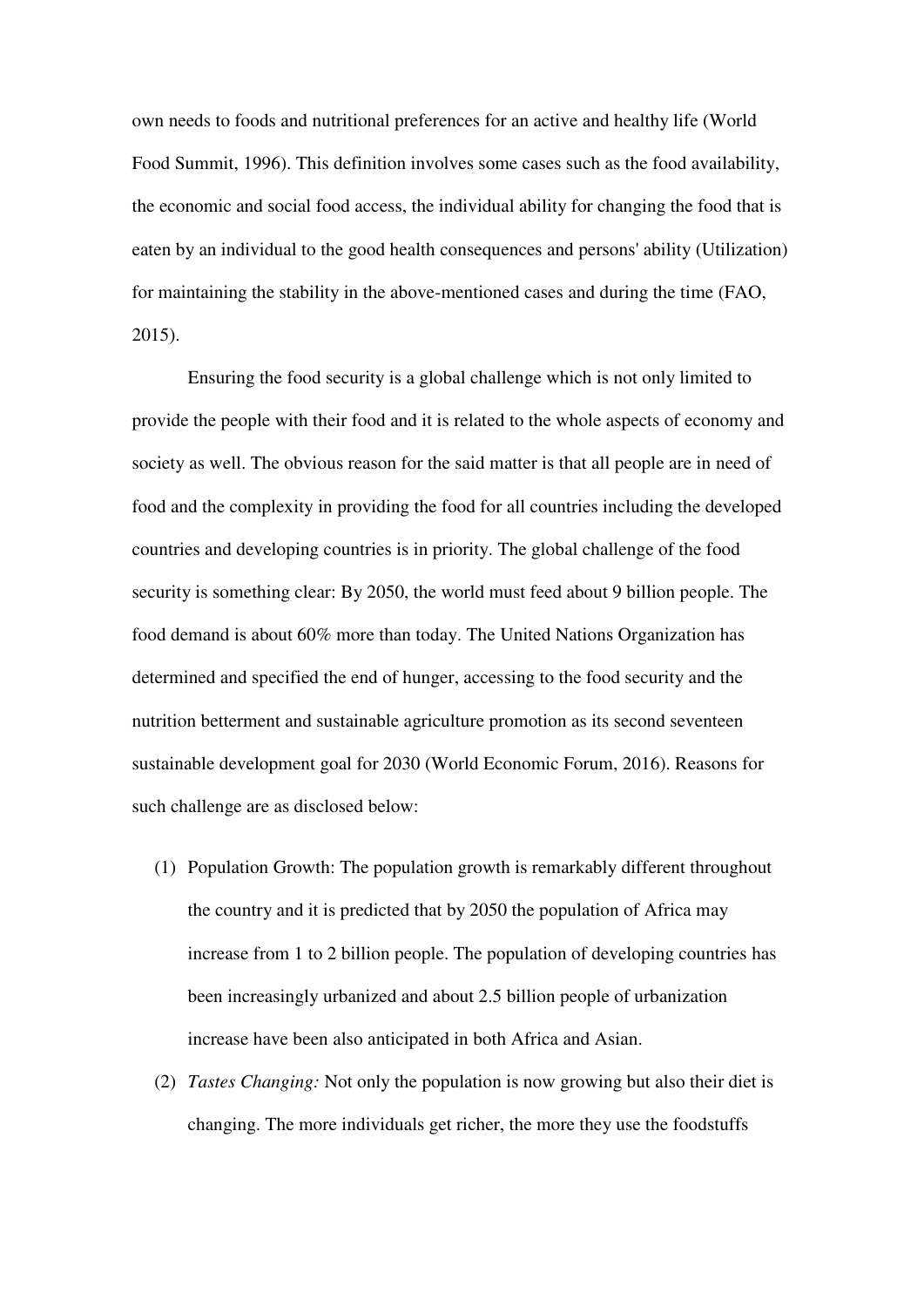which are richer of the processed foods such as meat and dairy and the meat production mostly means more grain growth.

- (3) *Climatic Changes:* Now about 40% of the earthly and terrestrial parts of the world in which we live are dry and the temperature increase has had a very great role in the process of desertification. With regards to the current situation and the amount of food which is now being produced, it can only feed a half of the said population by 2050.
- (4) *Water Shortage:* The water shortage is another imminent crisis: About 28 % of the agriculture is in the water stress zones and we approximately need 1500 liters of water for producing one kilogram of wheat and we approximately need 16000 liters of water for producing one kilogram of meat. Therefore, in 2050 we will be in need for the double of this amount of water.
- (5) *Farmers' Problem:* In the developed countries, less than 2 % of people deal with producing the crops and they breed the animals for the food purposes. A small number of these farmers have chosen the agriculture as an occupation. Meanwhile, the agricultural lands are being destroyed due to the dispersion and the agricultural soil is excessively eroded (World Resources Institute, 2013). The food security challenge is important in some parts of the world. The MENA is one of the foregoing regions. Countries of the MENA region (Namely the Middle East and North Africa which is a term applied for naming the major oilproducing countries located in the Middle East and North Africa. The limit of this region starts from Morocco in northwestern Africa and it extends to Iran that is the most eastern country of the Middle East region). The countries of the afore-said region are invariably relying on the foodstuffs imports in spite of earning the remarkable incomes arising out of the oil & gas exports that such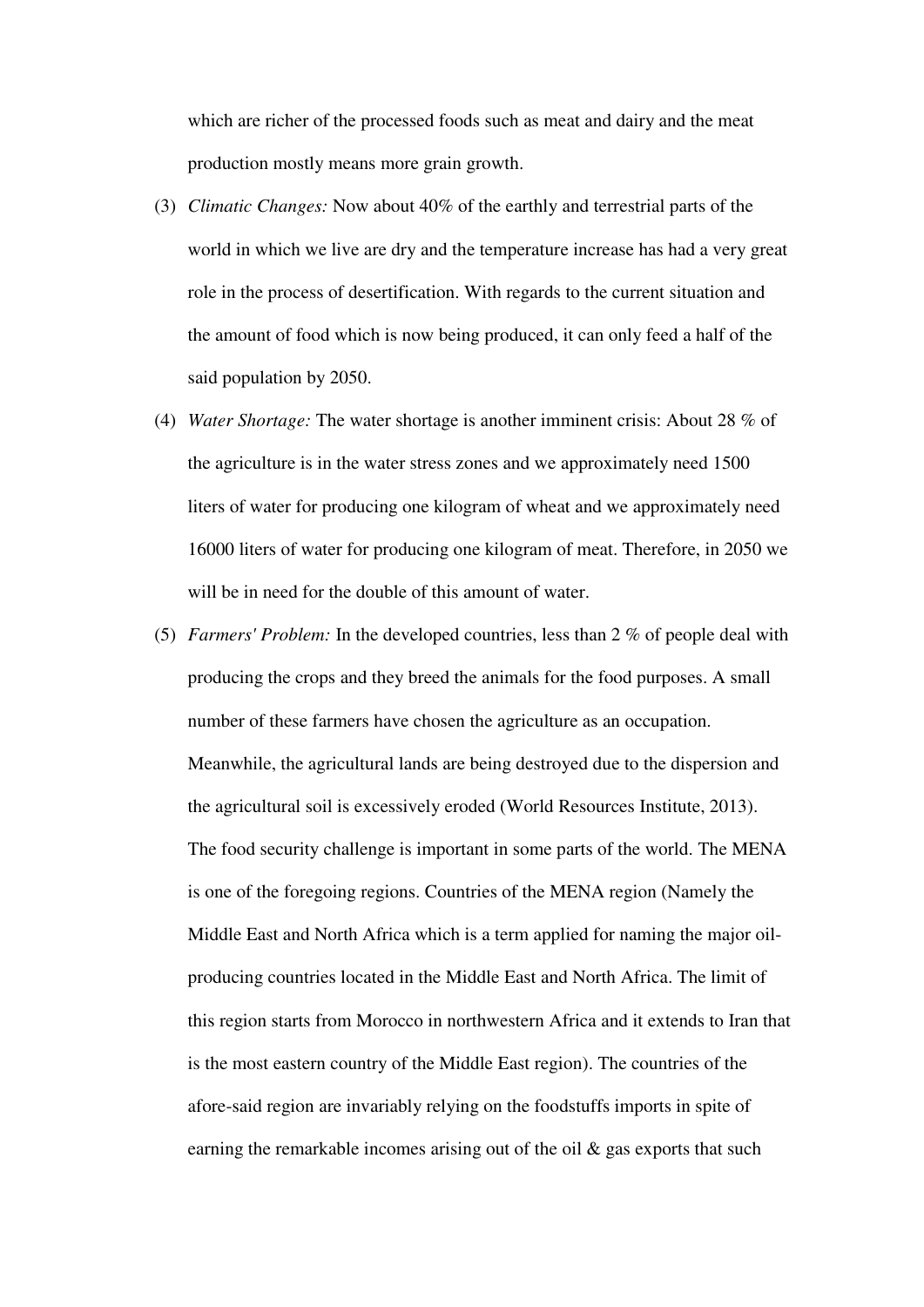approach can endanger the food security in such countries more than ever and with regards to the global crises, prices increase and region's political crises. (Breisinger, et al., 2010) has used the food security concept in four subject matters and in order to identify the challenges of the MENA region. The said challenges are as follows: Economic and income growth, trade and infrastructures, agriculture, water, health and education. Results show that most of the old challenges of the said region are still standing and consequently taking an immediate action and measure will be assumed necessary in this region despite of such challenges and also the recent crisis of the foodstuffs throughout the world and the impacts of climatic changes on this crisis.

In addition to the climatic, economic variables and population growth and according to many of researchers (Paarlberg,1999; Bates, 2006; Bates and Block, 2013; Bates and Block, 2018) the institutional and political variables are of a very remarkable role in the economic development and growth and naturally in the betterment of the livelihood status and food security even the effects of such variables on the food security or directly or through the indirect economic canals may be more than other ones and therefore the quantification will obviously seem necessary especially in a region like the MENA which sounds it suffers from the institutional and political variables.

With regards to the significance of the food security problem in the MENA region and the existence of some worrisome climatic and economic conditions of the said region together with the institutional variables, this could become an incentive for us to perform a more accurate and authentic review on the afore-mentioned matter and in this study. In this study, we have dealt with surveying the relationship between the food security in the Middle East and North Africa (MENA) region for a period from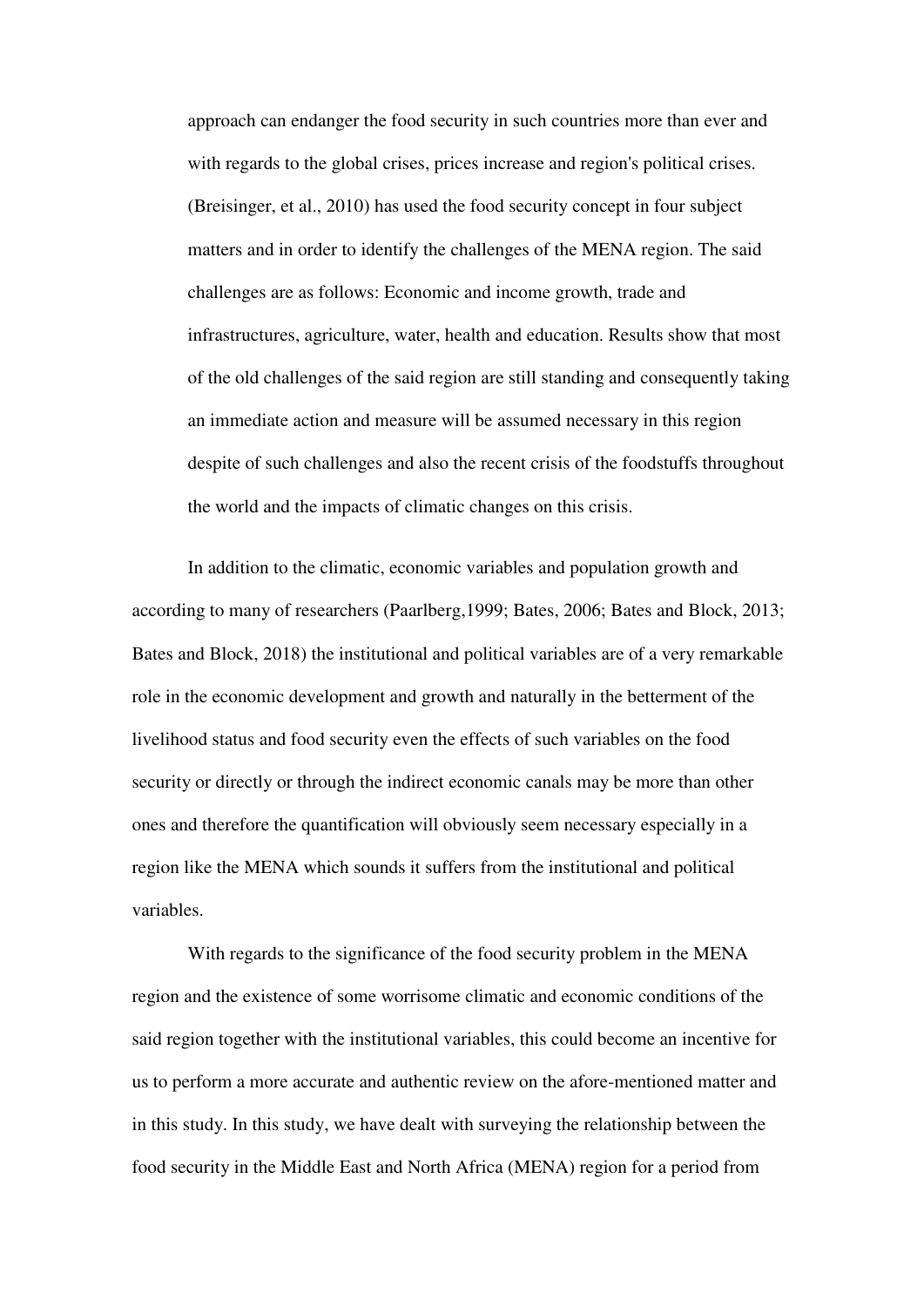1995 to 2019 using the FMMs model. In addition to the economic and climatic variables applied in the former studies such as (Omidvar et al, 2019 and Bayar, 2019) so in such study, we have not dealt with the institutional variables in order to review the effects of institutional and political variables on the food security of the MENA region. Studying the interaction of each one of the indexes on the food security can be taken into consideration as an innovation applied in this essay and its difference with the other previous essays. In other words, in this essay, we have firstly estimated the economic index model and then in the subsequent models, we have respectively estimated and analyzed the natural resources indexes, climatic changes indexes, institutional indexes and finally the political indexes have been added to the said model and they are estimated and analyzed at each turn.

Results of this research show that in spite of the governments' endeavours for ensuring the food security the food crisis problem is still taken into account as a serious crisis throughout the said region (That the main reason of this problem is because of infirmity in the institutional variables in MENA countries which this infirmity includes: governance, prosperity, democracy and economic freedom) due to the failure of required participation and interaction among the public, private sectors and people. It should be noted that the existence of war and tensions in the region can be assumed as one of the other drastic coefficients on the food insecurity.

#### **Food Security in the MENA**

The Middle East and North Africa (MENA) enjoy an inharmonic structure in terms of economic development and food insecurity. The MENA region is one of the richest regions for the oil & gas reserves which provided about 4% of the global crude oil and 31% of the global liquefied natural gas in 2017 (BP, 2018). Nevertheless, this region is of the least tranquillity (Institute for Economics & Peace, 2018). The civil wars in Syria,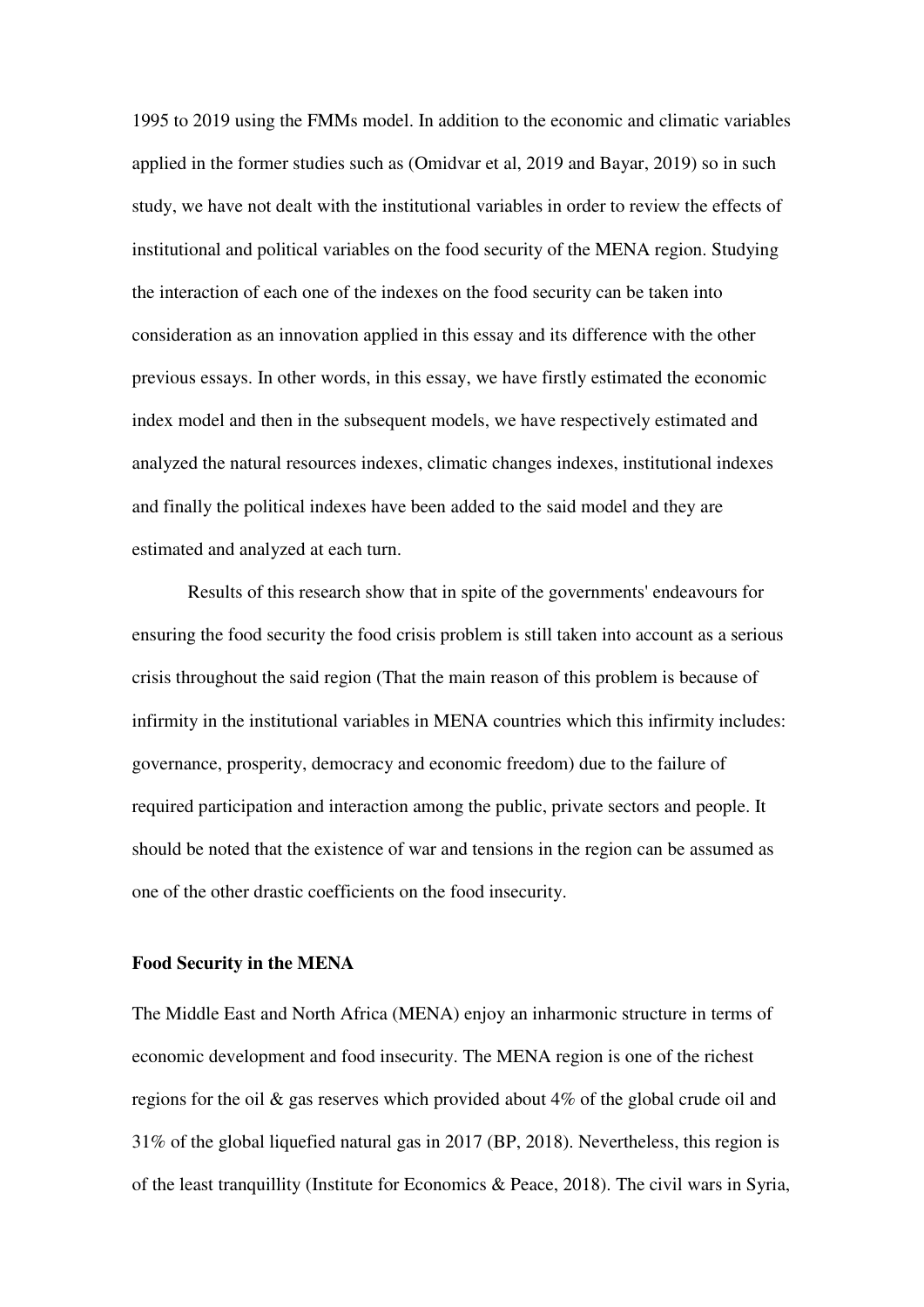Iraq, Libya and Yemen have caused some damages to the physical capitals, human capitals and the production as well.

Furthermore, the pressures imposed on Qatar by Bahrain, Egypt, Saudi Arabia and the United Arab Emirates all have given rise to the instability in the foregoing region. Also, the political and economic instabilities, civil conflicts in the MENA countries and the price fluctuations of goods all are the most important menaces for developing the countries (Zolfaghari, et al., 2020). Despite such conditions, the countries like Algeria, Djibouti, Morocco and Oman have experienced some remarkable developments in the food security but in return some countries like Lebanon, Yemen and Jordan have incurred losses to their food security. Iraq has the highest level of the food insecurity almost always and due to the civil war increase. But Egypt, Iran, Israel, Saudi Arabia, Tunisia and the United Arab Emirates have retained their own reasonable food security from the MENA region (Bayar, 2019).

The trade exchanges of agricultural products for Iran is less than other countries of the said region due to the imposition of sanctions and these sanctions can hinder Iran from accessing to the global markets of foodstuffs (Zolfaghari and Hoseinzade, 2020).

The Middle East and North Africa (MENA) are one of the driest regions in the world with the annual regional average namely 1200 cubic meters per capita (The global average of nearly 7000). Water is now considered as a limiting coefficient for the betterment of agricultural products in the MENA region and not the land. Therefore, maximizing the water productivity and not the performance in the ground surface unit can be considered as a better strategy for the water management in the farm in such conditions. Water productivity increase needs an integral attention for improving the technical, agricultural and managerial actions. All MENA countries excluding Morocco are among the net importers of the agricultural products (World Bank, 2006). The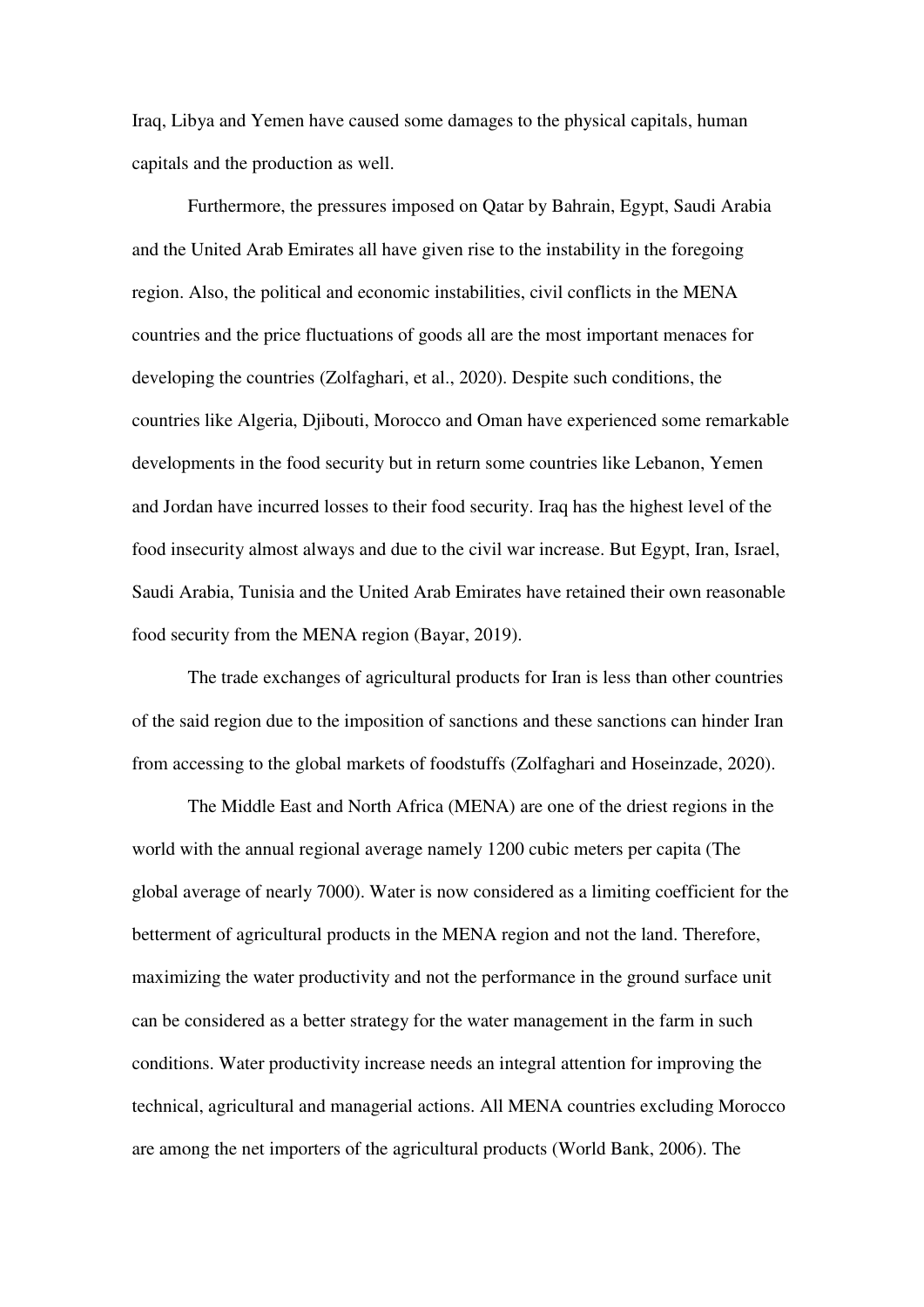MENA region has an extreme temperature. It is predicted that such climatic changes will get worse in the subsequent decades. This region will experience some important challenges for its own improvement especially in the respectively agricultural, livelihood and food security sections by changing the raining patterns, water insecurity and the sea level predicted increase (Sieghart et al., 2018). The natural hazards can be taken into account as the detrimental and deleterious coefficients for the food security in the MENA region. The said region can be affected by the frequent drought events, water scarce or shortage, continuous and unsustainable methods of agriculture (Hameed et al., 2020).

The food security concept in the research literature means the people's accessibility to the sufficient, healthy and rich foodstuffs at any time and in each respect namely physically, socially and economically for satisfying their requirement to the food and the performed studies have generally shown that the main and principle reasons of the unprecedented challenge of the food insecurity in the MENA region include the population growth, urbanization growth, climatic changes, political and social unrests and conflicts (Political Instability), relying on importing the foodstuffs and being affected by the global price shocks. Some serious and worrisome implications arising out of the food security failure including the outbreak of various diseases and the poverty increase in the MENA region have been mentioned in these studies that such a thing may cause the intensification of tensions in the said region (Zolfaghari and Jariani, 2020). Accordingly, with regards to the coefficients affecting the food security which they have been mentioned in the related studies we can divide the above-said coefficients into four general groups as follows:

 *Economic Development Coefficients*: (GDP per capita growth, population growth, urbanization growth, military expenditures, Arab spring),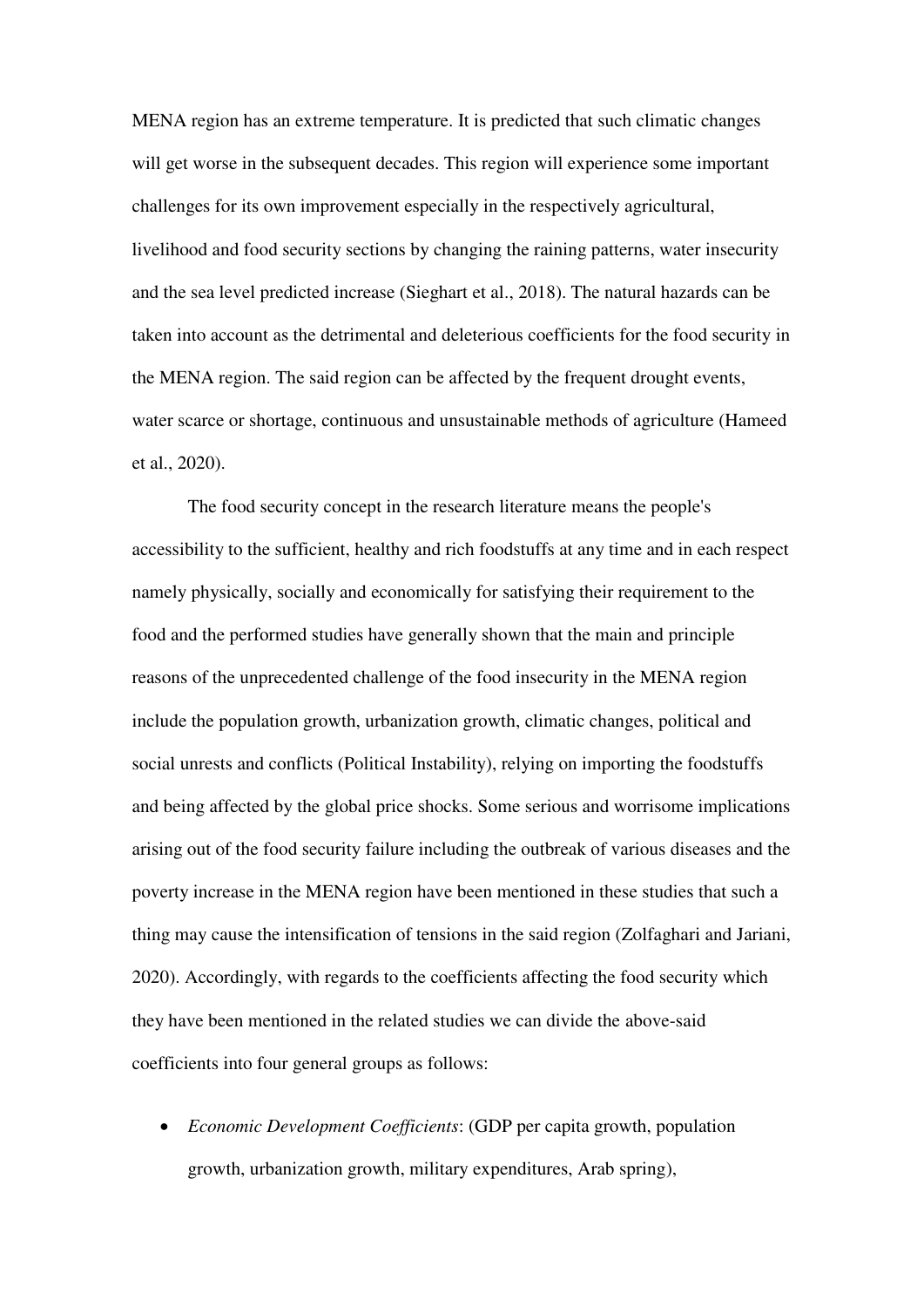- *Natural Resources Coefficients:* (Water, Oil and Gas).
- *Climatic Changes Coefficients:* (Precipitation and Temperature).
- *Institutional Coefficients:* (Prosperity, Democracy, Economic Freedom, Governance and Corruption).

Any development often is defined with regards to the economic aspects thereof and also as the material prosperity increase through the employment and income for all the people in need. We must provide the qualified schools, healthy water for drinking and the social security for the development. The development causes the accessibility to the social services and ultimately the development causes the human improvement and the better quality of a material life through applying the more expanded options and opportunities that the people can realize their own potentials. Furthermore, the features of a more advanced economy will be provided by the development. These features are as follows: Equality of behaviour, right to protest (Voice & Accountability) and more responsibility and some opportunities for the vast civil participations. The Middle East and North Africa (MENA) have enjoyed the required potential for materializing the objectives of development and governance is one of those mechanisms that through which the comprehensive development can be provided for the people. The good governance in the MENA region like any other place almost shows itself at any occasion and at the time of interacting with the individuals and groups. The governments' and peoples' challenge throughout the region needs the improvement of better and effective interactions and minimizing the harmful and disappointing cases for moving towards the "good" governance. The good governance doesn't mean exerting the authority and power in the name of people. The good governance can be exerted by paying respect to the honesty, observing the peoples' rights and then meeting their requirements inside each country (World Bank, 2003).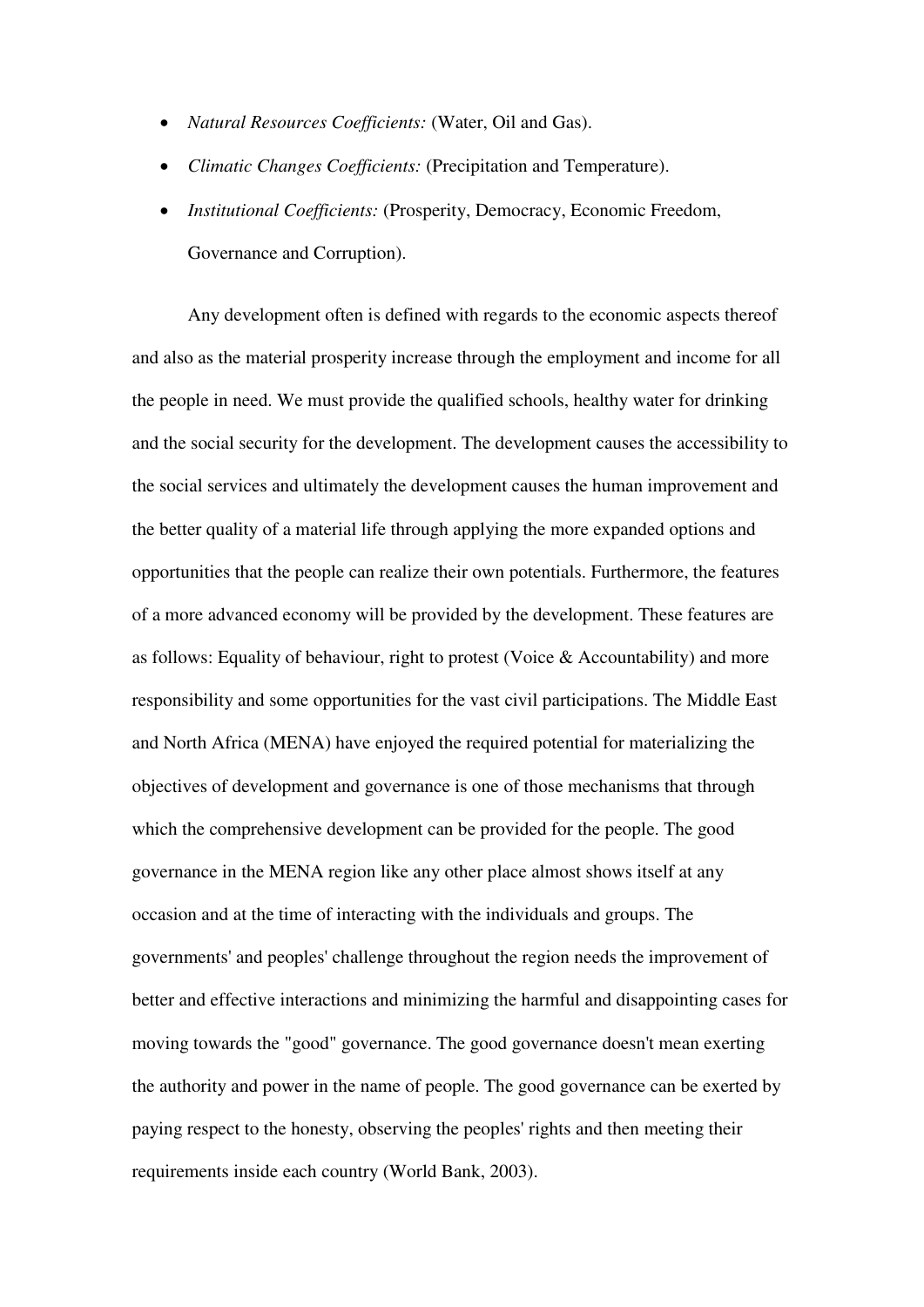Transparency about the important economic topics such as the public debt and liability and employment will be the main key of economic growth and strengthening the trust in the governments of the Middle East and North Africa (MENA). The largest part of the slow growth of the MENA is due to the failure in clarity. The MENA is the only region that has faced with a reduction in presenting the data clarity since 2005 (World Bank, 2020). The agricultural section enjoys a key role for the economic and social developments of the MENA region. Despite the sufficient potentials of the agricultural section in the MENA region the policy makers have not paid enough attention to it yet. Political tensions, instability, crises all have caused long unemployment (In compliance with the World Bank's statistics the rate of unemployment and job scarce in the MENA region was about 11% in 2017 while the rate of unemployment in the world was about 6%. Therefore, the unemployment in the MENA region in 2017 has been about 5% more than the global unemployment rate), remarkable insecurity and rural poverty. Notwithstanding the small share of the agricultural section in the gross domestic product, the agriculture has a strategic role for the sustainable development of the countries in the MENA region (FAO, 2018).

So, the economic development and the institutional coefficients are known as coefficients which are necessary to each other for accessing to the economic sustainable development, operating the natural resources in an appropriate and reasonable way, changing the agricultural procedures from the traditional procedure to the industrial one particularly due to the climatic changes and reduction of tensions in the direction of increasing the political stability and consequently the maximum increase of ensuring the food security in the MENA region.

Thus, with regards to the existing problems and crises in the MENA region, paying a special attention to the food security must be assumed as significant and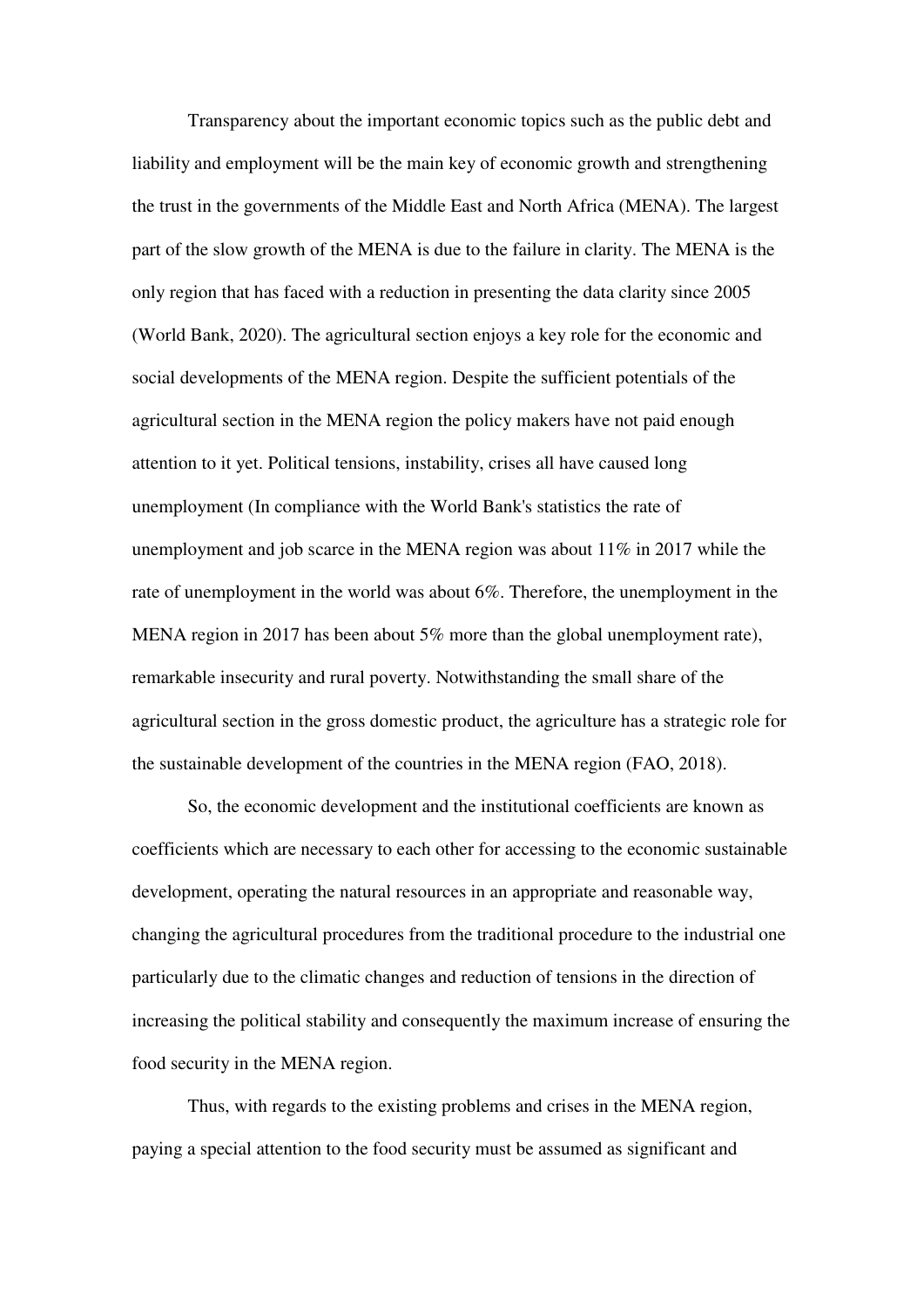necessary affairs for ensuring the national and regional security and also creating the required backgrounds for the human development and economic sustainable development.

With regards to the indexes considered by this research, the average growth of these indexes will be taken into consideration by dividing the MENA region into highincome countries (Bahrain, Israel, Kuwait, Oman, Qatar, Saudi Arabia, The United Arab Emirates and Malta) and low-income countries (Iran, Iraq, Jordan, Lebanon, Syria, West Bank and Gaza strip, Yemen, Algeria, Djibouti, Egypt, Libya, Morocco and Tunisia) as disclosed below:

1. Cereal yield (Kilogram per hectare) which includes wheat, rice, barley, wild oat, rye, millet, sorghum, buckwheat, mixed seeds and the cultivation of cereals is different in the different countries and its cultivation rests on the economic development to some extent. The production depends on the soil nature, precipitation rate, irrigation, seed quality and techniques applied in the direction of growth (World Bank, 2020).

|                  | 1995 (Average) | $2017$ (Average) | Growth (Average) |
|------------------|----------------|------------------|------------------|
| MENA area        | 2708.6         | 4779.6           | 76.0             |
| $\rm HIC^1$      | 4426.3         | 8752.9           | 98.0             |
| LIC <sup>2</sup> | 1706.7         | 2251.2           | 31.9             |

2. GDP per capita growth (Annual %) and the annual growth rate of the gross domestic product per capita is based on the fixed rate of dollars of the United States of America (World Bank, 2020).

|            | 1995 (Average) | 2018 (Average) | Growth (Average) |
|------------|----------------|----------------|------------------|
| MENA area  | 1.28           | 0.29           | $-0.99$          |
| HIC-       | 2.06           | $-0.09$        | $-2.15$          |
| <b>LIC</b> | 0.85           | 0.56           | $-0.29$          |

3. Population growth (Annual  $\%$ ) is the annual growth rate of population per annum (World Bank, 2020).

-

<sup>&</sup>lt;sup>1</sup> HIC: High Income Countries

<sup>2</sup> LIC: Low Income Countries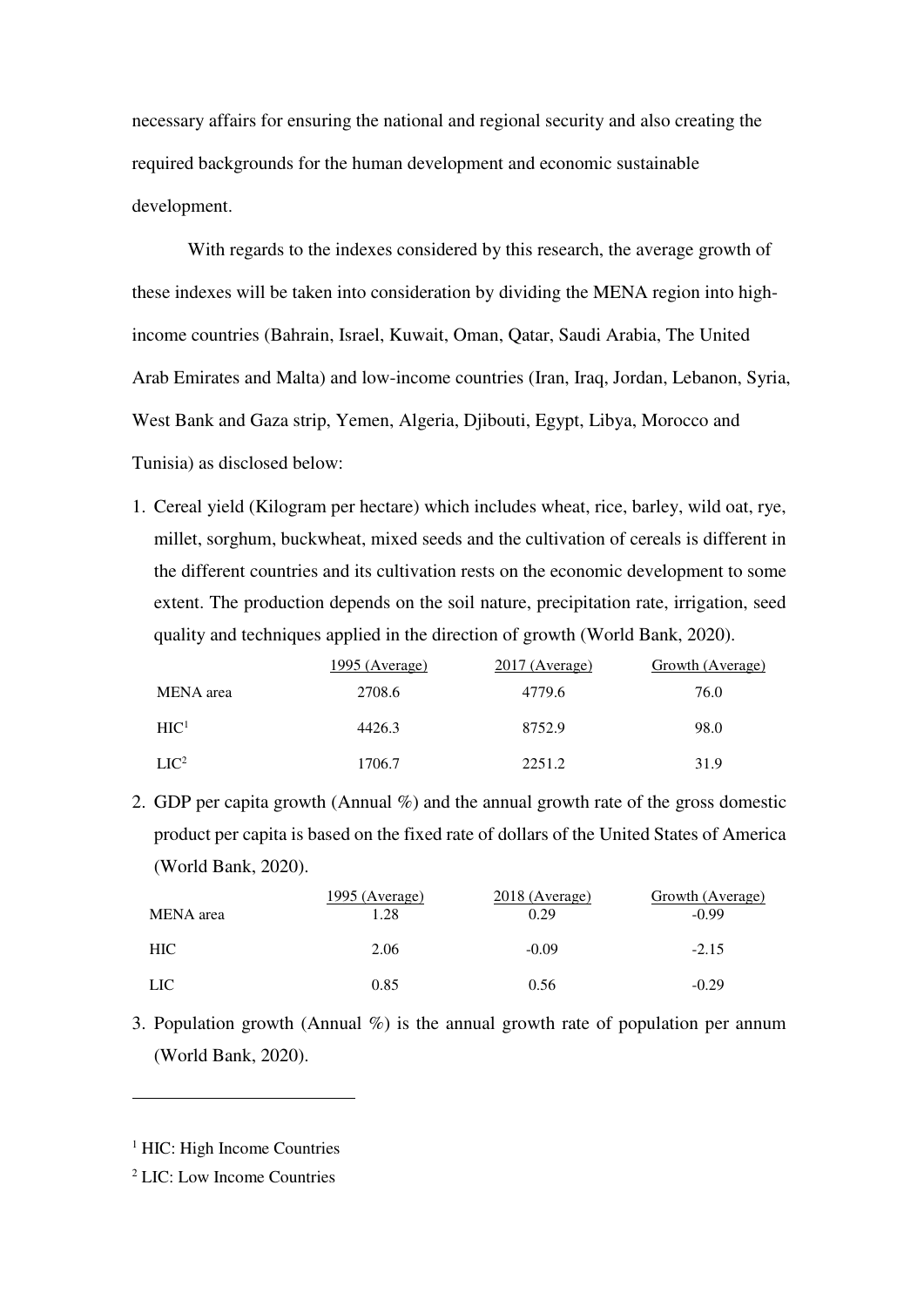| MENA area  | 1995 (Average)<br>2.47 | 2018 (Average)<br>1.96 | Growth (Average)<br>$-0.51$ |
|------------|------------------------|------------------------|-----------------------------|
| <b>HIC</b> | 2.45                   | 2.64                   | 0.19                        |
| <b>LIC</b> | 2.61                   | 1.50                   | $-1.11$                     |

4. Urban population growth means the population growth per annum and the people who live in the urban areas (World Bank, 2020).

| MENA area        | 1995 (Average)<br>3.01 | 2018 (Average)<br>2.38 | Growth (Average)<br>$-0.63$ |
|------------------|------------------------|------------------------|-----------------------------|
| HIC              | 2.55                   | 3.03                   | 0.48                        |
| LIC <sup>.</sup> | 2.06                   | 3.26                   | $-1.20$                     |

5. Military expenditures (% of GDP) including the entire current costs and the armed forces' capital (World Bank, 2020).

| <b>MENA</b> area | <u> 1995 (Average)</u><br>5.84 | 2018 (Average)<br>4.09 | Growth (Average)<br>$-1.76$ |
|------------------|--------------------------------|------------------------|-----------------------------|
| <b>HIC</b>       | 8.13                           | 5.07                   | $-3.06$                     |
| <b>LIC</b>       | 4.47                           | 3.35                   | $-1.12$                     |

6. People using at least basic drinking water services (% of population). This index includes the drinking water consumption from the piped water, protected dilled wells, protected springs and bottled water (World Bank, 2020).

| MENA area        | $2000$ (Average)<br>88.74 | $2017$ (Average)<br>94.30 | Growth (Average)<br>5.56 |
|------------------|---------------------------|---------------------------|--------------------------|
| <b>HIC</b>       | 99.00                     | 98.69                     | $-0.30$                  |
| LIC <sub>1</sub> | 84.38                     | 92.12                     | 7.74                     |

7. Electricity production is done from oil, gas and coal sources (% of total) including the power sources, crude oil and oil products, natural gas, various types of coal and the derived fuels (World Bank, 2020).

| MENA area        | 1995 (Average)<br>94.73 | $2015$ (Average)<br>93.32 | Growth (Average)<br>$-1.41$ |
|------------------|-------------------------|---------------------------|-----------------------------|
| HIC.             | 95.99                   | 95.75                     | $-0.24$                     |
| LIC <sup>.</sup> | 93.82                   | 91.55                     | $-2.27$                     |

8. Oil rents (% of GDP) are the difference between the crude oil production value with the global prices and the entire costs of production (World Bank, 2020).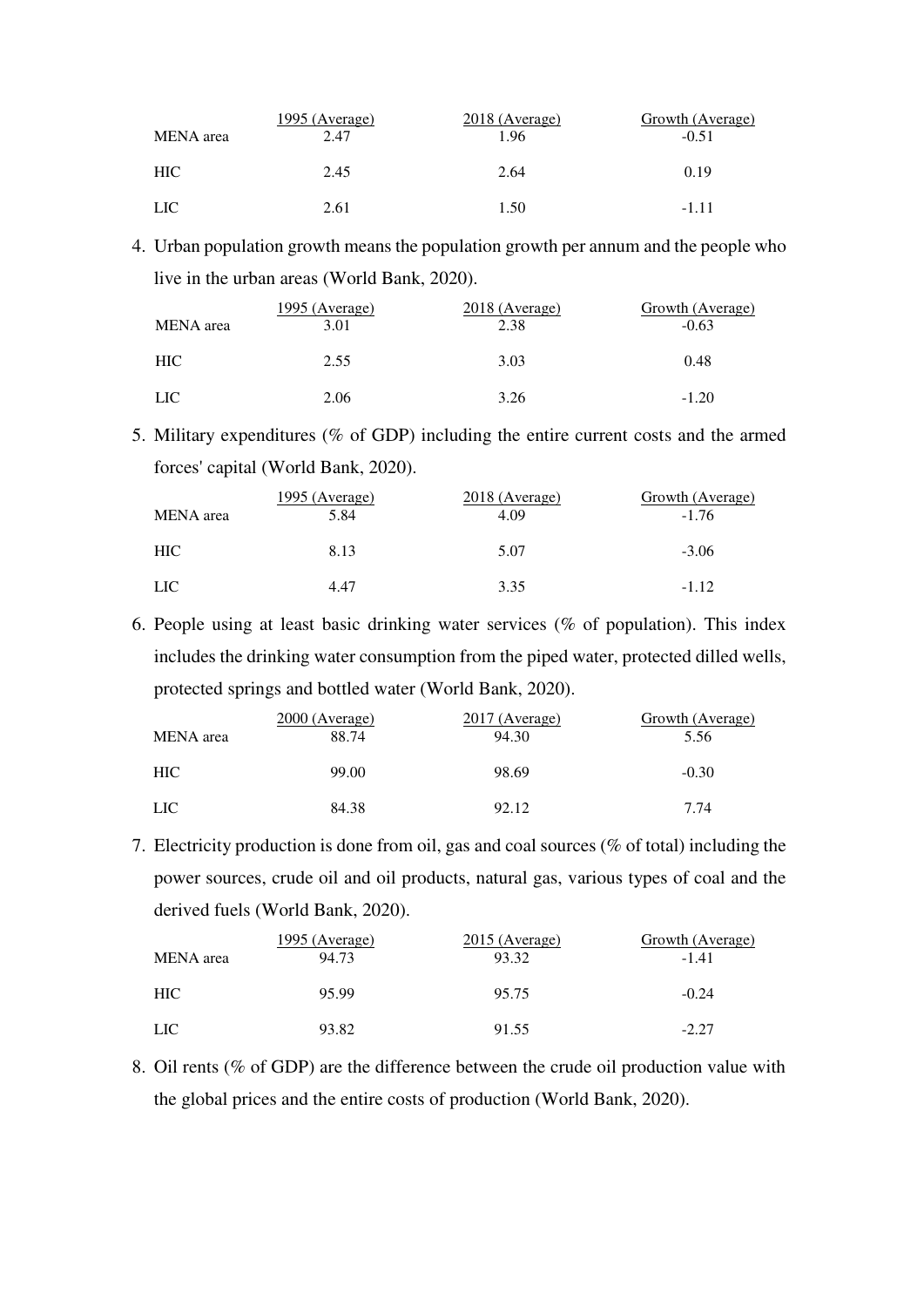| <b>MENA</b> area | 1995 (Average)<br>15.97 | $2017$ (Average)<br>11.06 | Growth (Average)<br>$-4.21$ |
|------------------|-------------------------|---------------------------|-----------------------------|
| <b>HIC</b>       | 18.58                   | 13.86                     | $-4.72$                     |
| LIC.             | 12.85                   | 9.19                      | $-3.67$                     |

9. Natural gas rents (% of GDP) or the natural gas rental is the difference between the natural gas production value with the global prices and the entire costs of production (World Bank, 2020).

| MENA area  | 1995 (Average)<br>0.37 | $2017$ (Average)<br>0.74 | Growth (Average)<br>0.38 |
|------------|------------------------|--------------------------|--------------------------|
| <b>HIC</b> | 0.49                   | 1.08                     | 0.59                     |
| <b>LIC</b> | 0.25                   | 0.51                     | 0.26                     |

10. Precipitation (Average Monthly Rainfall) is based on Millimeters (World Bank, 2020).

| MENA area  | 1995 (Average)<br>14.58 | $2016$ (Average)<br>12.34 | <b>Growth (Average)</b><br>$-15.53$ |
|------------|-------------------------|---------------------------|-------------------------------------|
| <b>HIC</b> | 14.14                   | 8.48                      | $-40.03$                            |
| <b>LIC</b> | 14.90                   | 15.15                     | 1.68                                |

11. Temperature (Average Monthly Temperature) is based on Celsius.

| MENA area  | <u>1995 (Average)</u><br>20.27 | $2016$ (Average)<br>23.62 | Growth (Average)<br>16.51 |
|------------|--------------------------------|---------------------------|---------------------------|
| <b>HIC</b> | 24.56                          | 25.74                     | 4.82                      |
| <b>LIC</b> | 21.18                          | 22.08                     | 4.23                      |

12. The Legatum's Prosperity Index, 2019: According to Legatum's definition a prosperous society is a society which enjoys the efficient institutions, open economy, competent, healthy, educated and safe individuals. More points and privileges will be indicative of more prosperity.

| <b>MENA</b> area | $2009$ (Average)<br>52.98 | $2019$ (Average)<br>53.43 | Growth (Average)<br>0.45 |
|------------------|---------------------------|---------------------------|--------------------------|
| <b>HIC</b>       | 61.47                     | 63.39                     | 1.92                     |
| LIC <sup>1</sup> | 47.58                     | 47.10                     | $-0.48$                  |

13. Democracy Index: The democracy index will be computed based on five coefficients including the process of elections and pluralism, civil freedoms, government's performance, political participation and the political culture and each country can be included in one of the following classifications based on the existing results: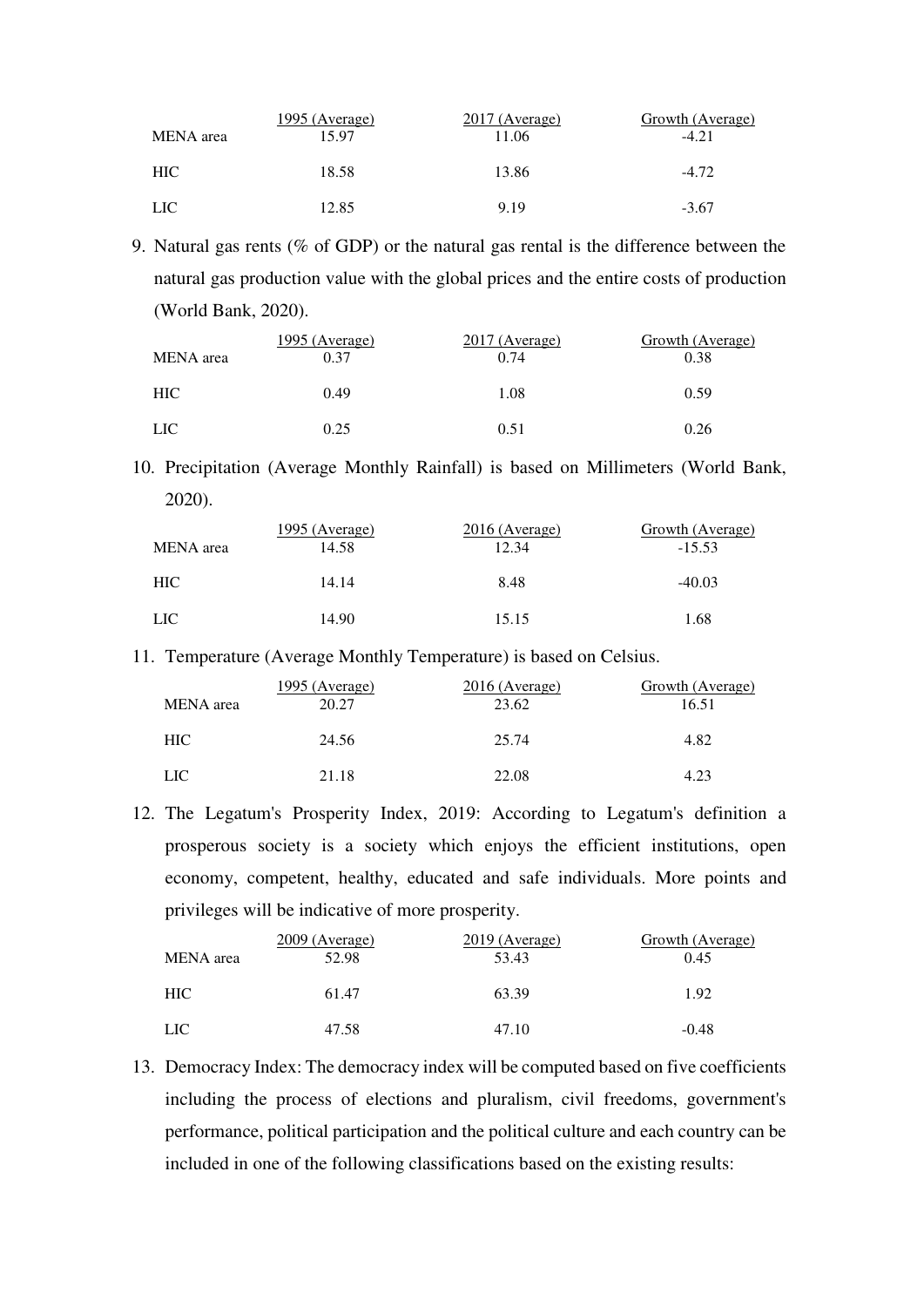| Hybrid, Authoritarian Regime (0-4), Regime (4-6), Flawed Democracy (6-8), Full |
|--------------------------------------------------------------------------------|
| Democracy (8-10), Economist Intelligence Unit (2019).                          |

| <b>MENA</b> area | $2006$ (Average)<br>3.74 | $2019$ (Average)<br>3.65 | Growth (Average)<br>$-2.42$ |  |  |
|------------------|--------------------------|--------------------------|-----------------------------|--|--|
| HIC.             | 4.02                     | 4.15                     | 3.26                        |  |  |
| <b>LIC</b>       | 3.56                     | 3.33                     | $-6.38$                     |  |  |

14. Economic Freedom Index will be computed using twelve sub-indexes and in four groups of the rule of law, size of government, the efficiency of rules and the degree of market openness and there is a point between zero to hundred which is considered for each one of the sub-indexes and the average of gained points in such sub-indexes will be known as the final point of the index of economic freedom for each country. More points and privileges can be indicative of more index of economic freedom (2019).

| <b>MENA</b> area | 1995 (Average)<br>60.90 | $2019$ (Average)<br>61.30 | Growth (Average)<br>0.40 |
|------------------|-------------------------|---------------------------|--------------------------|
| <b>HIC</b>       | 67.99                   | 68.29                     | 0.30                     |
| LIC.             | 48.76                   | 45.03                     | $-3.73$                  |

15. Voice and Accountability Index is one of the worldwide governance indexes (WGI) which is used for assessing the quality of the countries' governance and its domain starts from a weak governance  $(-2.5)$  up to a powerful governance  $(2.5)$ . (The Worldwide Governance Indexes, 2019)

| MENA area        | <u> 1996 (Average)</u><br>$-0.67$ | 2018 (Average)<br>$-0.90$ | <b>Growth</b> (Average)<br>$-34.33$ |
|------------------|-----------------------------------|---------------------------|-------------------------------------|
| <b>HIC</b>       | $-0.24$                           | $-0.60$                   | $-150.00$                           |
| LIC <sup>1</sup> | $-0.89$                           | $-1.05$                   | $-17.98$                            |

16. Political Stability Index and Absence of Violence /Terrorism are one of the Worldwide Governance Indexes (WGI) which is used for assessing the quality of the countries' governance and its domain starts from a weak governance (-2.5) up to a powerful governance (2.5).

| MENA area        | <u> 1996 (Average)</u><br>$-0.36$ | <u>2018 (Average)</u><br>$-0.85$ | <b>Growth (Average)</b><br>$-136.11$ |
|------------------|-----------------------------------|----------------------------------|--------------------------------------|
| HIC-             | 0.17                              | 0.08                             | $-52.94$                             |
| LIC <sup>1</sup> | $-0.63$                           | $-1.32$                          | $-109.52$                            |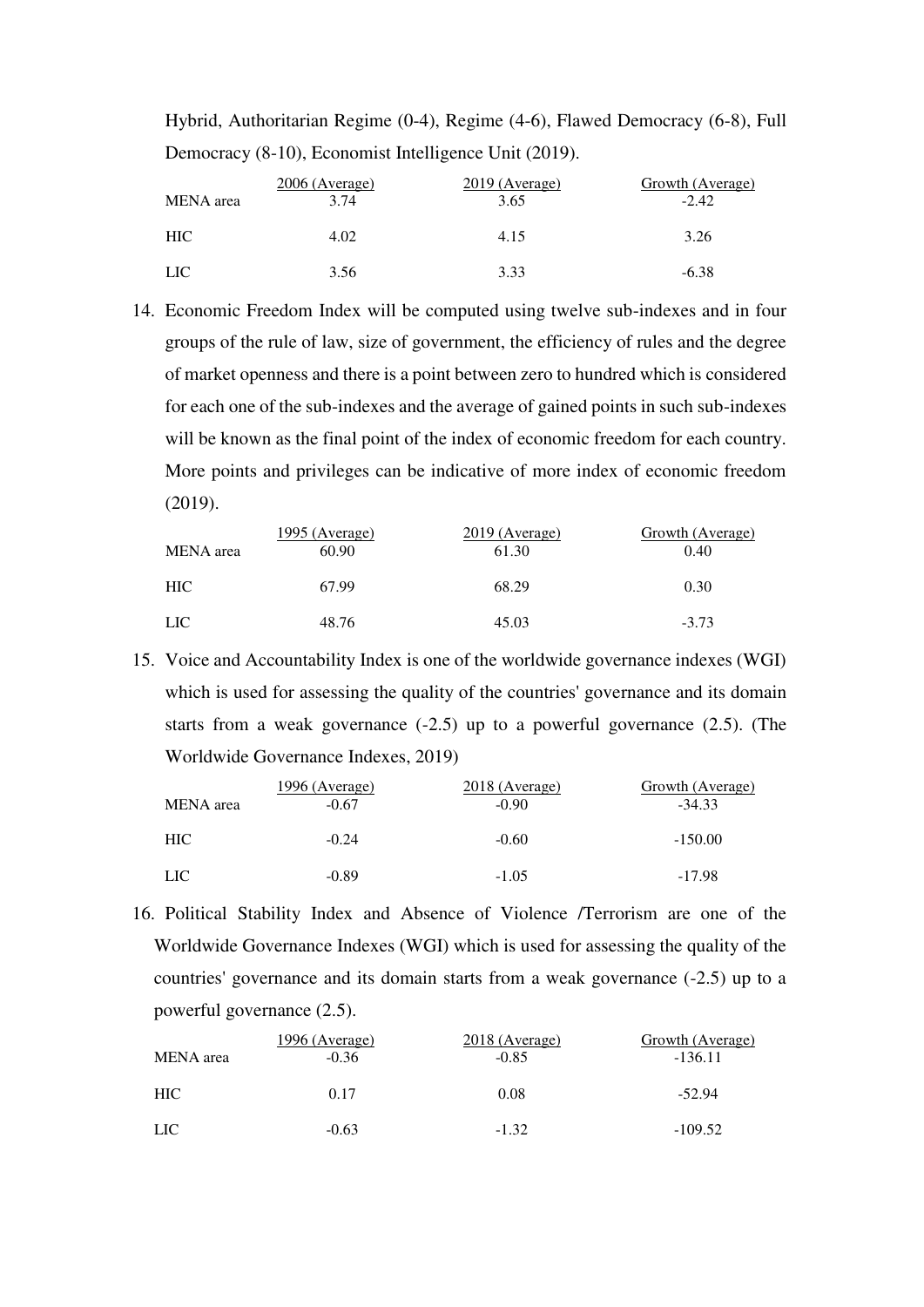17. Government Effectiveness Index is one of the worldwide governance indexes (WGI) which is used for assessing the quality of the countries' governance and its domain starts from a weak governance  $(-2.5)$  up to a powerful governance  $(2.5)$ .

| MENA area  | <u> 1996 (Average)</u><br>$-0.20$ | <u>2018 (Average)</u><br>$-0.30$ | Growth (Average)<br>$-50$ |  |  |
|------------|-----------------------------------|----------------------------------|---------------------------|--|--|
| <b>HIC</b> | 0.54                              | 0.66                             | 22.22                     |  |  |
| <b>LIC</b> | $-0.57$                           | $-0.78$                          | $-36.84$                  |  |  |

18. Regulatory quality index is one of the worldwide governance indexes (WGI) which is used for assessing the quality of the countries' governance and its domain starts from a weak governance  $(-2.5)$  up to a powerful governance  $(2.5)$ .

| MENA area | 1996 (Average)<br>$-0.28$ | 2018 (Average)<br>$-0.34$ | Growth (Average)<br>$-21.43$ |  |  |
|-----------|---------------------------|---------------------------|------------------------------|--|--|
| HIC-      | 0.57                      | 0.63                      | 10.53                        |  |  |
| LIC .     | $-0.71$                   | $-0.82$                   | $-15.49$                     |  |  |

19. Rule of Law Index is one of the Worldwide Governance Indexes (WGI) which is used for assessing the quality of the countries' governance and its domain starts from a weak governance (-2.5) up to a powerful governance (2.5).

|                  | 1996 (Average) | 2018 (Average) | Growth (Average) |
|------------------|----------------|----------------|------------------|
| MENA area        | $-0.21$        | $-0.31$        | $-47.62$         |
| <b>HIC</b>       | 0.44           | 0.62           | 40.91            |
| LIC <sup>.</sup> | $-0.53$        | $-0.77$        | $-45.28$         |

20. Control of corruption index is one of the worldwide governance indexes (WGI) which is used for assessing the quality of the countries' governance and its domain starts from a weak governance  $(-2.5)$  up to a powerful governance  $(2.5)$ .

| MENA area  | <u> 1996</u><br>$-0.23$ | 2018<br>$-0.34$ | Growth<br>$-47.83$ |
|------------|-------------------------|-----------------|--------------------|
| <b>HIC</b> | 0.35                    | 0.45            | 28.57              |
| <b>LIC</b> | $-0.52$                 | $-0.74$         | $-42.31$           |

21. Corruptions perception index (CPI) shows the corruption condition in the public sector of each country and according to this index, the countries are involved in the very clean (100) and highly corrupt (0) domains, transparency international, 2019.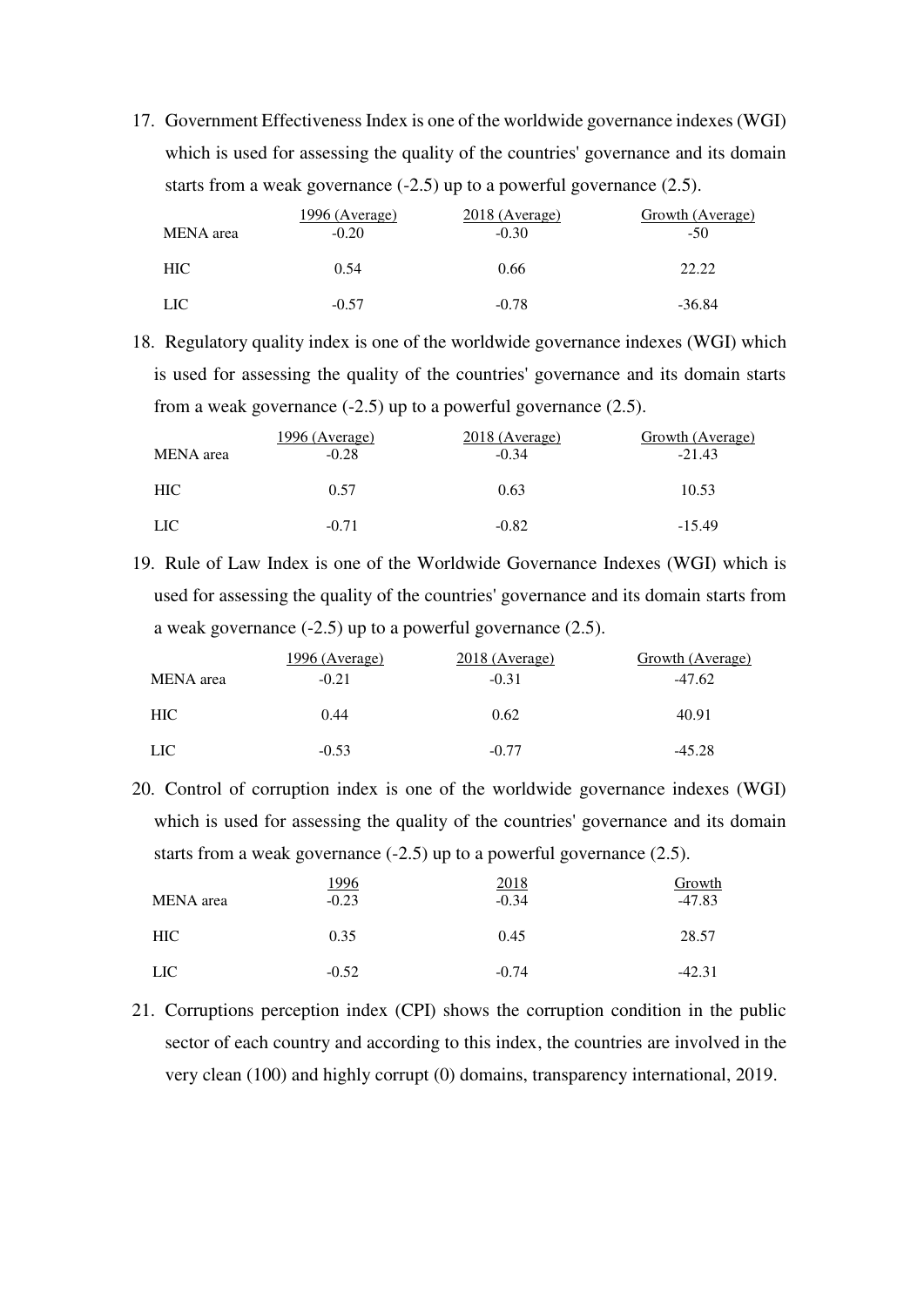|            | $2012$ (Average) | $2019$ (Average) | Growth (Average) |
|------------|------------------|------------------|------------------|
| MENA area  | 41.42            | 40.68            | $-0.74$          |
| HIC-       | 55.43            | 56.00            | 0.57             |
| <b>LIC</b> | 33.25            | 31.75            | $-1.50$          |

Accordingly, the above-mentioned information shows that:

- The low- income countries have enjoyed a food production growth (Food Security) about ⅓ of the high-income ones. The negative growth of GDP in the low- income countries was about  $\mathcal V_7$  of the negative growth of such index in the high-income countries while the population growth in the low-income countries has reduced for 1 per cent and increased for 2 per cent in the high-income ones. Also, the urbanization growth in the low-income countries has decreased for 1 per cent and this has increased in the high-income ones for less than 1 per cent. The military expenditures have decreased in both groups that the reduction of such costs and expenditures in the low-income countries has been about ⅓ of the high-income ones. The per cent of population that is using the minimum initial services of drinking water in the low-income countries had a positive growth of 10 per cent but it became less than 1 per cent in the high-income countries. The power (Electricity) production decrease in the low-income countries was more than double of such reduction in the high-income countries. The oil rents have decreased in both groups namely the low-income countries about 4 per cent and the high-income countries about 5 per cent but in return, the natural gas rents in both groups were less than 1 per cent (Zolfaghari and Sahabi, 2019).
- The average growth of precipitation in the low-income countries has increased for 2 per cent but it has decreased for 40 per cent in the high-income ones.
- The average growth of Legatum's prosperity index has reduced in the lowincome countries for less than 1 per cent but this has faced with increase for 2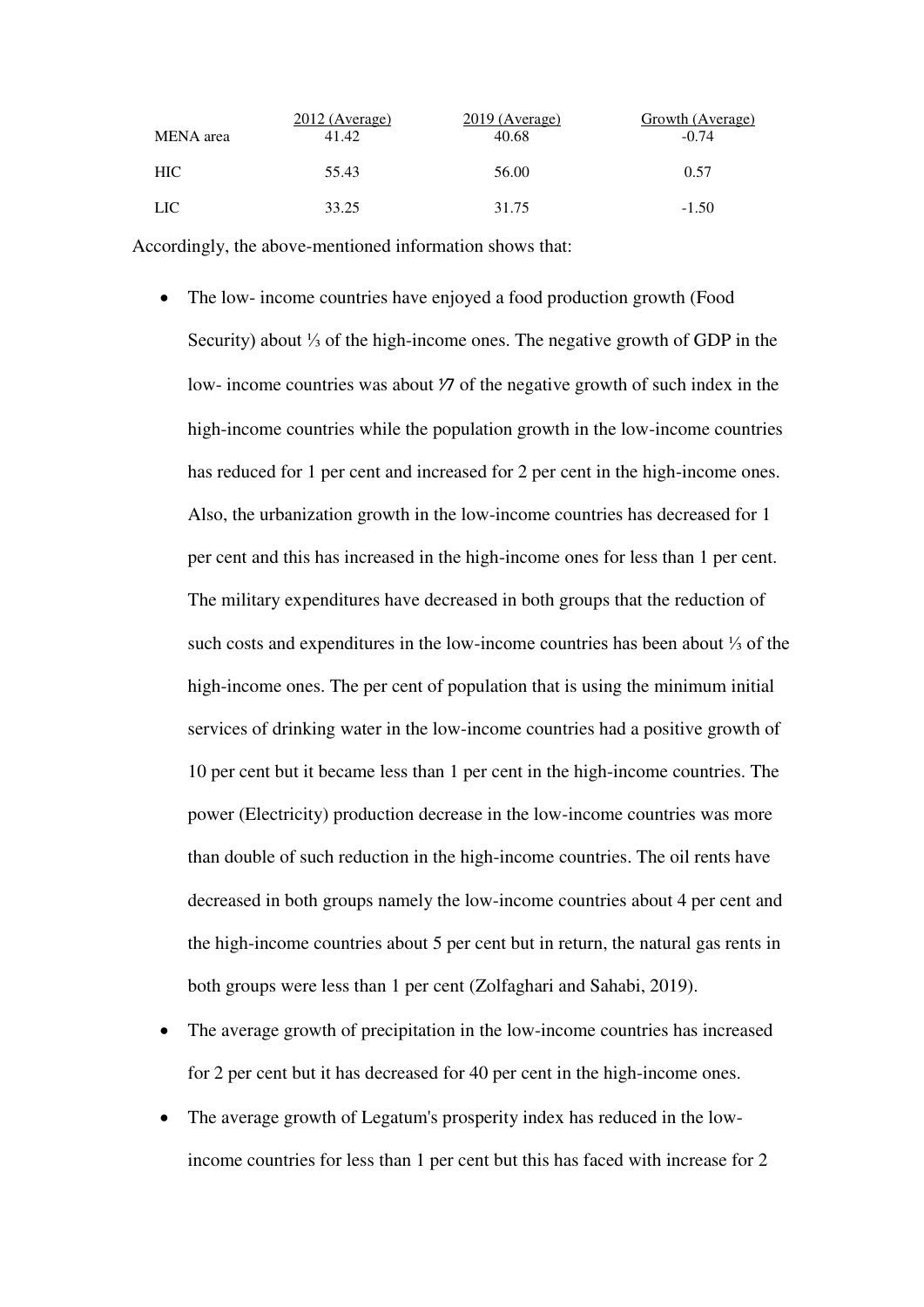per cent in the high-income ones. The democracy index average shows that both groups of the said countries are included in the authoritarian regime. The highincome countries are of the economic freedom for 1 per cent more than the lowincome ones. Concerning the worldwide governance index, the sub-index of the objection and accountability is weak (Negative) in both groups of the said countries but the sub-indexes related to the political stability, government effectiveness, regulatory quality, rule of law and the control of corruption are positive in the high-income countries but the foregoing sub-indexes are negative in the low-income ones. The corruptions perception index (CPI) in the highincome countries has faced with betterment but the said index has reduced in the low-income countries.

#### **Former Studies**

Paying attention to the foodstuffs preparation and food security is of a great importance with regards to the continuous population increase, urbanization growth, global crises and regional crises. In this part, we will deal with some studies which have been performed regarding the food security preparation in the MENA region and other regions.

*1. FAO (2017):* The FAO has applied the food insecurity experience scale (FIES) in its assessment of the food security condition in the MENA region and has shown that the prevalence of severe food insecurity among the adult population of the Middle East and North Africa between 2014 and 2015 was nearly 9.5 per cent which meant endangering the food security of approximately 30 million people in the said region. Such assessment shows that in the last five years the food security level in the MENA region has severely decreased and this matter has caused that the progressive developments (which were realized after 2010 and then had led to the reduction of malnutrition prevalence, growth retardation, anemia and destitution) would practically fade out. Also, the MENA region is now facing with some unprecedented challenges regarding the food security due to the various risks arising out of the conflicts, water shortage and climatic changes.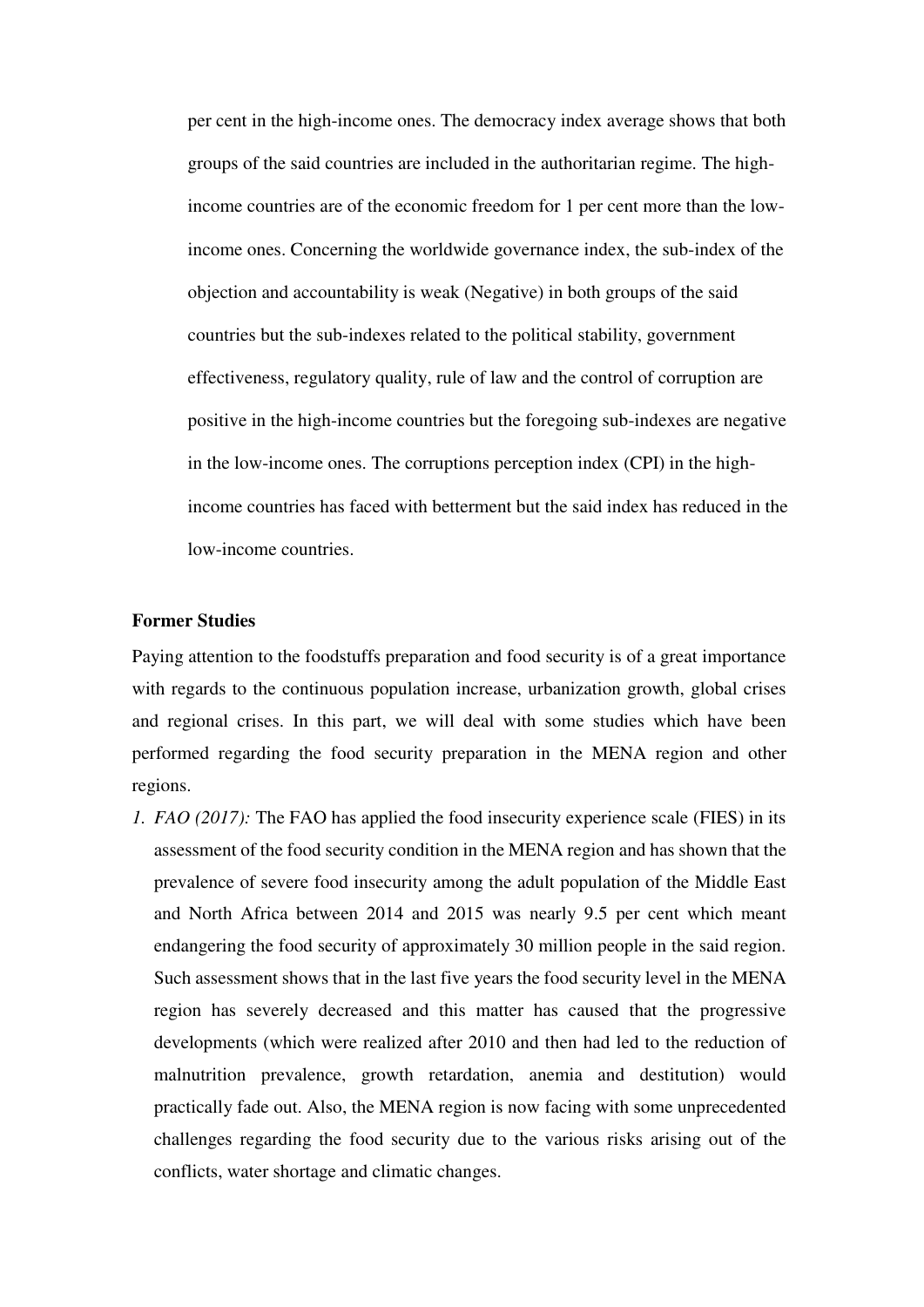- *2. World bank (2008):* The world bank in its research titled the food crisis in the Middle East and North Africa has come to this conclusion that the countries of this region are affected by the global food crisis because these countries are among the great foodstuff importers and they must rely on the imports for providing about 50% of their own food requirements. The net foodstuffs imports involve about 5 to 10 per cent of the entire imports in most MENA countries that the wheat is of the maximum share among them. Persian Gulf countries despite utilizing the oil income provide about 100% of their own main dish through the imports. In most countries, the prices increase may impose a heavy financial burden to the governments other than creating the social and political unrests and disquiets. Probably, the foodstuffs price increase in the short run may cause the poverty increase in the urban areas and the villagers lose their own agricultural lands in the urban areas.
- *3. The Middle East and North Africa:*

Bayar (2019) studying the role of the globalization process in performing a slight improvement of nutrition and hunger relief through the insecurity reduction in the Middle East and North Africa between 1999 – 2015 using the co-integration test and casualty test, Westerland and Edgerton (2007) and Dumitrescu and Hurlin (2012) for analyzing the short-term and long-term effects of the different types of globalization on the food insecurity all have come to this conclusion that the trade globalization, financial globalization, social globalization and political globalization may cause the food insecurity.

For assessing and comparing the food security and social using the weighted data from the 2016 Gallup World Poll (GWP) and then classifying the countries based on the moderate to the severe prevalence of food insecurity, gross domestic product and political stability to three main groups, Omidvar et al. (2019) came to this conclusion that the gained results were an approach of the MENA countries diversity and the different options can provide them with the necessary policy for improving their food security.

#### *4. Other Countries:*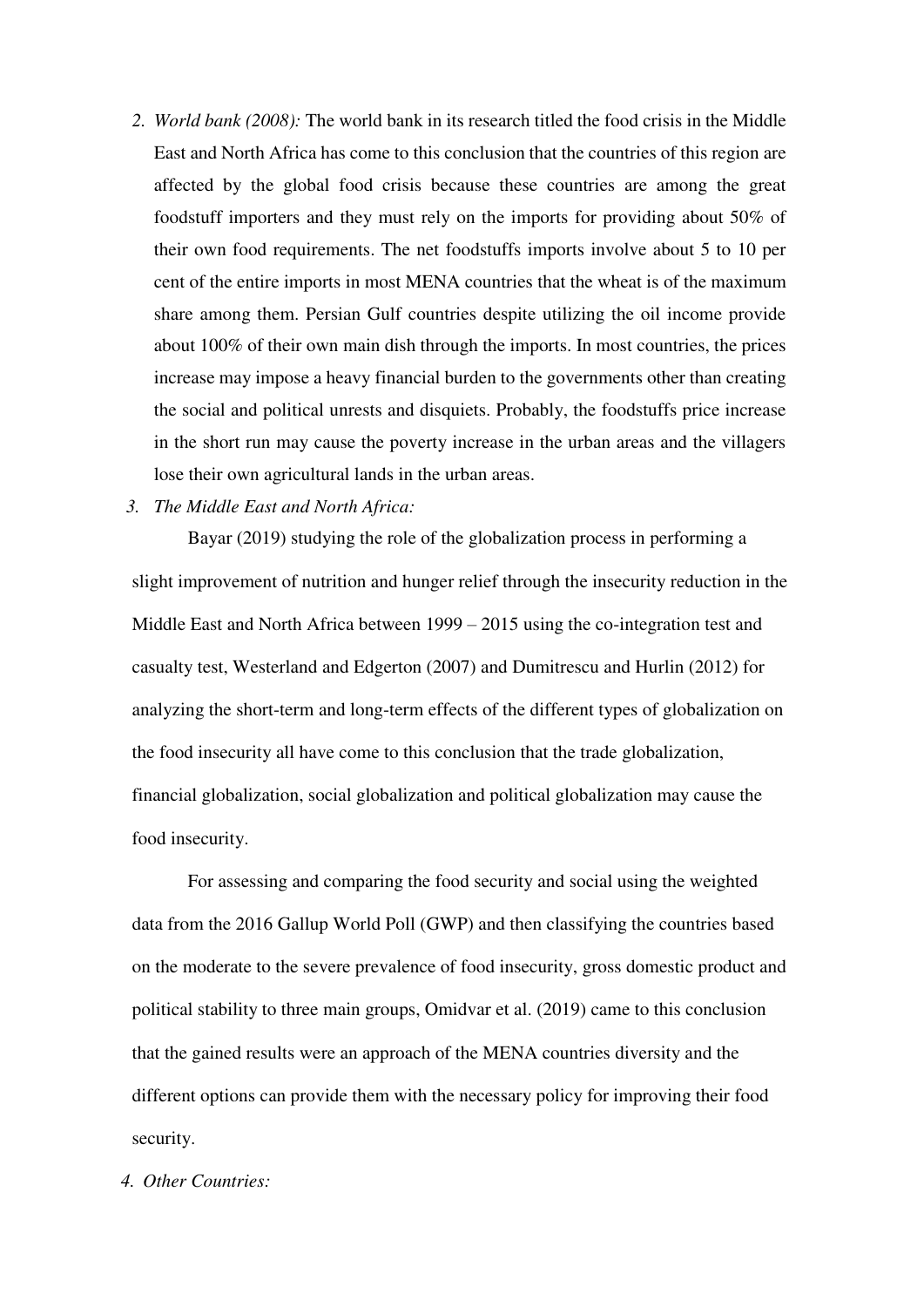Dithmer and Abdulai (2017) have studied the effects of trade openness and other coefficients on the food security which are measured by the diet energy using the reciprocal data of 151 countries and GMM method in the time interval of 1980 – 2007. Results of such study have shown that the trade openness and economic growth can put some positive and significant effects the energy consumption in the diet and also such effects can help the various developments of the dietary diversity.

With the aim of studying the effects of climatic changes on the food security in the provinces like Saguday and Quirino of the Philippines during 2010 – 2011 using the risk assessment method and modeling for developing the food security Carandang et al. (2015) understood that the role of local public sector departments can be very important in managing the natural hazards crisis including the flood for benefiting from it in the agriculture and preparing the food security.

Bezuneh and Yiheyis (2014) have applied for doing an experimental study in their researches for the effects of trade liberalization on the foodstuffs accessibility in the developing countries using the panel data provided by 37 developing countries and the alternative estimation methods in the time interval between  $2010 - 2012$  and they understood that the trade liberalization within a short time can put a negative impacts on the foodstuffs accessibility in the target countries.

The result of a slight delay is positive and the sum of two different results is not ensued from it. Therefore, the mid and long term effect of the trade liberalization is realized on condition that the favourable foodstuffs can be accessible.

With the aim of reviewing the effects of trade liberalization on the food security in China and Sri Lanka and using the multiple regression method of the time series during 1980 - 2009, Herath (2014) has shown that the trade liberalization has not had a very outstanding effect on the food security of China but its effect on the food security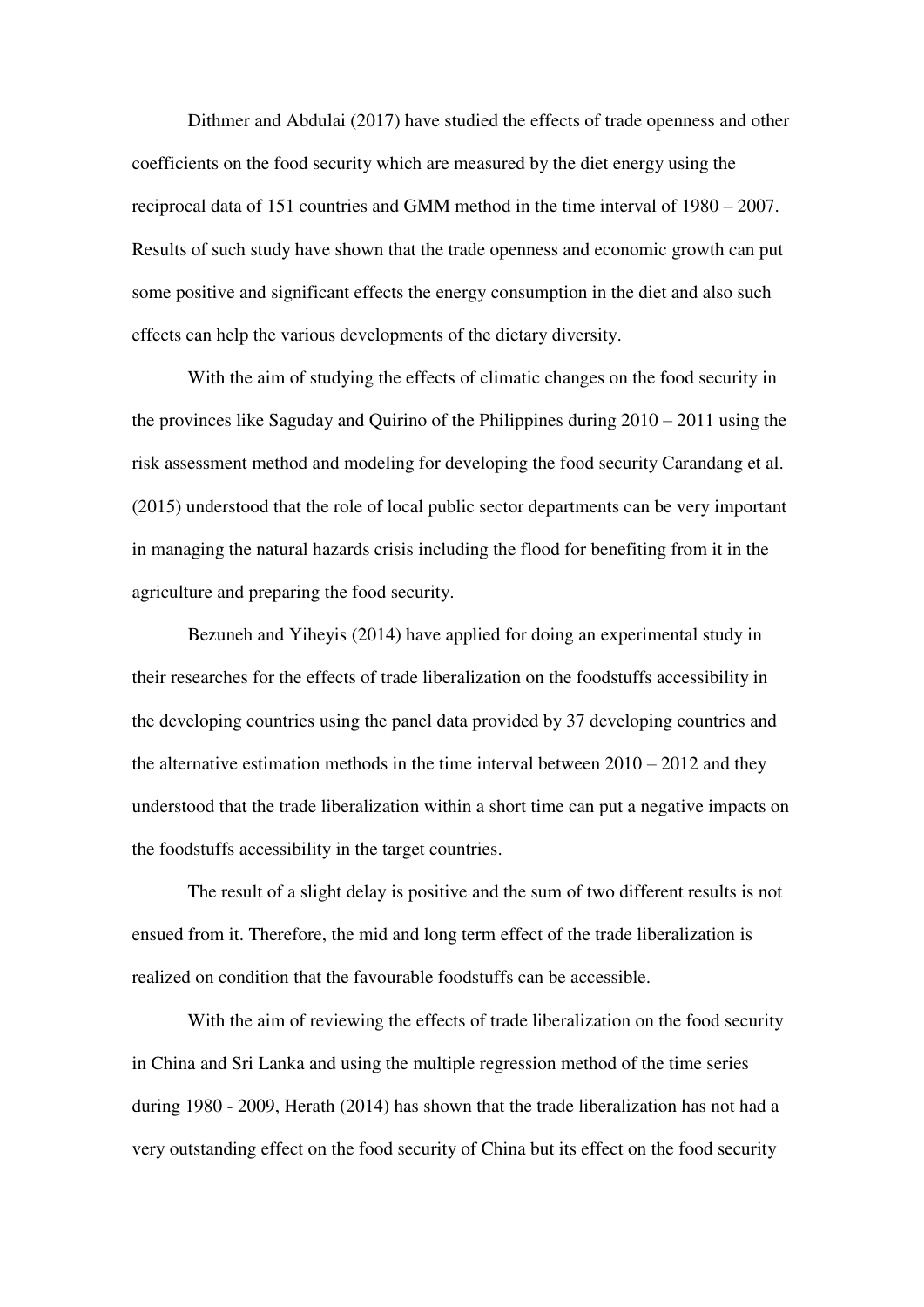of Sri Lanka has been negative. The key variable of the rate of gross domestic product puts a remarkable effect on the food security of both countries and also it has put a good positive effect on the food security of the period under review. Changes in the imported foodstuffs price has been a key and impressive point in ensuring the food security in Sri Lanka but it was not considered as an important coefficient on ensuring the food security of China.

With the aim of performing a comprehensive analysis concerning the effect of climatic variables, technology and products price on the performance of respectively corn, soya beans and wheat in the United States of America and using the data of 1977- 2007 and instrument variable regression methods and GMM, Huang and Khanna (2010) came to this conclusion that an increase in the global temperature will remarkably reduce the corn, soya beans and wheat yield. Changes in the precipitation will put clear effects on the corn and soya beans performance.

Using the coefficients affecting the food security and per capita income of the residents of rural communities, foodstuffs retailing index, agricultural natural hazards in the target region, planting and saving rates of the residents of cities and villages and also using POLS, FE (Fixed effects), DIF-GMM (GMM Difference) and SYS-GMM (GMM System) for evaluating the relationship between the entire variables all showed that the climatic changes in the considered year are remarkably effective on the food security of China but in return the price of foodstuffs had left no influence on the food security of China in the same year.

With regards to the flood which happened in 1998 and caused a severe loss and damage to the main products out of rice and then threatened about ten million people's lives, Del Ninno et al. (2003), in their research applied for studying the rile of interventions of government's policy making in the direction of fixing the rice markets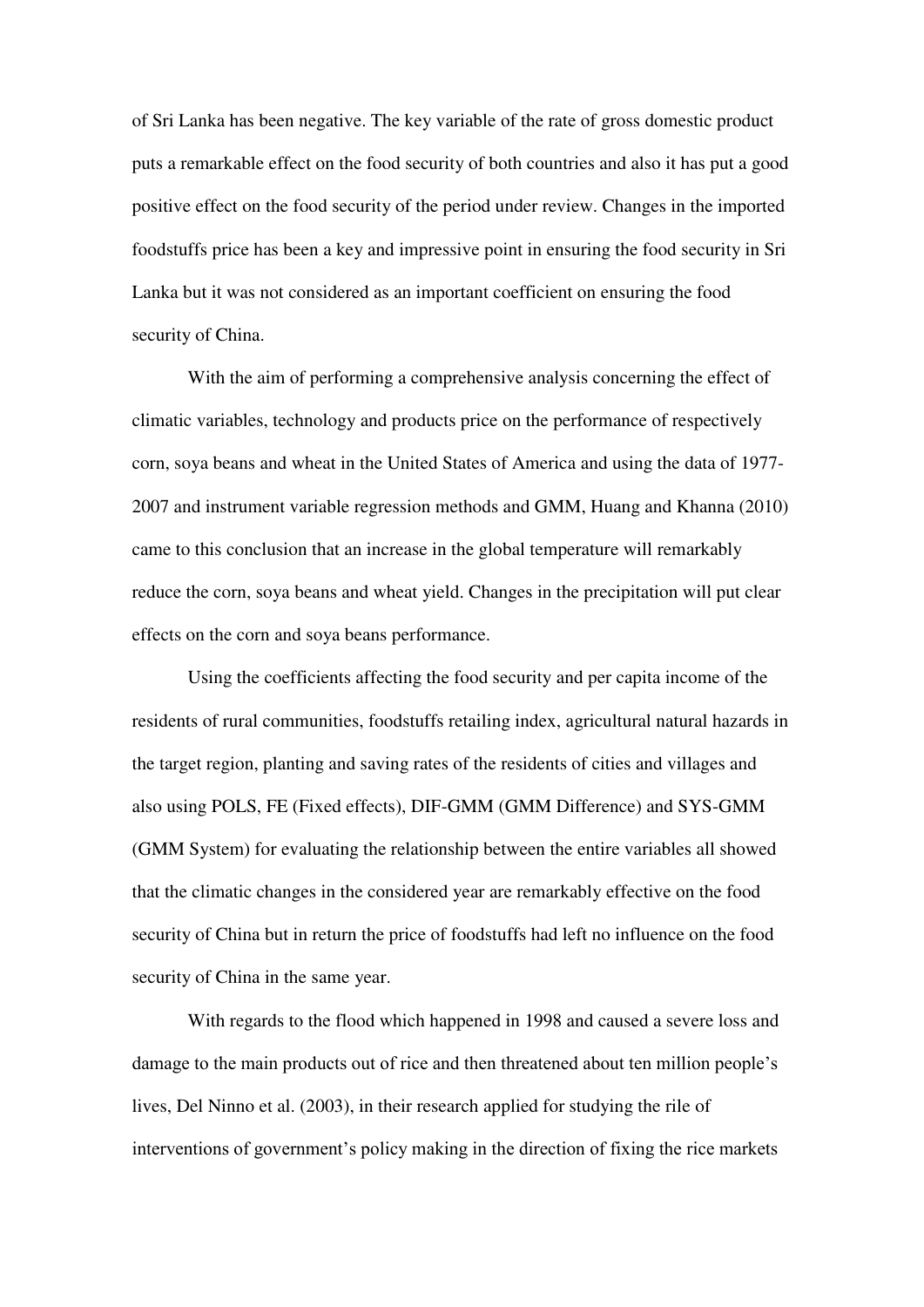at the time of occurring the torrent and flood including the trade liberalization at the beginning of 1990. In this study and using the sum of panel data which included 750 households at three periods (Each period lasts for 13 months) and the fixed effects estimation, they came to this conclusion that the flood in Bangladesh has a very key role in the process of the private sector's appropriate investment and the government's policies can help to retain the food accessibility and in a limited form and to increase the price and the family's rate of accessibility to the foodstuffs. In the short, mid and long run, the need to prevent the food insecurity crisis appearance will be necessary due to the population increase. Governments in the developing countries are now restricted for preventing the detrimental impacts arising out of the food insecurity and also the poverty reduction. The decrease of the negative impact of the natural hazards needs the execution of the effective policies and increasing the required sources for the poverty reduction and malnutrition both at the time of disaster occurrence and in the long run.

Studying the performed studies concerning the food security shows that the reduction in the food security level in the region has lead to the outbreak of different diseases and an increase in the regional tensions. Also, the foodstuffs price increase has followed by the poverty and unemployment increase. Concentrating the recommended tactics and strategies in such studies which are used for ensuring the food security is as disclosed below: Betterment of relationships and political stability, trade openness and the government's performance improvement in managing the natural hazards crisis.

Focusing of such researches has been normally on the effect of the economic, political and climatic variables but slight or marginal attention has been paid to the social variables whereas the importance of civil and social participations for establishing the food security in the developing countries including the MENA region are among the determining and crucial coefficients together with the population growth,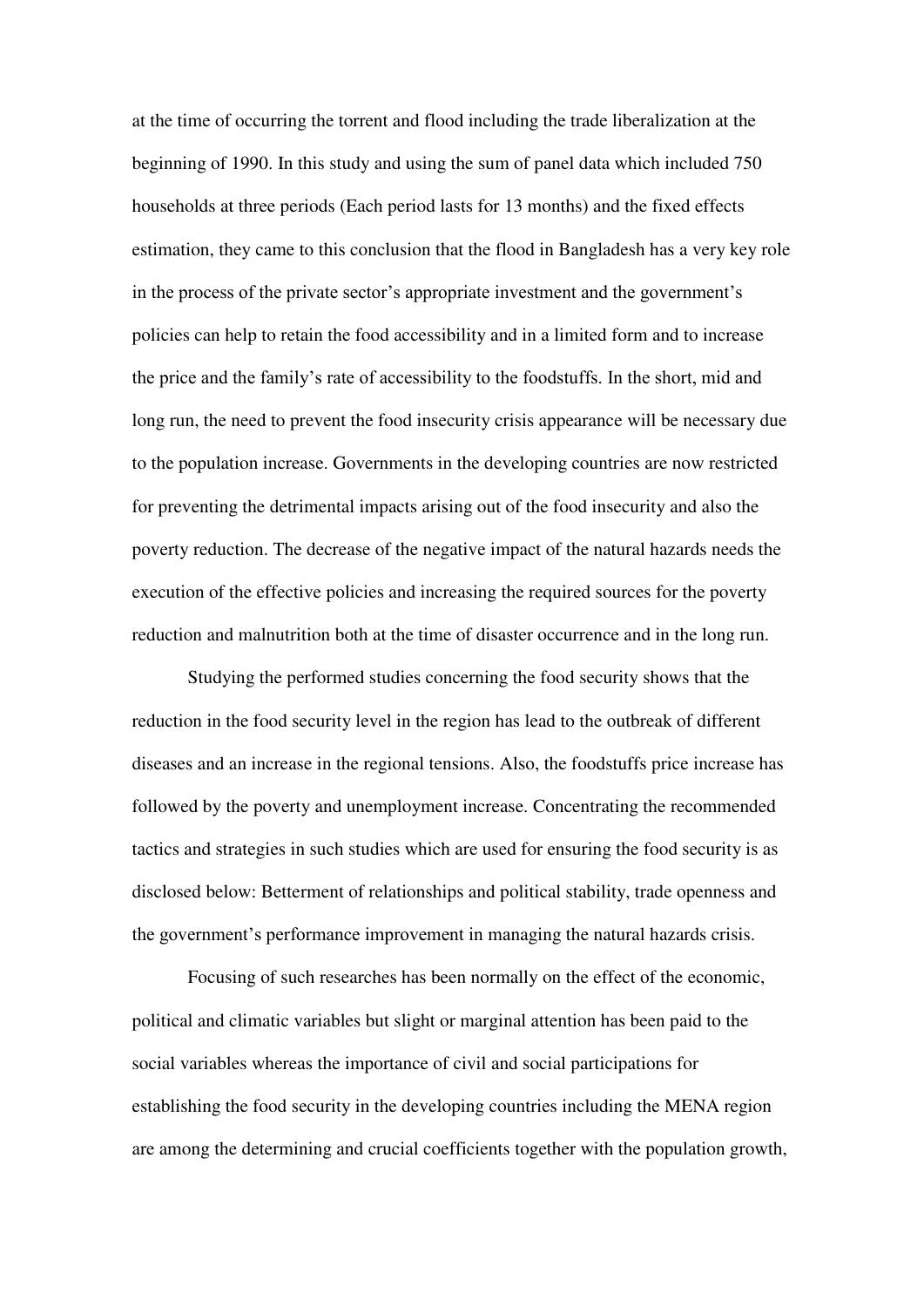urbanization growth and the appearance of regional and international crises. Accordingly and with regards to the problems and crises existing in the MENA region, our special attention to the food security in order to ensure the national and regional security and also creating the required backgrounds for human development and the economic sustainable development will be of great importance and as an urgent need for filling the gap of such significant matter in the literature of food security studies.

#### Experimental Model and Approach

Wang (2010) in his research for studying the effective coefficients in the food security in China has applied some methods like the FE, POLS (Fixed Effects), DIF-GMM (GMM Difference) and SYS-GMM (GMM System) and used the following equation:

$$
ln y_{it} = \delta ln y_{it-1} + X_{it}' \beta + \alpha_i + \varepsilon_{it} \quad , \quad \varepsilon_{it} \epsilon N(0. \delta_{\varepsilon}^2)
$$
 (1)

That in compliance with this equation  $y_{it}$ : Food consumption,  $X'_{it}$ : A set of the explanatory and effective variables on the food consumption,  $\alpha_i$ : Fixed effects,  $\delta$  and  $\beta$ : the estimated coefficients and ɛ*it* : Random disturbance.

In this study we have used the finite mixture models (FMMS) as a widely used tool for modeling the multimodal data, skewed or asymmetrical data for estimating the relation (1). In this method it is assumed that the observed data belong to the unobserved subpopulations called classes and the mixture of probability densities or regression models. The main concept in the limited mixture modeling is that the observed data consist of the different but unobserved subpopulations (Diagram 1). The observed distribution is approximately normal together with a slight asymmetry and the reason for this matter is that such a normal distribution is a mixture of two normal densities.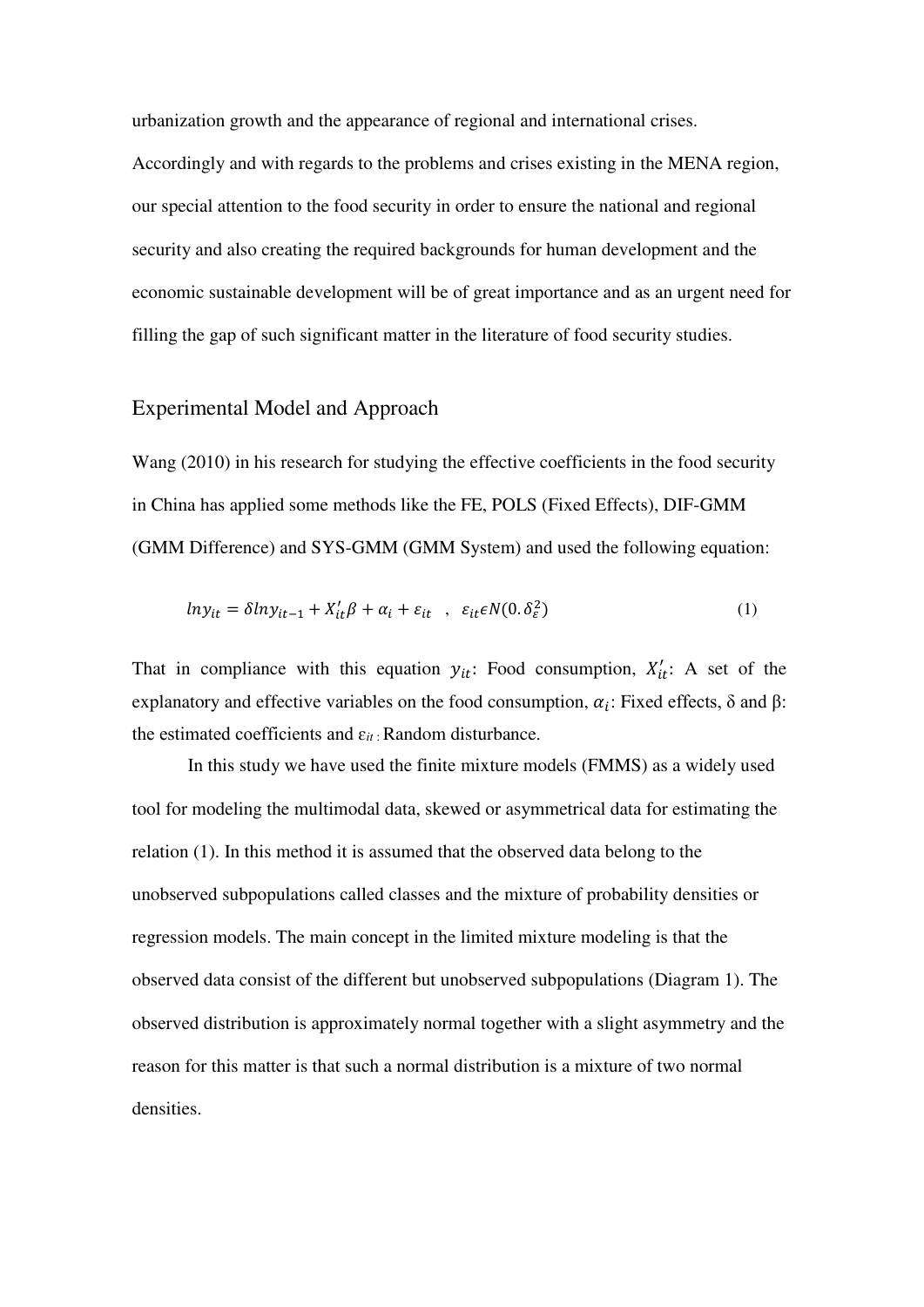



Generally speaking, FMMs can provide us with modeling for a mixture of the subpopulations and with each kind of distribution so there is not any necessity for creating a normal distribution for the target subpopulation. This method allows us to estimate the mixtures of linear and generalized linear regression models. Also, the inference possibility exists for each subpopulation and therefore we can categorize our individual observations into one subgroup.

Such a method is widely used for the different backgrounds and for classifying observations, to adjust for clustering and to model unobserved heterogeneity due to the flexibility of FMMs. The mixtures of normal densities with equal variances for estimating each target invariable distribution has caused that FMMs could change into a favourable tool for modeling the multimodal, skewed or asymmetrical data.

FMMs are the probable models which combine about two or more density functions. In such a method it is assumed that the observed responses of y are resulted from the different and distinct classes of g  $(f_1, f_2, \dots, f_g)$  in proportions  $\pi_1, \pi_2, \dots, \pi_g$ . The simple model of the density of a model of mixtures includes g component and as disclosed below: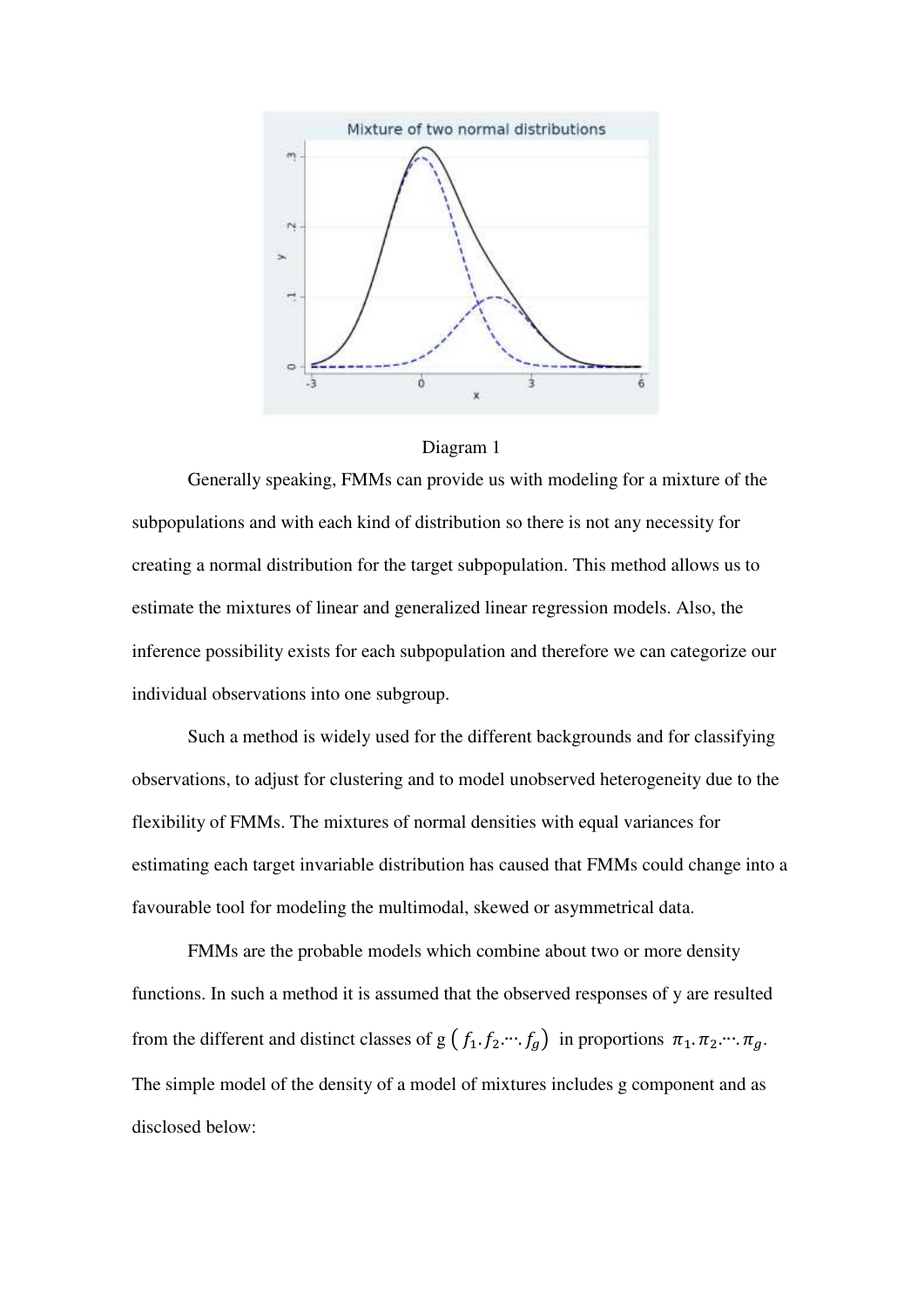$$
f(y) = \sum_{i=1}^{g} \pi_i f_i(y|x'\beta_i)
$$
 (2)

That in it  $\pi_i$  of the i class  $0 \leq \pi_i \leq 1$   $\sum \pi_i = 1$  and  $f_i(\cdot)$  the conditional probability density function for the observed response in the ith class model. FMM applies the multimodal logistic distribution to model the probabilities for the latent classes. The latent class probability for i can be as disclosed below:

$$
\pi_i = \frac{\exp(\gamma_i)}{\sum_{j=1}^g \exp(\gamma_j)}\tag{3}
$$

That in it  $\gamma_i$  is a linear prediction for the latent class of i and in a default form we can say that the first latent class of basic level includes  $\gamma_{1=0}$  and  $\exp(\gamma_1) = 1$ , therefore, the likelihood is computed as the sum of the probability-weighted conditional likelihood from each latent class.

#### Model Data and Variables

According to the classifications done by the world bank, the countries of the Middle East and North Africa other than the high-income countries (World Bank: For the current 2020 fiscal year, low-income economies are defined as those with GNI per capita) consist of 14 Asian countries including Iran, Iraq, Jordan, Lebanon, Syria, West Bank, Gaza Strip and Yemen and 7 African countries including Algeria, Djibouti, Egypt, Libya, Morocco and Tunisia. In spite of this matter that the countries of the said region have the main oil and gas resources of the world but they have some different economic, social and environmental features and characteristics. This research has been completed within the time interval of 1995-2019 and therefore the variables and data of this model (Separately and based on the economic indexes, social indexes, climatic changes indexes and the natural resources indexes) are as disclosed below: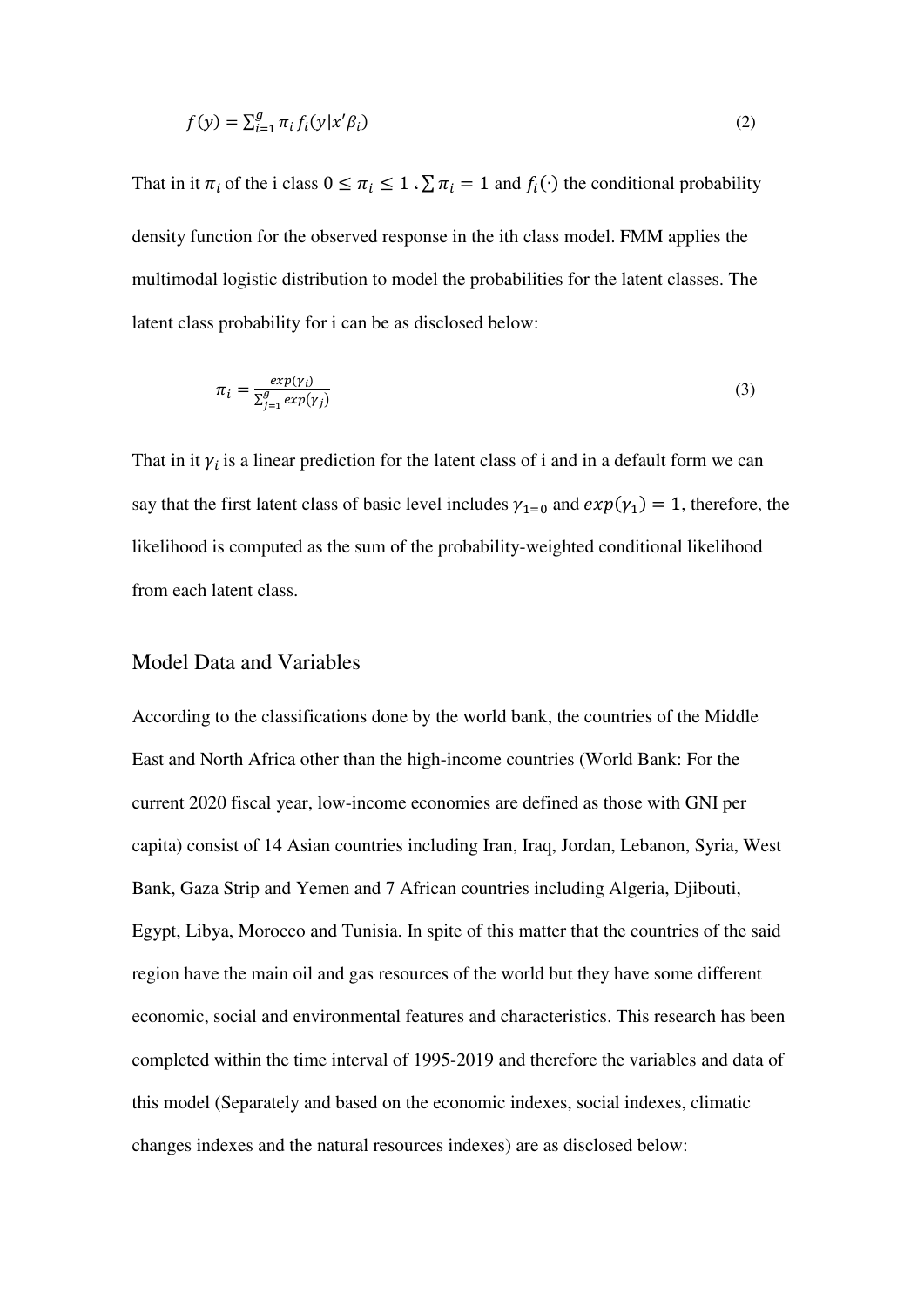| Variables:                                                                 | Symbols:  | Sources;                       |
|----------------------------------------------------------------------------|-----------|--------------------------------|
| Dependent variable:                                                        | foodsecur | <b>WDI</b>                     |
| Cereal yield (kg per hectare):                                             |           |                                |
| Independent variables:                                                     |           |                                |
| (1) Economic Indicators:                                                   |           |                                |
| - GDP per capita growth (annual $\%$ )                                     | gdpcg     | WDI                            |
| - Population growth (annual %)                                             | popg      | <b>WDI</b>                     |
| - Urban population growth (annual $\%$ )                                   | upg       | <b>WDI</b>                     |
| - Military expenditure (% of GDP)                                          | mex       | <b>WDI</b>                     |
| - Arab Spring                                                              | arab      |                                |
| (2) National Resources Indicators:                                         |           |                                |
| - People using at least basic drinking water services (% of<br>population) | dw        | <b>WDI</b>                     |
| - Electricity production from oil, gas and coal sources (% of total)       | ep        | <b>WDI</b>                     |
| - Oil rents (% of GDP)                                                     | oiler     | <b>WDI</b>                     |
| - Natural gas rents (% of GDP)                                             | ngre      | <b>WDI</b>                     |
| (3) Climate Change Indicators:                                             |           |                                |
| - Average monthly precipitation (mm)                                       | amp       | <b>WDI</b>                     |
| - Average monthly Temperature (Celsius)                                    | amt       | <b>WDI</b>                     |
| (4) Institutional variables                                                |           |                                |
| - Legatum prosperity index                                                 | lega      | Legatum<br>Institute           |
| - Democracy index                                                          | democ     | Economist<br>Intelligence Unit |
| - Index of economic freedom                                                | iofe      | Heritage                       |

### Studying and Reviewing the Model Variables Correlation

We use the correlation coefficient and covariance for studying the relation between dependent and independent variables. If the amount of such coefficient is positive so the relation between two variables will become direct and if it is negative therefore for performing changes those two variables will remain opposite each other. Also, the following domains will be used for determining the correlation domain of the relations existing between the variables:

- Correlation domain 0.20 to 0.35: Significant and relatively weak relation.
- Correlation domain 0.35 to 0.65: Significant and higher than one per cent level.
- Correlation domain 0.65 to 0.85: sufficiently accurate.
- Correlations higher than 0.85: The close relation of two variables.

In the table (1) the results of correlation coefficient and covariance between the dependent variable (Food Security) and independent variables (Economic indexes,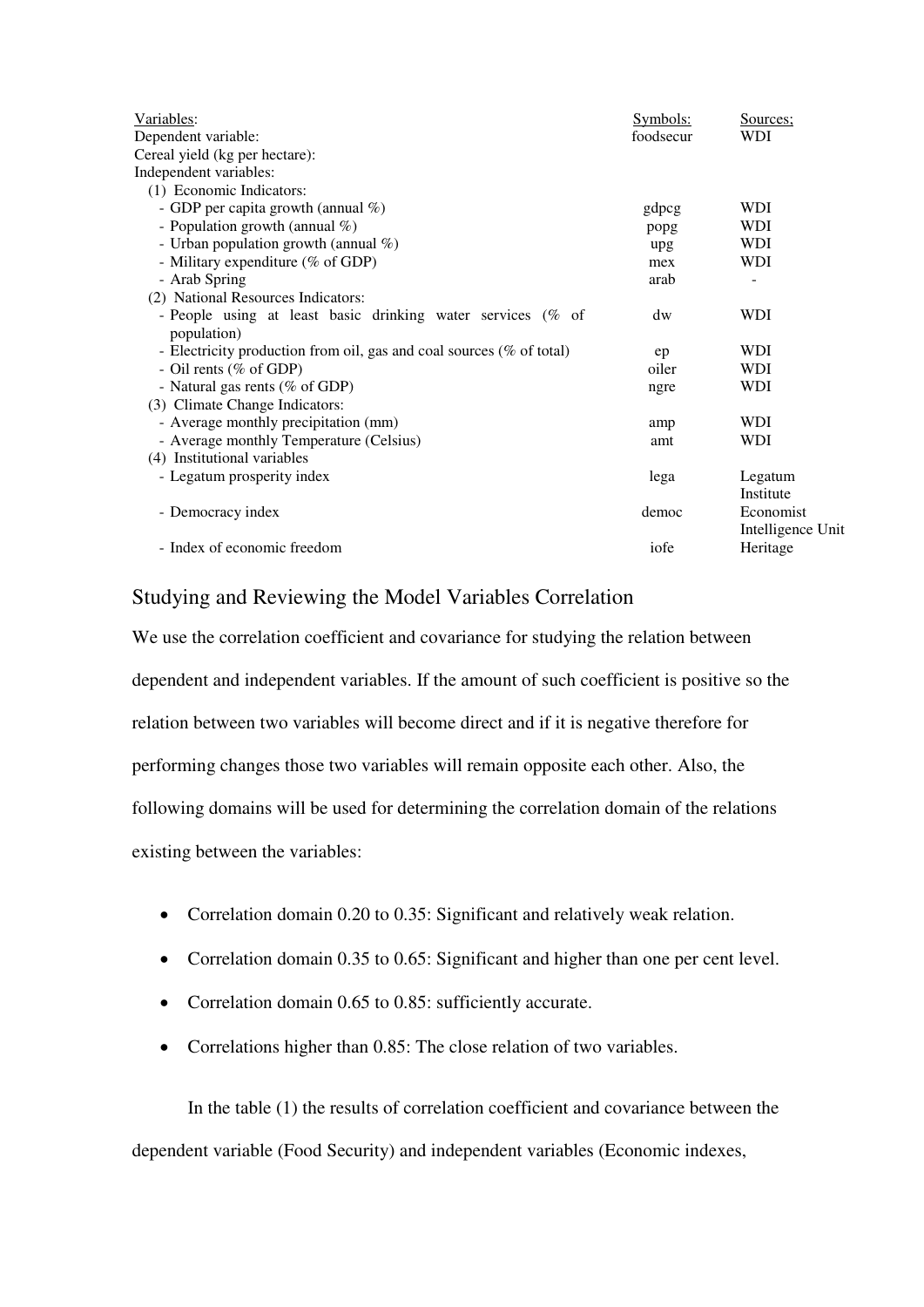natural resources, climatic changes indexes and institutional indexes) have been shown. With regards to the foregoing explanations, the conclusion arising out of these results show that the correlation coefficient of the following indexes are significant and they are of relation with the food security variable:

- Energy production, monthly average precipitation, monthly average temperature, relatively weak relation,
- Military expenditures, a per cent of the population that use the minimum initial services of drinking water, objection and accountability, political stability index, government efficiency, regulatory quality and control of corruption,
- All the above-said correlation coefficients are negative and show that they are of an inverse relationship with the food security variable except an index of a per cent of population that uses the minimum initial services of drinking water and monthly average temperature.

|           | foodse~r  | gdpcg     | popg      | upq       | mex       | arabs     | dw        | ep        | oilre     | ngre      | amp       | amt       |
|-----------|-----------|-----------|-----------|-----------|-----------|-----------|-----------|-----------|-----------|-----------|-----------|-----------|
| foodsecur | 1,0000    |           |           |           |           |           |           |           |           |           |           |           |
| qdpcq     | $-0.0956$ | 1,0000    |           |           |           |           |           |           |           |           |           |           |
| popq      | 0.0909    | $-0.2277$ | 1.0000    |           |           |           |           |           |           |           |           |           |
| upq       | $-0.0977$ | $-0.2381$ | 0.9613    | 1,0000    |           |           |           |           |           |           |           |           |
| mex       | $-0.4812$ | $-0.0353$ | 0.4109    | 0.5057    | 1,0000    |           |           |           |           |           |           |           |
| arabs     | 0.0086    | 0.0008    | $-0.0056$ | $-0.0389$ | 0.0317    | 1,0000    |           |           |           |           |           |           |
| dw        | 0.3860    | $-0.0041$ | 0.1986    | 0.0792    | $-0.1427$ | 0.1179    | 1.0000    |           |           |           |           |           |
| ep        | $-0.2917$ | 0.0741    | 0.2700    | 0.2682    | 0.4642    | 0.0684    | 0.5411    | 1,0000    |           |           |           |           |
| oilre     | $-0.1325$ | 0.6036    | $-0.3150$ | $-0.2485$ | 0.0046    | $-0.0082$ | 0.1263    | 0.2774    | 1,0000    |           |           |           |
| ngre      | $-0.0061$ | 0.0441    | $-0.2592$ | $-0.1809$ | 0.0355    | 0.0200    | 0.1571    | 0.2349    | 0.7758    | 1,0000    |           |           |
| amp       | $-0.2484$ | $-0.1649$ | 0.1343    | 0.1116    | 0.1242    | 0.0113    | $-0.5170$ | $-0.1909$ | $-0.4000$ | $-0.4625$ | 1,0000    |           |
| amt       | 0.3284    | 0.1647    | $-0.1924$ | $-0.2103$ | $-0.1353$ | $-0.1019$ | 0.4005    | 0.2022    | 0.3770    | 0.4900    | $-0.7691$ | 1,0000    |
| lega      | $-0.0898$ | 0.2074    | 0.1613    | 0.1466    | 0.0062    | $-0.1142$ | 0.4183    | 0.4674    | 0.2606    | 0.1268    | $-0.2250$ | 0.0357    |
| democ     | $-0.1893$ | 0.0801    | 0.0766    | 0.0129    | 0.0120    | 0.1373    | $-0.1134$ | 0.1150    | $-0.3516$ | $-0.4569$ | 0.3945    | $-0.0700$ |
| iofe      | $-0.1838$ | $-0.2795$ | 0.1824    | 0.1745    | $-0.1160$ | $-0.0392$ | $-0.1249$ | $-0.1093$ | $-0.7166$ | $-0.6803$ | 0.2092    | $-0.1509$ |
| voac      | $-0.3078$ | $-0.0563$ | 0.0874    | 0.0571    | 0.0875    | 0.1594    | $-0.1711$ | 0.0912    | $-0.4732$ | $-0.5218$ | 0.4535    | $-0.1579$ |
| pos       | $-0.4765$ | $-0.1164$ | $-0.1188$ | 0.0196    | 0.0461    | $-0.0885$ | $-0.2583$ | $-0.1874$ | $-0.3033$ | $-0.2763$ | $-0.1555$ | $-0.0480$ |
| qoef      | $-0.4785$ | $-0.4428$ | 0.1527    | 0.2323    | 0.0773    | $-0.1253$ | $-0.1462$ | $-0.0068$ | $-0.6033$ | $-0.4806$ | 0.1758    | $-0.3584$ |
| requ      | $-0.0475$ | $-0.2748$ | 0.4215    | 0.3716    | 0.1046    | $-0.0896$ | $-0.1361$ | $-0.1403$ | $-0.8279$ | $-0.8119$ | 0.3551    | $-0.3468$ |
| rula      | $-0.1655$ | $-0.2027$ | 0.1864    | 0.2156    | $-0.0606$ | $-0.0836$ | 0.0944    | $-0.0545$ | $-0.6031$ | $-0.5935$ | $-0.1054$ | $-0.0120$ |
| coco      | $-0.3059$ | $-0.2745$ | 0.0635    | 0.1247    | $-0.0372$ | 0.0226    | 0.1136    | 0.0272    | $-0.4569$ | $-0.3385$ | $-0.2504$ | 0.1114    |
| cpi       | $-0.1014$ | $-0.0725$ | $-0.0077$ | $-0.0369$ | 0.0640    | 0.5956    | 0.2115    | 0.0801    | $-0.2504$ | $-0.1950$ | $-0.1376$ | 0.0482    |
|           | lega      | democ     | iofe      | voac      | pos       | qoef      | requ      | rula      | coco      | cpi       |           |           |
| lega      | 1,0000    |           |           |           |           |           |           |           |           |           |           |           |
| democ     | $-0.1940$ | 1,0000    |           |           |           |           |           |           |           |           |           |           |
| iofe      | $-0.1181$ | 0.6385    | 1.0000    |           |           |           |           |           |           |           |           |           |
| voac      | $-0.2577$ | 0.9467    | 0.7301    | 1,0000    |           |           |           |           |           |           |           |           |
| pos       | 0.1175    | $-0.0368$ | 0.5042    | 0.0993    | 1,0000    |           |           |           |           |           |           |           |
| qoef      | 0.1089    | 0.1977    | 0.7226    | 0.3512    | 0.7669    | 1,0000    |           |           |           |           |           |           |
| requ      | $-0.0291$ | 0.4856    | 0.8295    | 0.5650    | 0.4370    | 0.6532    | 1.0000    |           |           |           |           |           |
| rula      | 0.0901    | 0.3240    | 0.8501    | 0.4326    | 0.7235    | 0.7688    | 0.7684    | 1.0000    |           |           |           |           |
| $\csc$    | 0.1091    | 0.2346    | 0.7368    | 0.3610    | 0.7795    | 0.7692    | 0.5703    | 0.8780    | 1,0000    |           |           |           |
| cpi       | $-0.1849$ | 0.2045    | 0.2580    | 0.3051    | 0.2085    | 0.1832    | 0.1454    | 0.2755    | 0.4227    | 1,0000    |           |           |

.

Table (1): Correlation coefficient between the dependent variable and the model independent variables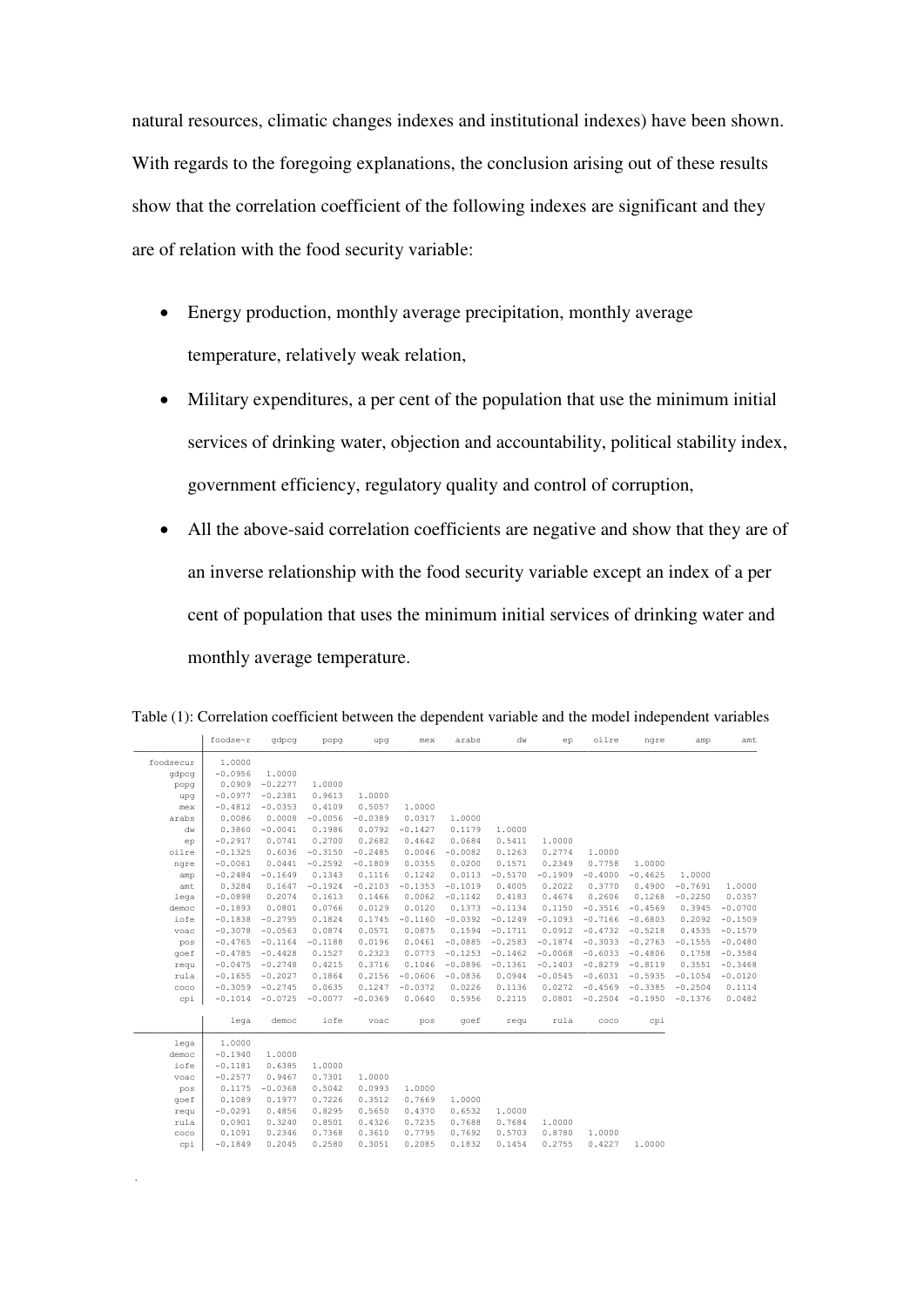#### **Model Estimation Result**

The unit root test was done using the Fisher Type Unit Root Test prior to the model estimation and for ensuring the target data durability. The test results showed that the whole data are in the durability level.

| Variables | Result     | Variables      | Result    |
|-----------|------------|----------------|-----------|
| Foodsecur | $0.0000*$  | amt            | $0.0000*$ |
| Gdpcg     | $0.0000*$  | lega           | $0.0000*$ |
| Popg      | $0.0000*$  | democ          | $0.0000*$ |
| Upg       | $0.0000*$  | Iofe           | $0.0000*$ |
| Mex       | $0.0348*$  | voac           | $0.0000*$ |
| Arab      | $0.0833**$ | Pos            | $0.0000*$ |
| Dw        | $0.0000*$  | goef           | $0.0000*$ |
| Ep        | $0.0707**$ | requ           | $0.0000*$ |
| Oiler     | $0.0000*$  | Rula           | $0.0000*$ |
| Ngre      | $0.0000*$  | c <sub>0</sub> | $0.0000*$ |
| Amp       | $0.0000*$  | $\rm{cop}i$    | $0.0047*$ |

Table (2): Results of Data Unit Root

Notes: \*p < 0.05, \*\*p < 0.1

Models of this study are divided into three classes:

- (1) Model of economic indexes
- (2) Model of economic indexes and natural resources
- (3) Model of economic indexes, natural resources and climatic changes
- (4) Model of economic indexes and natural resources, climatic changes and the interaction of GDP per capita growth and each one of the institutional indexes: Legatum's prosperity, democracy, economic freedom, governance indexes (Objection and accountability, political stability, governments' efficiency, regulatory quality, rule of law, control of corruption) and corruptions perception index (CPI).

Each one of the foregoing models has been estimated using the Finite Mixture Models (FMMs) that the results have been stated in the following tables: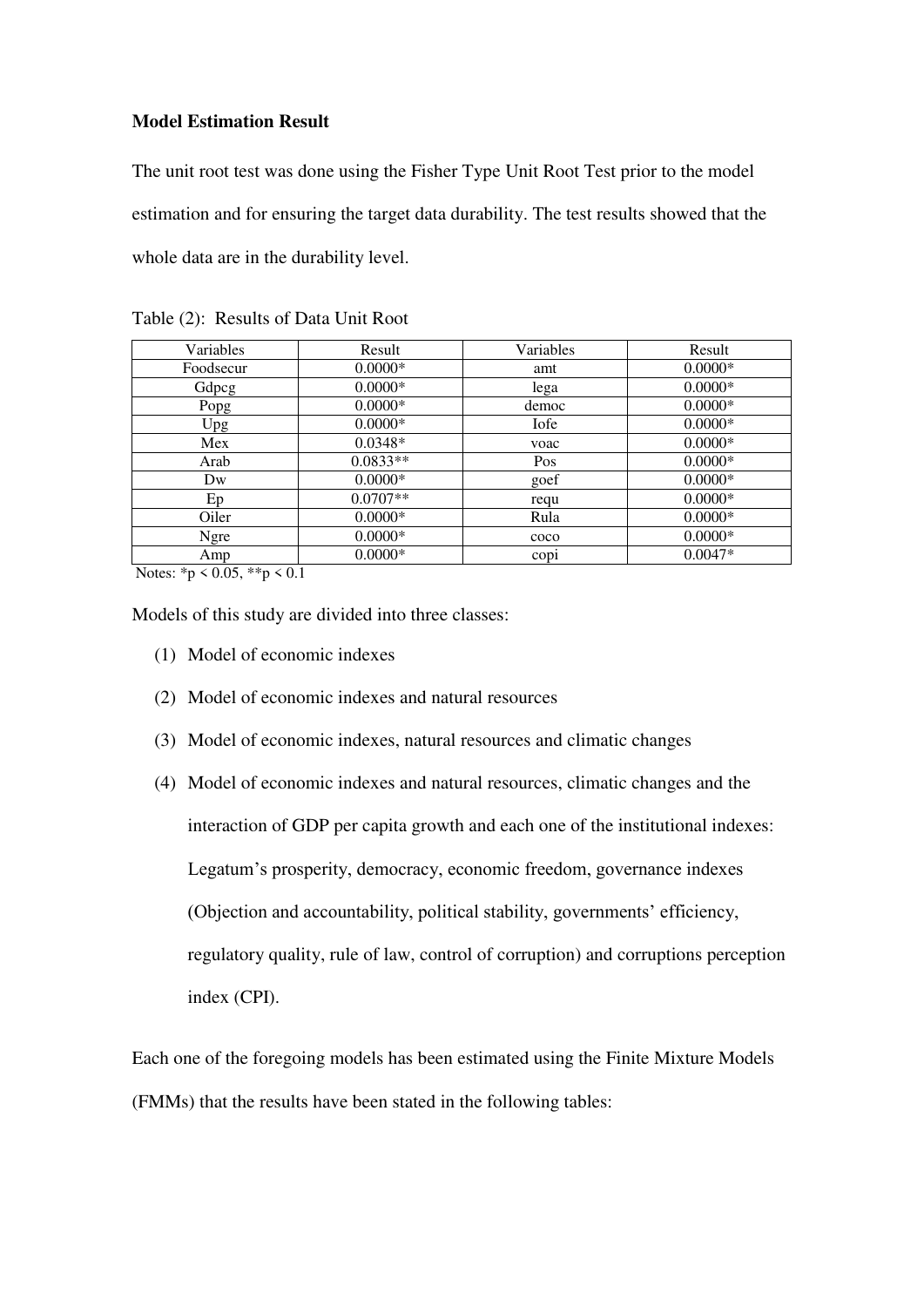| Variables      | gdpcg               | Popg                             | Upg                 | mex                 | Arabs           |
|----------------|---------------------|----------------------------------|---------------------|---------------------|-----------------|
| <b>Results</b> | $-2.60*$<br>(0.009) | $8.32*$<br>(0.000)               | $-8.06*$<br>(0.000) | $-4.41*$<br>(0.000) | 0.42<br>(0.677) |
| Variables      | cons                |                                  |                     |                     |                 |
| <b>Results</b> | 10.21<br>(0.000)    | * $p \le 0.05$ , ** $p \le 0.01$ |                     |                     |                 |

| Table (4): Results of Estimating the Model of Economic Indexes and Natural Resources |
|--------------------------------------------------------------------------------------|
|--------------------------------------------------------------------------------------|

| Variables | Gdpcg    | Popg     | Upg      | mex      | Arabs   |
|-----------|----------|----------|----------|----------|---------|
| Results   | $1.69**$ | 7.08*    | $-6.83*$ | $-3.00*$ | $-1.36$ |
|           | (0.091)  | (0.000)  | (0.000)  | (0.003)  | (0.174) |
| Variables | Dw       | Ep       | Oilre    | ngre     | Cons    |
| Results   | $-2.09*$ | $-4.82*$ | $-7.17*$ | $5.93*$  | 6.66    |
|           | (0.037)  | (0.000)  | (0.000)  | (0.000)  | (0.000) |

 $*p<0.05$  \*\*p<0.01

## Table (5): Results of Estimating the Model of Economic Indexes, Natural Resources

and Climate changes

| Variables      | Gdpcg     | Popg     | Upg              | Mex      | Arabs     |
|----------------|-----------|----------|------------------|----------|-----------|
|                | $1.79**$  | $7.28*$  | $-6.84*$         | $-2.81*$ | $-1.82**$ |
| Results        | (0.073)   | (0.000)  | (0.000)          | (0.005)  | (0.069)   |
| Variables      | Dw        | Ep       | Oilre            | Ngre     | Amp       |
| Results        | $-1.70**$ | $-4.65*$ | $-8.31*$         | $4.86*$  | $-2.24*$  |
|                | (0.089)   | (0.000)  | (0.000)          | (0.000)  | (0.025)   |
| Variables      | Amt       | Cons     |                  |          |           |
| <b>Results</b> | $2.12*$   | 2.67     | *p<0.05 **p<0.01 |          |           |
|                | (0.034)   | (0.007)  |                  |          |           |

Table (6): Results of Estimating the Model of Economic Indexes, Natural Resources,

Climate Changes and the Interaction of Legatum's Prosperity and GDP per capita growth

| Variables | Glega      | Popg       | Upg                    | Mex        | Arabs      |
|-----------|------------|------------|------------------------|------------|------------|
| Results   | 1.22       | $6.25*$    | $-5.91*$               | $-2.40*$   | $-0.97$    |
|           | (0.223)    | (0.000)    | (0.000)                | (0.016)    | (0.334)    |
| Variables | Dw         | Ep         | Oilre                  | Ngre       | Amp        |
| Results   | $-2.64$    | $-3.05$    | $-7.09$                | 5.23       | $-2.30$    |
|           | $(0.008)*$ | $(0.002)*$ | $(0.000)*$             | $(0.000)*$ | $(0.022)*$ |
| Variables | Amt        | Cons       |                        |            |            |
| Results   | 0.50       | $3.30*$    | * $p<0.05$ ** $p<0.01$ |            |            |
|           | (0.617)    | (0.001)    |                        |            |            |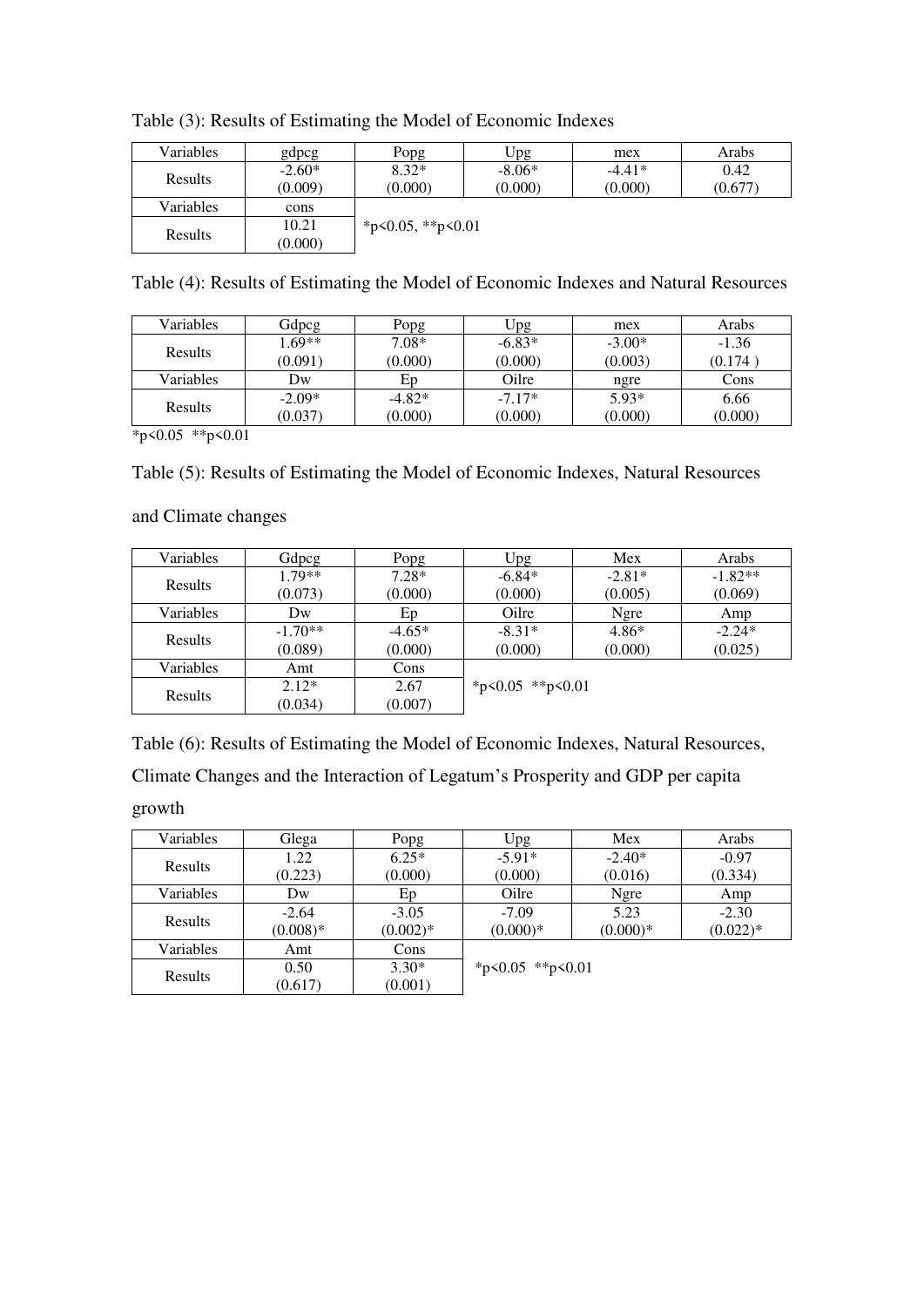| Variables      | gdemoc   | Popg     | Upg                    | Mex      | Arabs    |
|----------------|----------|----------|------------------------|----------|----------|
| <b>Results</b> | 1.33     | $7.05*$  | $-6.80*$               | $-2.70*$ | $-2.06*$ |
|                | (0.185)  | (0.000)  | (0.000)                | (0.007)  | (0.040)  |
| Variables      | Dw       | Ep       | Oilre                  | Ngre     | Amp      |
| Results        | $-3.14*$ | $-4.11*$ | $-9.27*$               | $5.48*$  | $-2.71*$ |
|                | (0.002)  | (0.000)  | (0.000)                | (0.000)  | (0.007)  |
| Variables      | amt      | Cons     |                        |          |          |
| Results        | 0.09     | $4.25*$  | * $p<0.05$ ** $p<0.01$ |          |          |
|                | (0.930)  | (0.000)  |                        |          |          |

| Table (7): Results of Estimating the Model of Economic Indexes, Natural Resources, |  |
|------------------------------------------------------------------------------------|--|
|------------------------------------------------------------------------------------|--|

|  | Climate Changes and the Interaction of Democracy and GDP per capita growth |  |  |
|--|----------------------------------------------------------------------------|--|--|
|--|----------------------------------------------------------------------------|--|--|

Table (8): Results of Estimating the Model of Economic Indexes, Natural Resources,

Climate Changes and the Interaction of Economic Freedom and GDP per capita growth

| Variables | giofe   | Popg      | Upg              | Mex      | Arabs    |  |
|-----------|---------|-----------|------------------|----------|----------|--|
| Results   | $2.74*$ | 9.93*     | $-9.08*$         | $-4.39*$ | $-2.85*$ |  |
|           | (0.006) | (0.000)   | (0.000)          | (0.000)  | (0.004)  |  |
| Variables | Dw      | Ep        | Oilre            | ngre     | Amp      |  |
| Results   | $6.37*$ | $-11.50*$ | $-10.41*$        | $7.04*$  | $-2.06*$ |  |
|           | (0.000) | (0.000)   | (0.000)          | (0.000)  | (0.040)  |  |
| Variables | Amt     | Cons      | *p<0.05 **p<0.01 |          |          |  |
| Results   | 1.61    | 7.98*     |                  |          |          |  |
|           | (0.108) | (0.000)   |                  |          |          |  |

Table (9): Results of Estimating the Model of Economic Indexes, Natural Resources, Climate Changes and the Interaction of Objection and Accountability and GDP per

capita growth

| Variables | gvoac     | Popg     | Upg              | Mex      | Arabs    |
|-----------|-----------|----------|------------------|----------|----------|
| Results   | $-2.27*$  | $7.27*$  | $-6.89*$         | $-2.58*$ | $-1.93*$ |
|           | (0.023)   | (0.000)  | (0.000)          | (0.010)  | (0.054)  |
| Variables | dw        | Ep       | Oilre            | ngre     | Amp      |
| Results   | $-1.93**$ | $-4.62*$ | $-8.33*$         | $5.08*$  | $-2.44*$ |
|           | (0.054)   | (0.000)  | (0.000)          | (0.000)  | (0.015)  |
| Variables | amt       | Cons     |                  |          |          |
| Results   | $1.85**$  | $2.84*$  | *p<0.05 **p<0.01 |          |          |
|           | (0.064)   | (0.005)  |                  |          |          |

Table (10): Results of Estimating the Model of Economic Indexes, Natural Resources, Climate Changes and the Interaction of Political Stability and GDP per capita growth

| Variables | gpos      | Popg     | Upg              | Mex      | Arabs    |
|-----------|-----------|----------|------------------|----------|----------|
|           | $-2.00*$  | $7.26*$  | $-6.89*$         | $-2.69*$ | $-1.95*$ |
| Results   | (0.045)   | (0.000)  | (0.000)          | (0.007)  | (0.051)  |
| Variables | dw        | Ep       | Oilre            | Ngre     | Amp      |
| Results   | $-1.90**$ | $-4.55*$ | $-8.40*$         | $5.06*$  | $-2.45*$ |
|           | (0.058)   | (0.000)  | (0.000)          | (0.000)  | (0.014)  |
| Variables | amt       | Cons     |                  |          |          |
| Results   | $1.84**$  | $2.81*$  | *p<0.05 **p<0.01 |          |          |
|           | (0.066)   | (0.005)  |                  |          |          |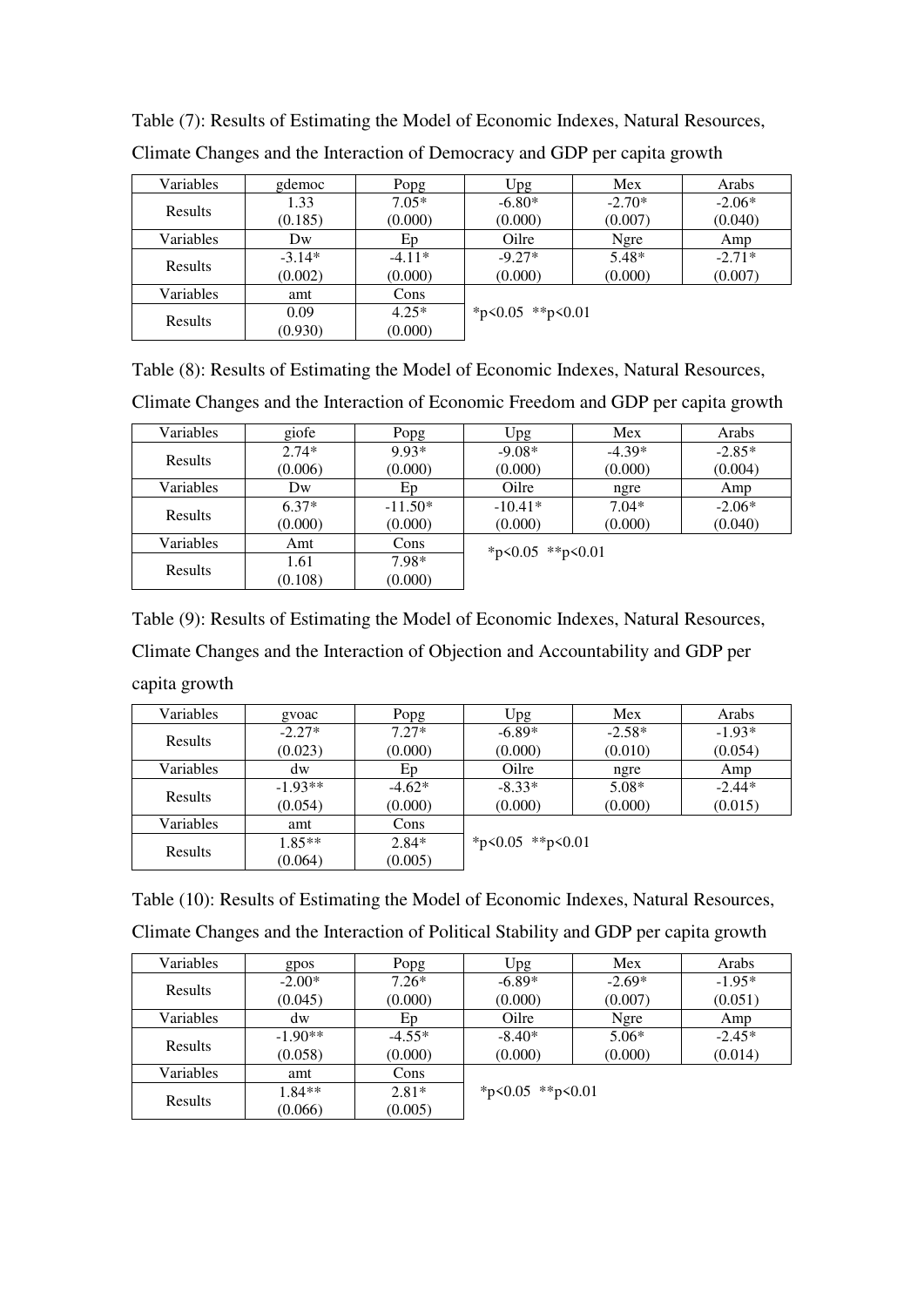Table (11): Results of Estimating the Model of Economic Indexes, Natural Resources, Climate Changes and the Interaction of Government's Efficiency and GDP per capita growth

| Variables | ggoef        | Popg       | Upg              | Mex        | Arabs      |
|-----------|--------------|------------|------------------|------------|------------|
| Results   | $-1.90**$    | $7.26*$    | $-6.89*$         | $-2.71*$   | $-1.96*$   |
|           | (0.057)      | (0.000)    | (0.000)          | (0.007)    | (0.049)    |
| Variables | dw           | Ep         | Oilre            | ngre       | Amp        |
| Results   | $-1.89$      | $-4.50$    | $-8.27$          | 5.04       | $-2.43$    |
|           | $(0.059)$ ** | $(0.000)*$ | $(0.000)*$       | $(0.000)*$ | $(0.015)*$ |
| Variables | amt          | Cons       |                  |            |            |
|           | $1.85**$     | $2.80*$    | *p<0.05 **p<0.01 |            |            |
| Results   | (0.064)      | (0.005)    |                  |            |            |

Table (12): Results of Estimating the Model of Economic Indexes, Natural Resources, Climate Changes and the Interaction of Regulatory Quality and GDP per capita growth

| Variables | Gregu     | Popg     | Upg                    | Mex      | Arabs    |
|-----------|-----------|----------|------------------------|----------|----------|
|           | $-2.16*$  | $7.27*$  | $-6.89*$               | $-2.64*$ | $-1.98*$ |
| Results   | (0.031)   | (0.000)  | (0.000)                | (0.008)  | (0.048)  |
| Variables | dw        | Ep       | Oilre                  | ngre     | Amp      |
|           | $-1.90**$ | $-4.53*$ | $-8.32*$               | $5.07*$  | $-2.43*$ |
| Results   | (0.057)   | (0.000)  | (0.000)                | (0.000)  | (0.015)  |
| Variables | amt       | Cons     | * $p<0.05$ ** $p<0.01$ |          |          |
| Results   | $1.87**$  | $2.81*$  |                        |          |          |
|           | (0.062)   | (0.005)  |                        |          |          |

Table (13): Results of Estimating the Model of Economic Indexes, Natural Resources, Climate Changes and the Interaction of Rule of Law and GDP per capita growth

| -              |                    |         |        | $\sim$<br>$\sim$<br>_ |                 |
|----------------|--------------------|---------|--------|-----------------------|-----------------|
| /ariables      | frula              | opg/    | ∣pg    | Mex                   | Arabs           |
| <b>Results</b> | $60**$<br>-<br>1.V | $7.26*$ | -6.89* | $2.70*$<br>- -        | $4.96**$<br>- 1 |

| Variables | Grula     | Popg     | Upg              | Mex      | Arabs     |
|-----------|-----------|----------|------------------|----------|-----------|
|           | $-1.69**$ | $7.26*$  | $-6.89*$         | $-2.70*$ | $-1.96**$ |
| Results   | (0.091)   | (0.000)  | (0.000)          | (0.007)  | (0.050)   |
| Variables | dw        | Ep       | Oilre            | ngre     | Amp       |
|           | $-1.89**$ | $-4.49*$ | $-8.27*$         | $5.02*$  | $-2.44*$  |
| Results   | (0.059)   | (0.000)  | (0.000)          | (0.000)  | (0.015)   |
| Variables | amt       | Cons     | *p<0.05 **p<0.01 |          |           |
| Results   | $1.85**$  | $2.80*$  |                  |          |           |
|           | (0.064)   | (0.005)  |                  |          |           |

Table (14): Results of Estimating the Model of Economic Indexes, Natural Resources, Climate Changes and the Interaction of Control of Corruption and GDP per capita growth

| Variables | gcoco     | Popg     | Upg              | Mex      | Arabs     |
|-----------|-----------|----------|------------------|----------|-----------|
|           | $-1.86**$ | $7.26*$  | $-6.89*$         | $-2.71*$ | $-1.96**$ |
| Results   | (0.063)   | (0.000)  | (0.000)          | (0.007)  | (0.050)   |
| Variables | dw        | Ep       | Oilre            | Ngre     | Amp       |
|           | $-1.89**$ | $-4.50*$ | $-8.31*$         | $5.04*$  | $-2.44*$  |
| Results   | (0.059)   | (0.000)  | (0.000)          | (0.000)  | (0.015)   |
| Variables | amt       | Cons     | *p<0.05 **p<0.01 |          |           |
|           | $1.85**$  | $2.80*$  |                  |          |           |
| Results   | (0.064)   | (0.005)  |                  |          |           |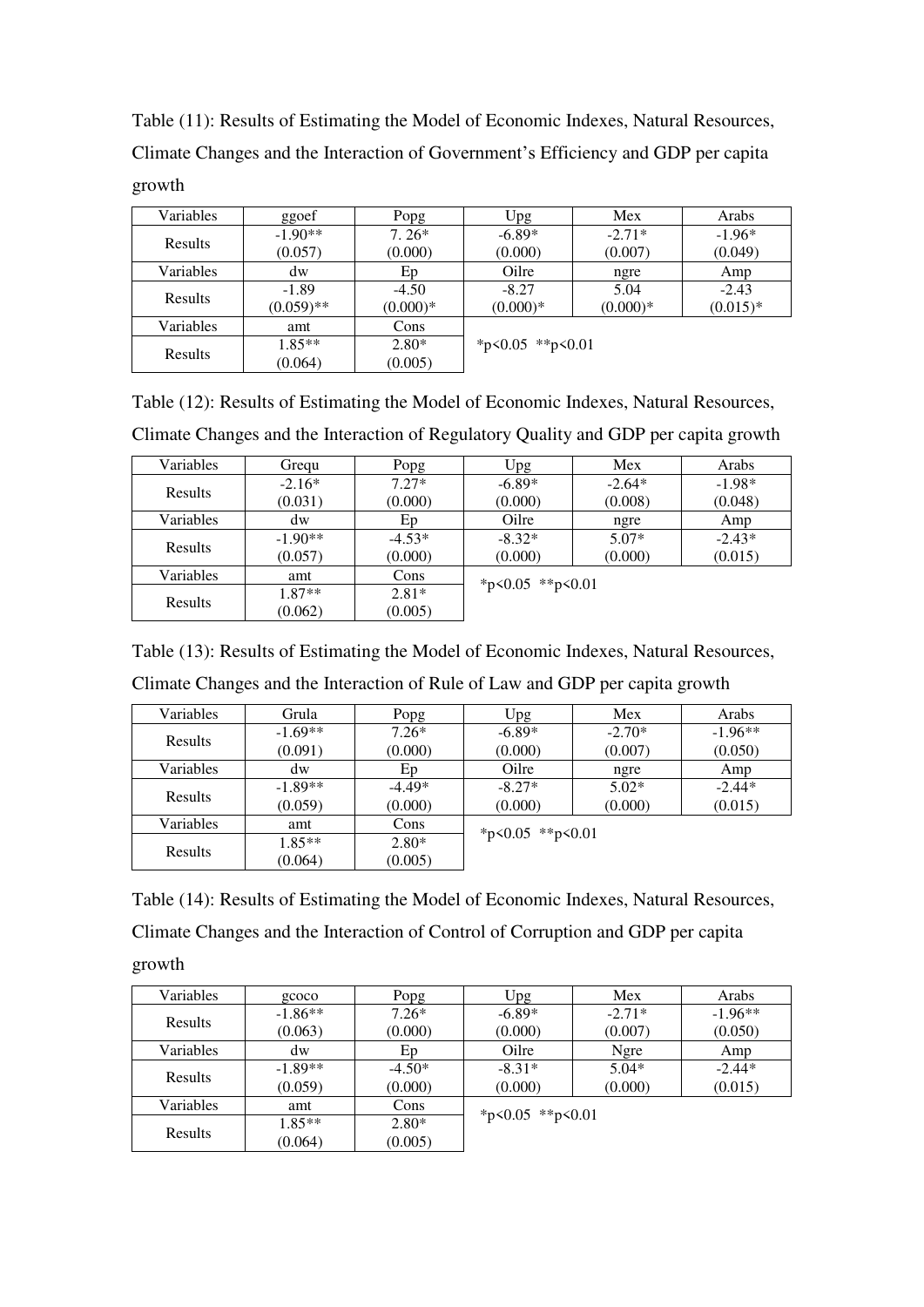Table (15): Results of Estimating the Model of Economic Indexes, Natural Resources, Climate Changes and the Interaction of Corruptions Perception and GDP per capita growth

| Variables | gcp1     | Popg     | Upg.             | Mex      | Arabs    |
|-----------|----------|----------|------------------|----------|----------|
|           | $2.43*$  | $7.53*$  | $-7.23*$         | $-2.62*$ | $-2.27*$ |
| Results   | (0.015)  | (0.000)  | (0.000)          | (0.009)  | (0.023)  |
| Variables | dw       | Ep       | Oilre            | Ngre     | Amp      |
|           | $-2.79*$ | $-4.33*$ | $-9.09*$         | $5.82*$  | $-2.94*$ |
| Results   | (0.005)  | (0.000)  | (0.000)          | (0.000)  | (0.003)  |
| Variables | amt      | Cons     | *p<0.05 **p<0.01 |          |          |
| Results   | 1.22     | $3.69**$ |                  |          |          |
|           | (0.223)  | (0.000)  |                  |          |          |

Conclusion of estimating the factors which can put effects on the food security in the MENA region are as disclosed below:

 *GDP per capita growth*: The GDP per capita growth in the model of economic indexes with the negative effects and in the presence of variables related to the natural resources and climatic changes can have a positive effect on the food security. The interaction of GDP per capita growth and economic freedom index and also the interaction of GDP per capita growth and corruptions perception index will have a positive effect on the food security. Such positive effect on the food production due to understanding the food crisis and the necessity of obtaining and executing the required strategies for working out a solution for this problem must be undertaken by the governments of the MENA region that this matter can be beneficial for the stability and profitability in the long run (World Bank, 2017). But in return, we see that the interaction of GDP per capita growth with one of the sub-indexes of governance (Objection and accountability, political stability, government's efficiency, regulatory quality, rule of law and control of corruption) all have a negative effect on the food security. Meanwhile, the interaction of GDP per capita growth and Legatum's prosperity index and also the interaction of GDP per capita growth and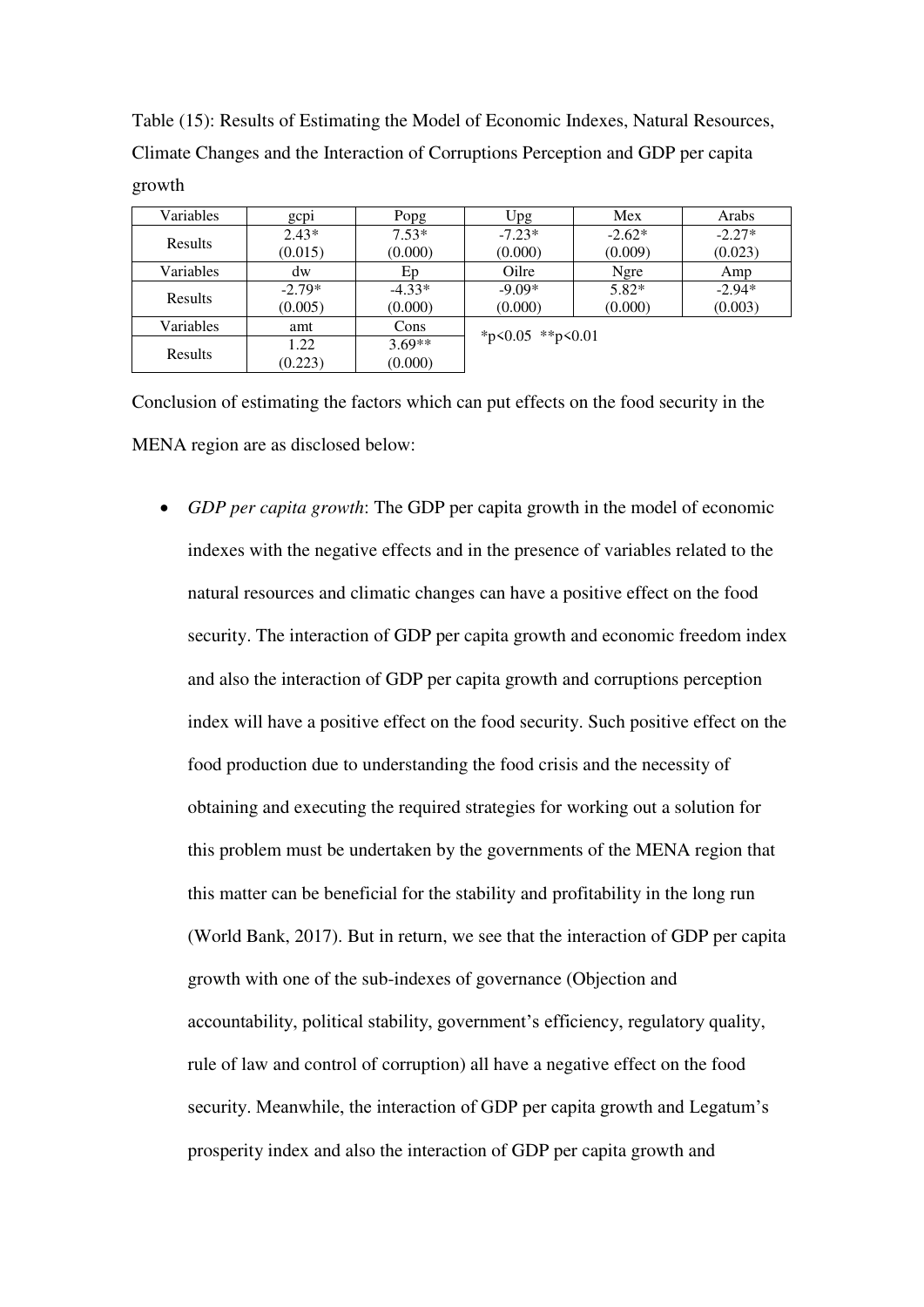democracy index have not any significant effect on the food security. Such negative effect and the failure of existing a significant effect shows that the structural and institutional problems have been spread throughout the said region (Bates and Block, 2018; Heritage, 2017; Bates and Block, 2013; Bates 2006; Paarlberg, 1999).

- *Population growth* in the entire models will have a very positive effect on the food security which is indicative of its direct effect on the livelihood status and food security especially in a region like the MENA that is suffering from the lack of institutional and political variables (Bates and Block, 2018; Bates and Block, 2013; Bates 2006; Paarlberg, 1999).
- *Urbanization growth*: The urbanization growth in the entire models has a negative effect on the food security. In other words, the villagers' immigration from the rural communities to the cities particularly the big cities have led to the reduction of manpower in the agricultural section and exerting the compression and high pressure on the urban areas has led to more insecurity in the MENA region which is one of the challenges of food security of the said region (World Resources Institute, 2013).
- *Military expenditures:* The military expenditures of the entire models have a negative effect on the food security. The civil wars in some of the MENA countries (Syria, Libya and Yemen) that are known as a very serious menace for the said region's security in the years to come (World Bank 2008, Bayar 2019) have changed this region into a military region and the countries have allocated a remarkable budget of their own income to purchase the military equipments that this matter puts some negative effects on the food production in these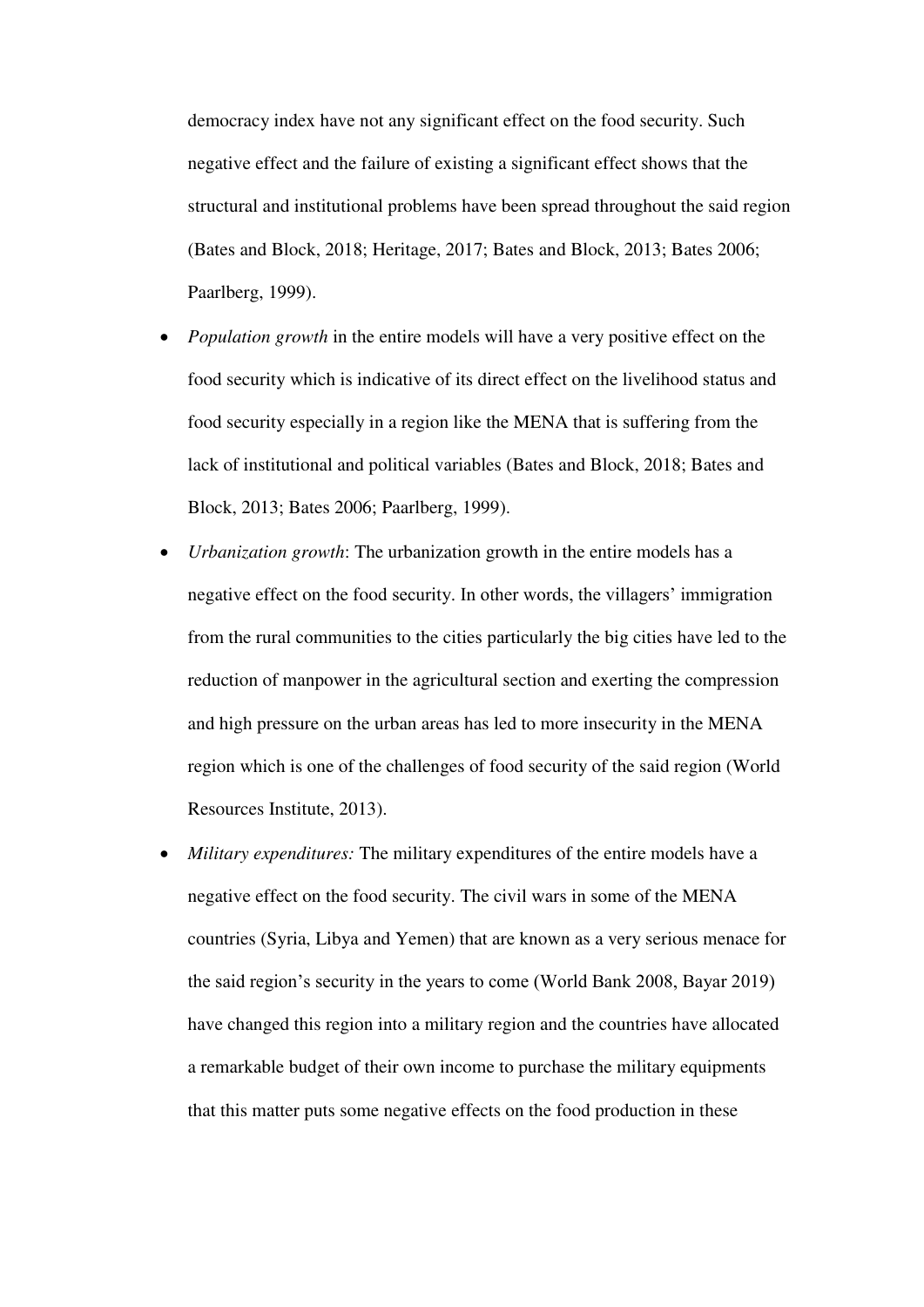countries (World Bank 2008; Institute of Economics & Peace 2 018; Legatum's Prosperity Index 2019; Bayar, 2019).

- *Arab spring*: The Arab spring in the model of economic indexes, the model of economic indexes and natural resources and the model of interaction of GDP per capita growth and Legatum's Prosperity Index have no significant effect of the food security but they have a significant effect on the food security in the other variables. In the other words, the presence of institutional indexes in the said model causes an inverse effectiveness of Arab Spring on the food security which this is indicative of the weakness of institutional variables in the MENA region (Bates and Block, 2018; Bates and Block, 2013; Bates, 2006; Paarlberg, 1999).
- *Water consumption:* The water consumption in the model of GDP per capita growth and Legatum's Prosperity Index have not any significant effect on the food security but the water consumption in the model of interaction of GDP per capita growth and economic freedom index have a positive effect on the food security and in the other models they have no negative effects on the food security that this matter is indicative of the weakness of institutional variables in the MENA region (Bates and Block, 2018; Bates and Block, 2013; Bates, 200; Paarlberg, 1999).
- *Energy consumption:* The energy consumption in the entire models has a negative effect on the food security. In case of the trade openness and the economic growth, therefore, the energy consumption will have a positive effect on the food security (Dithmer and Abdulai, 2017) but since the economic growth and income development in the MENA region is considered as one of the food security challenges so the energy consumption will have an inverse result on it (Breisinger et al., 2010).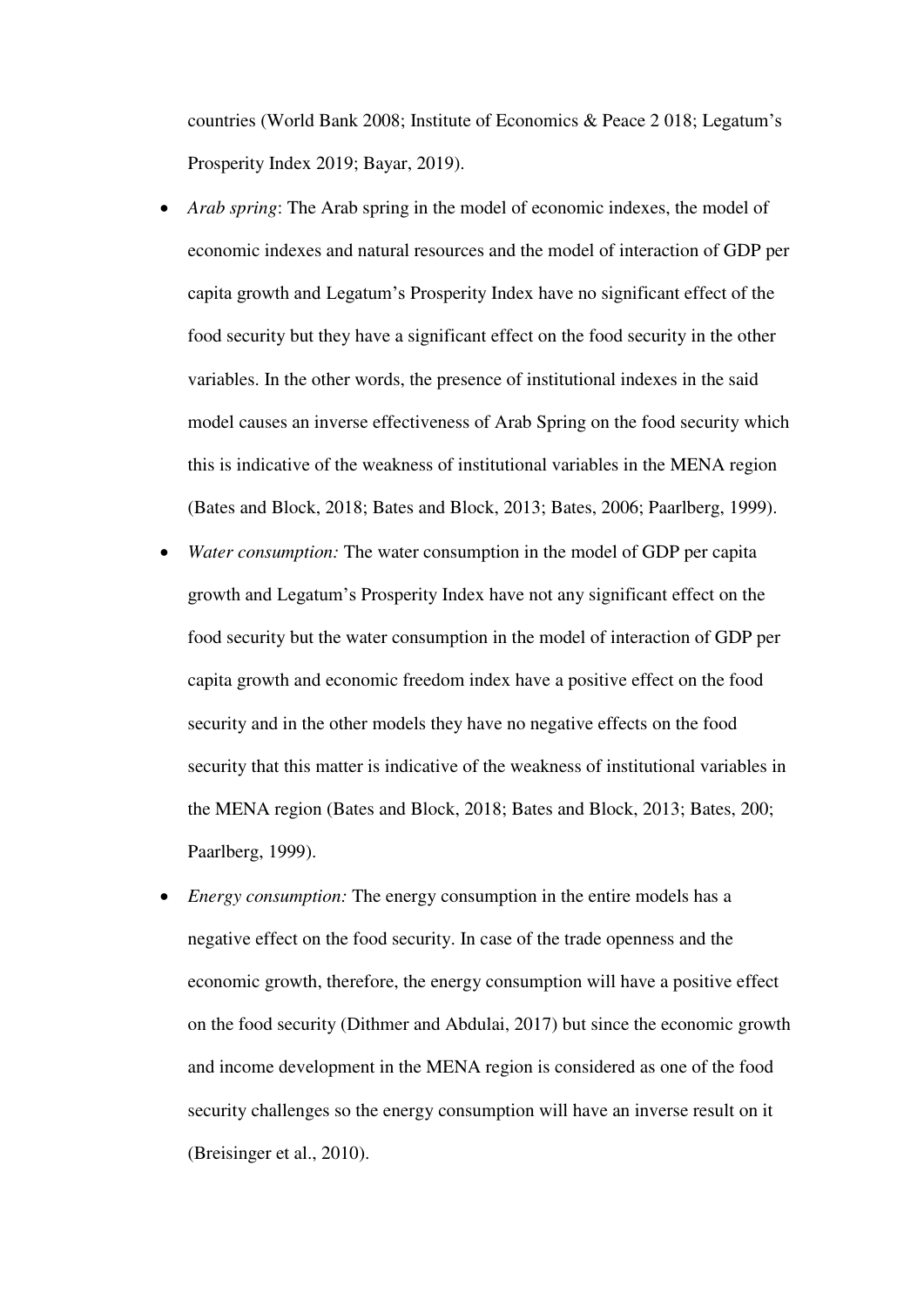- *Income (1):* The income which is arising out of the oil exports has a negative effect on the food security. Since the countries of the MENA region are among the biggest importers of foodstuffs and they must rely on the imports to provide themselves with their own nutritional requirements for 50% (World Bank, 2008), therefore, they have a major share of incomes arising out of the oil exports for ensuring the nutritional needs through the imports.
- *Income (2)*: The income which is arising out of the gas exports in the entire models has a positive effect on the food security. With regards to the reviews which were done about this study, such positive effect can be due to the rents growth of natural gas in the target countries.
- *Precipitation and Rainfalls*: The precipitation and rainfalls have a negative effect on the food security which can be due to insufficient attention to the food insecurity problem (World Bank, 2017) and also because of the weakness of institutional variables in the MENA region (Bates and Block, 2018; Bates and Block, 2013; Bates 2006; Paarlberg, 1999).
- *Temperature:* The temperature in the model of economic indexes, natural resources and climatic changes and also in the models of GDP per capita growth interactions and the sub-indexes of governance will have a positive effect on the food security but these have not any significant effect on the food security in the other models. The temperature positive effects on the food production can be appropriate and beneficial for the stability and profitability purposes in the long run and because of understanding the food crisis and the necessity of obtaining and executing the required strategies in working out a solution for such problem by the governments of the MENA region (World Bank, 2017) that with regards to the presence of institutional variables in the model, such variable loses its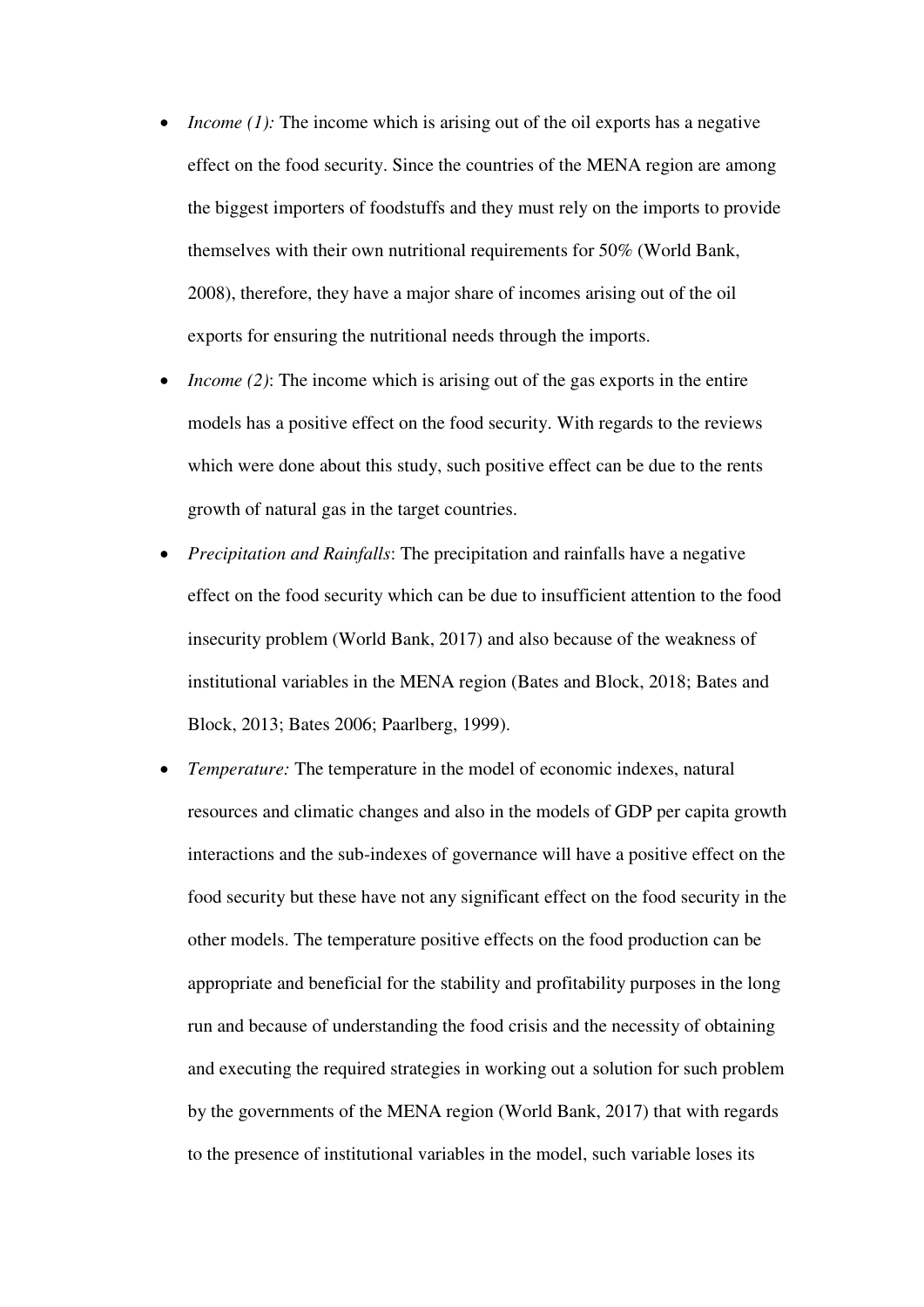significant effect that this matter in this part can also be indicative of the weakness of institutional variables in the MENA region (Bates and Block, 2018; Bates and Block, 2013; Bates, 2006; Paarlberg, 1999).

Results' of Hasmen's test in the table below and for this model shows that the zero hypothesis of this test (The suitability of random effects) is rejected. In other words, in such model there is a correlation between the unobserved individual effects and explanatory variables and the impact of such factors will be fixed over time.

Table (16): Model Testing Results

| Type of test    | Equation                           |
|-----------------|------------------------------------|
| Wu-Hausman test | 235.05<br>$(Prob > chi2 = 0.0000)$ |

#### Policy Solutions

The results arising out of this study specified that the main problem of food insecurity throughout the Middle East and North Africa region is due to the weakness of institutional variables including the prosperity, democracy, economic freedom, government's accountability, political stability, government's efficiency, regulatory quality, rule of law and control of corruption (Transparency).

The economic conditions improvement, business freedom, upgrading the economic opportunities, clarity and the lack of financial crises all can be among the best options for increasing the food security in the MENA region. In other words, economic power increase, economic growth increase and also creating the enlightenment by the governments all can be taken into consideration as some useful and appropriate strategies for increasing the food security.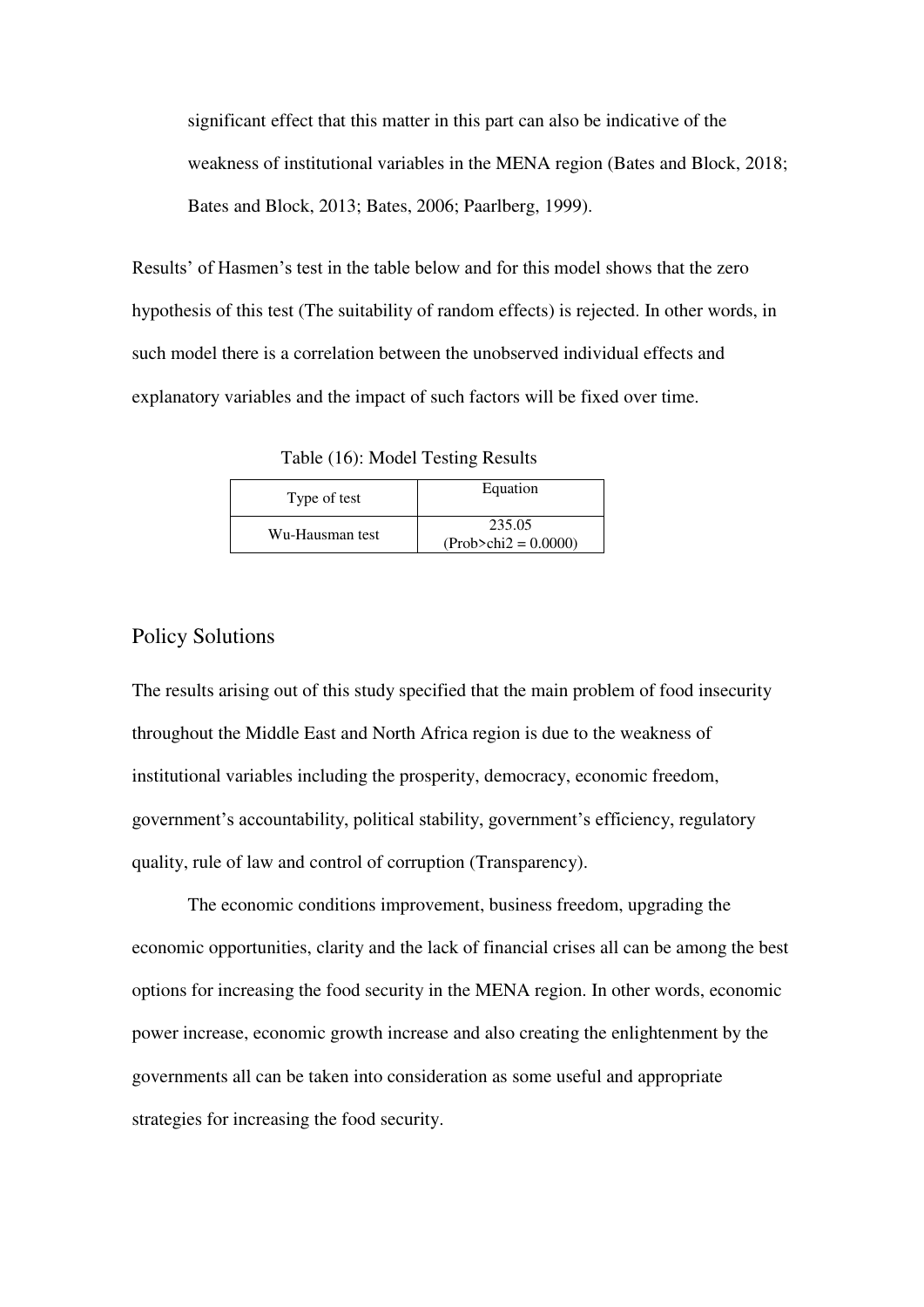#### **References**

- Bates, R.H., (2006). Institutions and development. *Journal of African economies*, *15*(suppl\_1), pp.10-61.
- Bates, R.H. and Block, S.A., (2013). Revisiting African agriculture: Institutional change and productivity growth. *The Journal of Politics*, *75*(2), pp.372-384.
- Bates, R.H. and Block, S., (2018). Political institutions and economic growth in Africa's 'Renaissance'. *Oxford Economic Papers*, *70*(2), pp.327-352.
- Bayar, Y., (2019). Globalization and food insecurity in Middle East and North Africa: A panel cointegration and causality analysis. *Ukrainian journal of food science*, (7, Iss. 1), pp.141-1 53.
- Bezuneh, M. and Yiheyis, Z., (2014). Has trade liberalization improved food availability in developing countries? An empirical analysis. *Journal of economic development*, *39*(1), p.63.
- BP, (2018). BP Statistical Review 2018, Available at: [https://www.bp.com/content/dam/bp/en/corporate/pdf/energy](https://www.bp.com/content/dam/bp/en/corporate/pdf/energy-economics/statisticalreview/bp-stats-review-2018-middle-east-insights.pdf)[economics/statisticalreview/bp-stats-review-2018-middle-east-insights.pdf](https://www.bp.com/content/dam/bp/en/corporate/pdf/energy-economics/statisticalreview/bp-stats-review-2018-middle-east-insights.pdf)
- Breisinger, C., Van Rheenen, T., Ringler, C., Pratt, A.N., Minot, N., Aragon, C., Yu, B., Ecker, O. and Zhu, T., (2010). Food security and economic development in the Middle East and North Africa. *Current State and Future Perspective. IFPRI Discussion Paper*, *985*.
- Carandang, J.L., Banaguas, G.S., Flores, M.J.C. and VI, J.S.R.C., (2015). Modelling climate change risks for food security in the Philippines. *International Journal of Climate Change Strategies and Management*.
- Del Ninno, C., Dorosh, P.A. and Smith, L.C., (2003). Public policy, markets and household coping strategies in Bangladesh: Avoiding a food security crisis following the 1998 floods. *World development*, *31*(7), pp.1221-1238.
- Dithmer, J. and Abdulai, A., (2017). Does trade openness contribute to food security? A dynamic panel analysis. *Food Policy*, *69*, pp.218-230.
- FAO, (2014). Socio-economic context and role of agriculture
- FAO, (2015a). The State of Food Insecurity in the World, United Nations, *Food and Agricultural Organization (FAO)*, Rome, Italy.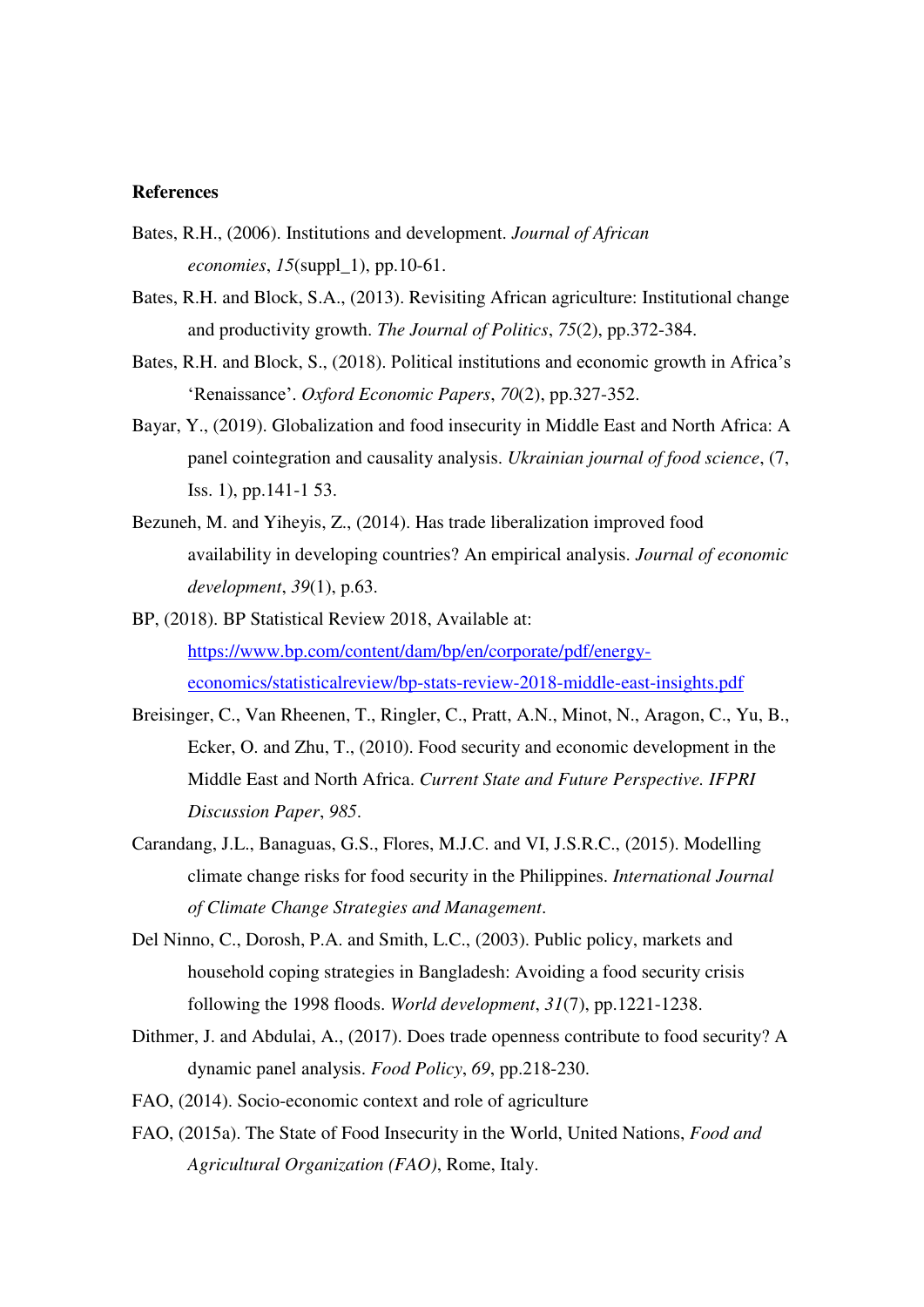- FAO, (2017). Near East and North Africa Regional Overview of Food Insecurity 2016. Cairo, pp. 35.
- FAO, (2018). Agriculture and Economic Transformation in the Middle East and North Africa. https://doi.org/10.2499/9780896292956
- Food Crisis in the Middle East and North Africa, (2008). Available at: [https://www.worldbank.org/en/news/feature/2010/03/25/food-crisis-in-the](https://www.worldbank.org/en/news/feature/2010/03/25/food-crisis-in-the-middle-east-and-north-africa)[middle-east-and-north-africa](https://www.worldbank.org/en/news/feature/2010/03/25/food-crisis-in-the-middle-east-and-north-africa)
- Hameed, M., Ahmadalipour, A. and Moradkhani, H., (2020). Drought and food security in the middle east: An analytical framework. Agricultural and Forest Meteorology, 281, p.107816.
- Herath, H.M.S.P., (2014). Has trade liberalization improved food security? A comparative study on China and Sri Lanka. *European Journal of Business and Management*, *6*(18), pp.62-67.
- Huang, H. and Khanna, M., (2010). *An econometric analysis of US crop yield and cropland acreage: implications for the impact of climate change* (No. 320-2016- 10264).
- Institute for Economics & Peace, (2018). Global Peace Index 2018, Measuring Peace in a Complex World, [http://visionofhumanity.org/reports.](http://visionofhumanity.org/reports)
- Legatum Prosperity Index™, (2019). Available at: [www.prosperity.com](http://www.prosperity.com/)
- Lofgren, H. and Richards, A., (2003). *Food security, poverty, and economic policy in the Middle East and North Africa* (No. 607-2016-40311).
- MIDDLE EAST NORTH AFRICA, (2017). Available at: http:// middle east north africa - The Heritage Foundation
- Omidvar, N., Ahmadi, D., Sinclair, K. and Melgar-Quiñonez, H., (2019). Food security in selected Middle East and North Africa (MENA) countries: an inter-country comparison. *Food Security*, *11*(3), pp.531-540.
- Paarlberg, R.L., (1999). Politics and food insecurity in Africa. *Applied Economic Perspectives and Policy*, *21*(2), pp.499-511.
- Sieghart, L.C. and Betre, M.M., (2018). *Climate change in MENA: challenges and opportunities for the world's most water stressed region: Climate change in MENA: challenges and opportunities for the world's most water stressed region (English)*. MENA knowledge and learning quick notes series; no. 164. Washington, D.C.: World Bank Group.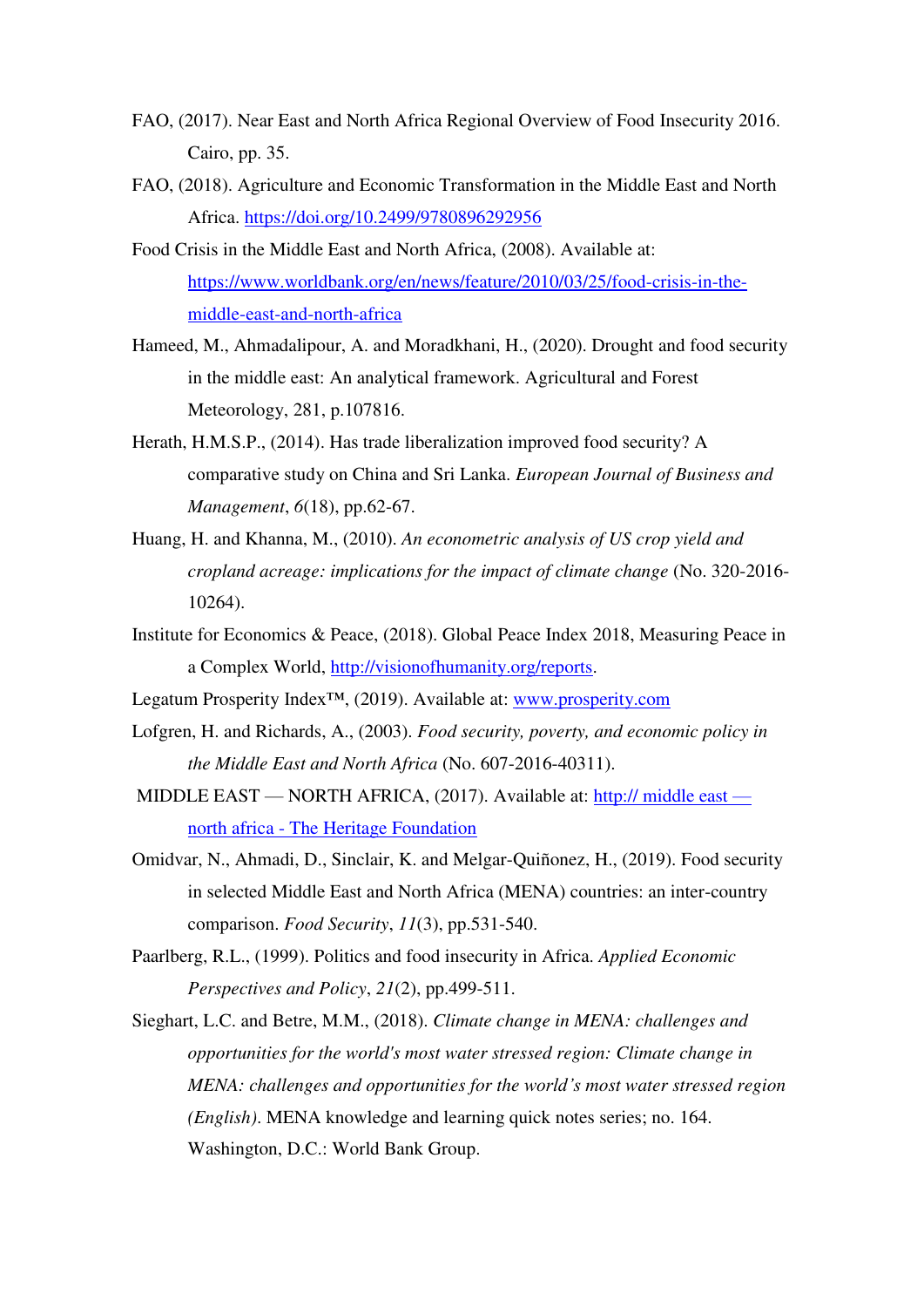- Shetty, S., (2006). *Water, food security and agricultural policy in the Middle East and North Africa region (English)*. Middle East and North Africa working paper series; no. 47. Washington, DC: World Bank. Available at: http://documents.worldbank.org/curated/en/446831468299061864/Water-foodsecurity-and-agricultural-policy-in-the-Middle-East-and-North-Africa-region
- The Economist Intelligence Unit, (2020). Democracy Index 2019, Available at: <https://www.eiu.com/topic/democracy-index>
- The Legatum prosperity index, (2019). Middle East and North Africa: Slower rate of growth. Available at: [https://www.prosperity.com/feed/middle-east-and-north](https://www.prosperity.com/feed/middle-east-and-north-africa-slower-rate-of-growth)[africa-slower-rate-of-growth](https://www.prosperity.com/feed/middle-east-and-north-africa-slower-rate-of-growth)
- Transparency International, (2020). Corruption Perceptions Index 2019, Avaiable at: <https://www.transparency.org/cpi2019>
- Wang, J., (2010). Food security, food prices and climate change in China: a dynamic panel data analysis. *Agriculture and Agricultural Science Procedia*, *1*, pp.321- 324.
- What does food have to do with security in the Arab world?, (2017). Available at: <https://blogs.worldbank.org/arabvoices/food-security-arab-world>
- World Bank, (2003). *Better governance for development in the Middle East and North Africa: enhancing inclusiveness and accountability (Arabic)*. MENA development report. Washington, DC: World Bank.
- World Bank, (2020). Transparency is Key to Weathering Shocks, Investing in Growth, and Enhancing Trust in Government. Available at: [https://www.worldbank.org/en/news/press-release/2020/04/09/transparency-is](https://www.worldbank.org/en/news/press-release/2020/04/09/transparency-is-key-to-weathering-shocks-investing-in-growth-and-enhancing-trust-in-government)[key-to-weathering-shocks-investing-in-growth-and-enhancing-trust-in](https://www.worldbank.org/en/news/press-release/2020/04/09/transparency-is-key-to-weathering-shocks-investing-in-growth-and-enhancing-trust-in-government)[government.](https://www.worldbank.org/en/news/press-release/2020/04/09/transparency-is-key-to-weathering-shocks-investing-in-growth-and-enhancing-trust-in-government)
- World Bank, (2020). Worldwide Governance Indicators. Availabel at: <https://datacatalog.worldbank.org/dataset/worldwide-governance-indicators>
- World Resources Institute, (2013). Available at: [https://www.wri.org/blog/2013/12/global-food-challenge-explained-18-graphics.](https://www.wri.org/blog/2013/12/global-food-challenge-explained-18-graphics)
- World Food Summit, (1996). World Food Summit Plan of Action, paragraph 1. In: Rome Declaration on World Food Security and World Food Summit Plan of Action; World Food Summit, 13-17 November 1996, Rome, Italy. Rome, FAO, P43.